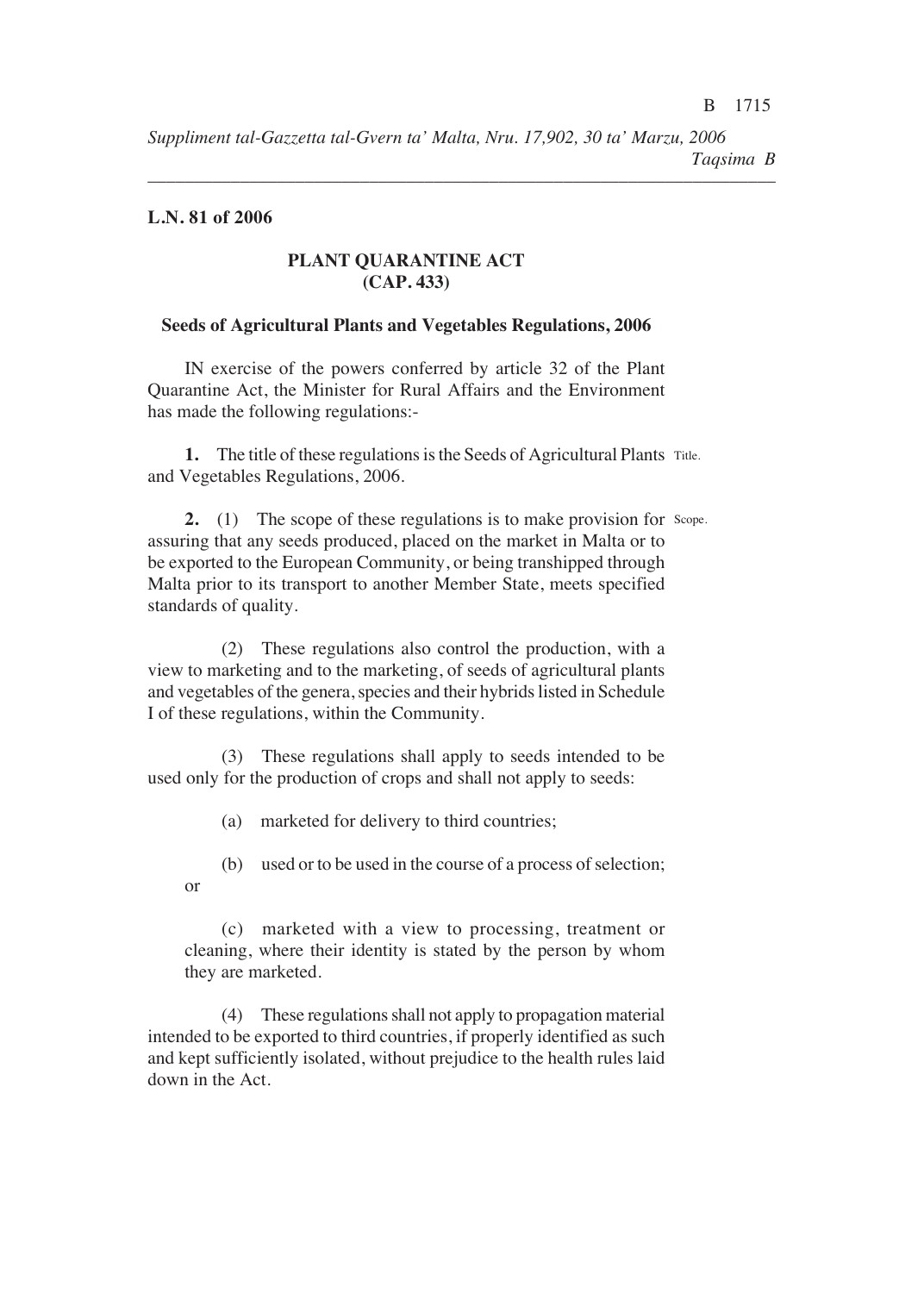Interpretation.

**3.** (1) For the purpose of these regulations, the following general definitions shall apply:

"agricultural plants" are plants that are subdivided into:

(a) cereals that are plants of the genera and species listed in Table 1.1 of Schedule I of these regulations, intended for agricultural or horticultural production other than the production for ornamental purposes<

(b) fodder plants that are plants of genera and species listed in Tables 1.2 and 1.3 of Schedule I<

(c) seed potatoes that are tubers or propagation material for planting other than true potato seed, of the genus and species stated in Table 1.4 of Schedule I;

"the Act" means the Plant Quarantine Act, 2001<

"the Department" means the department responsible for plant health:

"the Director" means the Director responsible for the department and includes to the extent of the authority given, any officer authorised by him, in writing, to act in that behalf for any of the purposes of the Act<

"genetically-modified seed" refers to seed that has its genetic material altered in a way that does not exist naturally within the meaning of Directive 2001/18/EC of the European Parliament and of the Council of the 12<sup>th</sup> March, 2001;

"marketing" refers to the sale, holding with a view to sale, offer for sale and any disposal, supply or transfer aimed at commercial exploitation of seed to third parties, whether or not for consideration, and "market" and "marketed" shall be construed accordingly:

Provided that trade in seed that is not aimed at commercial exploitation of the variety, such as the following operations, shall not be regarded as marketing:

(a) the supply of seed to official testing and inspection bodies<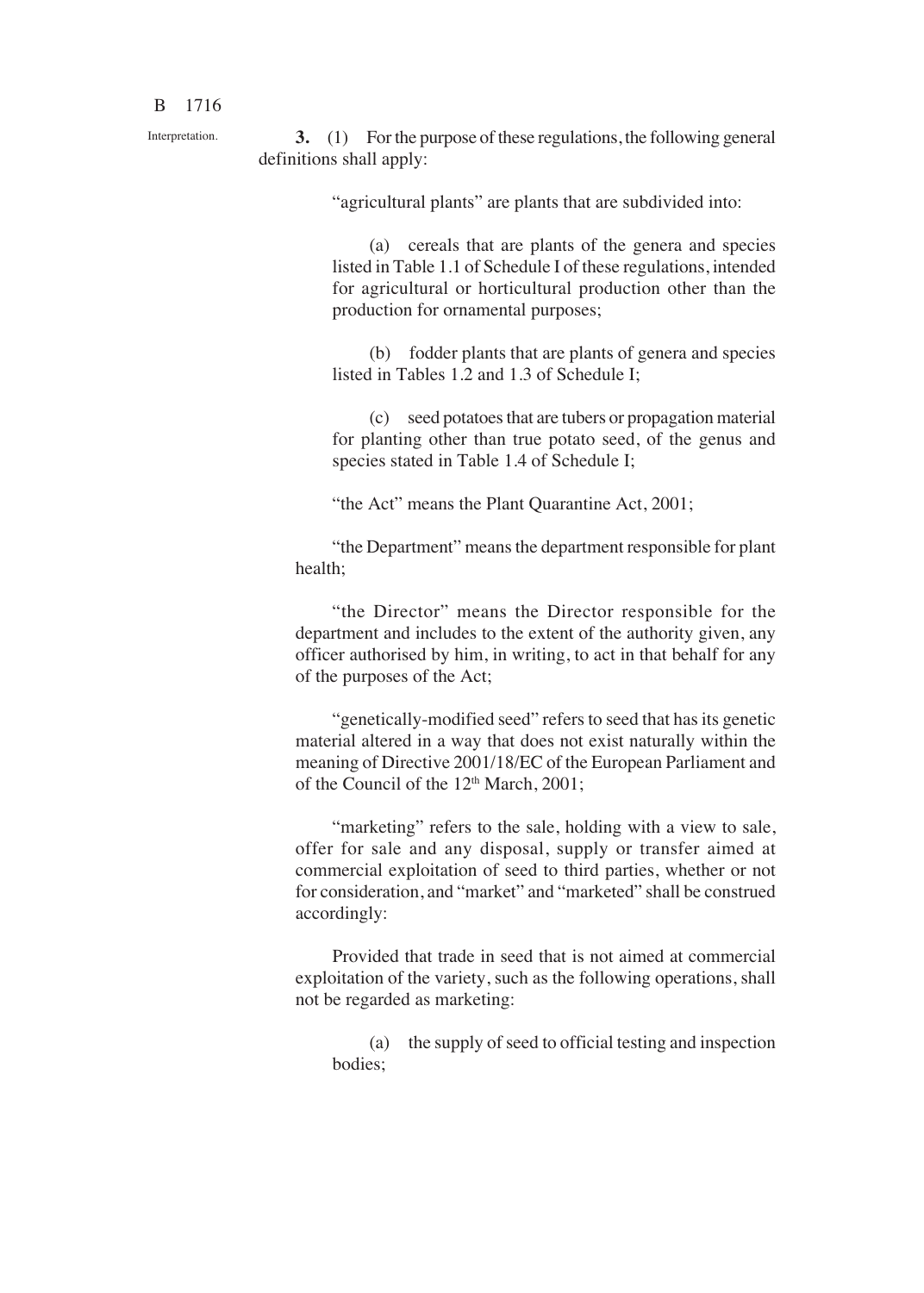(b) the supply of seed to providers of services for processing or packaging, provided that the provider of services does not acquire title to seed thus supplied.

Provided further that the supply of seed, under certain conditions to providers of services for the production of certain agricultural raw materials, intended for industrial purposes, or seed propagation for that purpose, shall not be regarded as marketing, provided that the provider of services does not acquire title to either the seed thus supplied or the product of the harvest. The supplier of seed shall provide the Seed Certification Authority with a copy of the relevant parts of the contracts made with the provider of services and this shall include the standards and conditions currently met by the seed provided<

"official examination" means:

(a) an examination carried out by or on behalf of the Director, subject to an application for such examination having been done to the Director in such form and manner and at such time as the Director may, at his discretion, require and to the payment of any fees<

(b) an examination carried out by or on behalf of the said Department; or

(c) in relation to seed produced elsewhere other than in Malta, an examination approved by the Director<

"official label" means a label issued or authorised by the Department;

"official measures" are measures taken by:

(a) the Department<

(b) any legal person acting under the responsibility of the Department; or

(c) any natural person duly designated for that purpose, in the case of ancillary activities, which are also subject to the Department's control:

Provided that the persons mentioned under (b) and (c) above derive no private gain from such measures<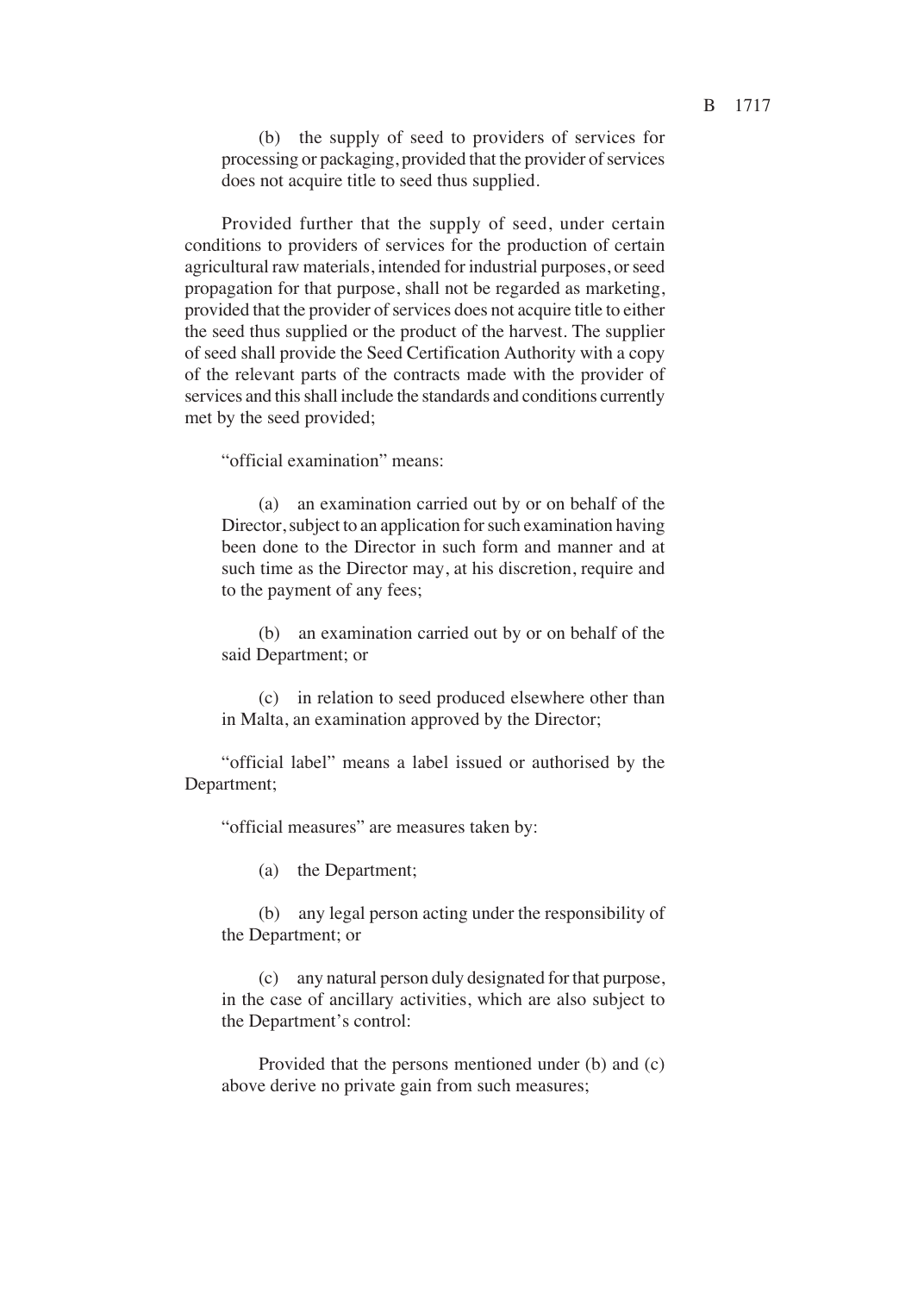"seed lot" means an identifiable consignment of seed of a weight not exceeding that specified in Schedule IV, bearing a unique reference number, in which the seed shall have been mixed or blended so that, as far as is practicable, the seed lot shows no evidence of heterogeneity<

"seed as grown" means seed as harvested, marketed for processing, provided that the identity of the seed is ensured<

"small packages of fodder plants" refers to packages of seed containing a net weight of not more than 10 kilograms of prebasic seed<

"small EC A packages of fodder plants" are packages containing a mixture of seeds not intended for the production of fodder plants with a net weight of not more than 2 kilograms, excluding, where appropriate, granulated pesticides, pelleting substances or other solid additives*<*

"small EC B packages of fodder plants" are packages which may contain basic seed, certified seed, commercial seed or, if the packages concerned are not small EC A packages, a mixture of seed with a net weight not exceeding 10 kilograms excluding, where appropriate, granulated pesticides, pelleting substances or other solid additives:

"small EC packages of vegetables" refers to packages with certified seed or standard seed up to a maximum net weight as specified hereunder:

(a) 5 kilograms for legumes<

(b) 500 grams for asparagus, red beet or beetroot, carrots, gourd, marrows, onions, radish, spinach, spinach beet or chard, turnips and watermelons< and

(c) 100 grams for all other species of vegetables<

"vegetables" are plants of the genera and species listed in Table 1.5 of Schedule I and intended for agricultural or horticultural production but not for ornamental uses*.*

(2) The following definitions shall apply in respect of cereals: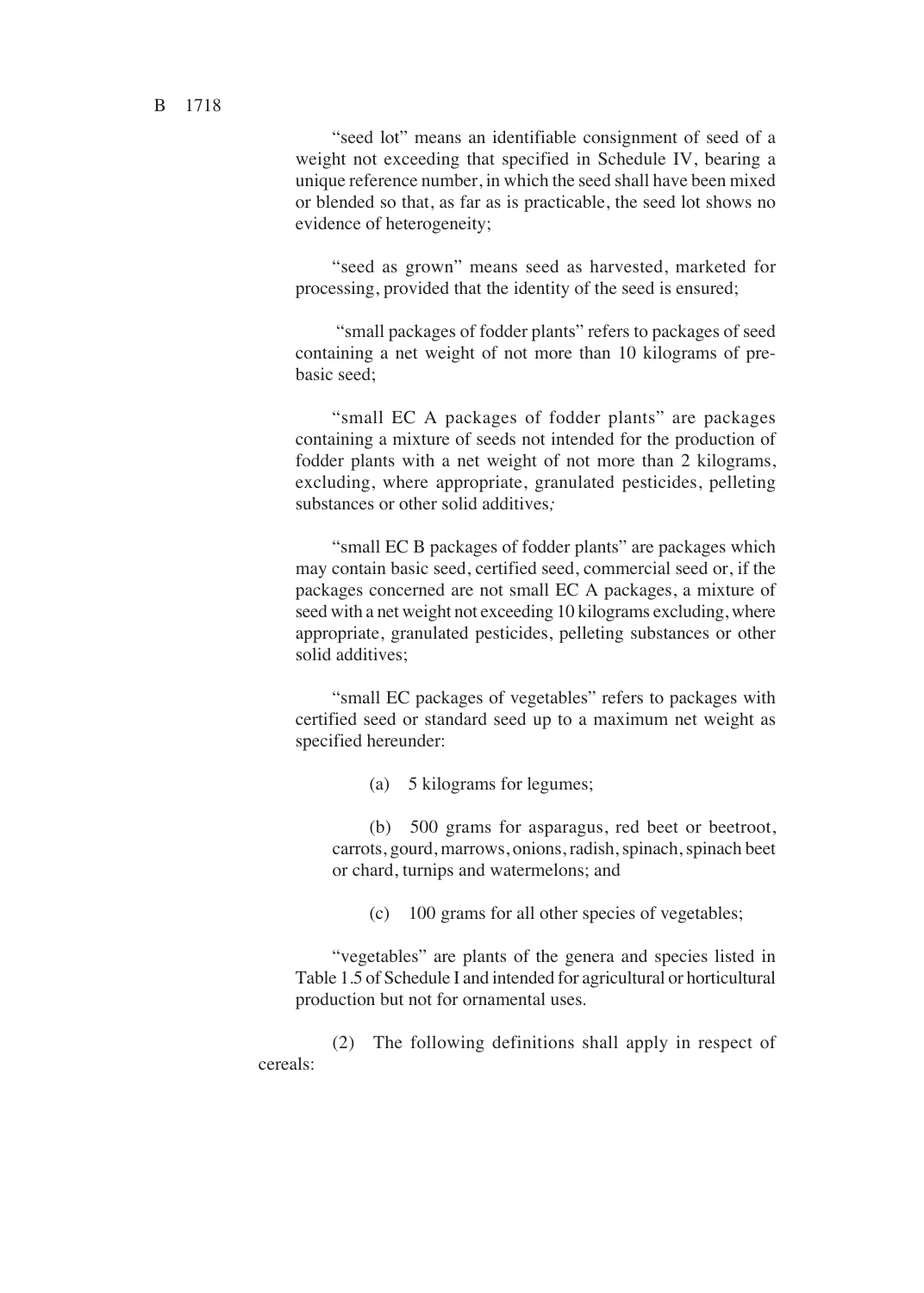"basic seed of hybrids of oats, barley, rye, wheat, durum wheat, spelt wheat and self-pollinating triticale" means seed which -

(a) is intended for the production of hybrids<

(b) subject to the provisions of regulation 16 hereof, satisfies the conditions laid down in Schedules II and III for basic seed: and

(c) has been found by official examination or in the case of the conditions laid down in Schedule III, either by official examination or by examination carried out under official supervision to satisfy the conditions set out in (a) and  $(b)$ :

"basic seed of maize and sorghum species" refers to seed that can be -

1. basic seed of open-pollinated varieties which refers to seed that -

(i) has been produced under the responsibility of the breeder according to accepted practices for the maintenance of the variety<

(ii) is intended for the production of certified seed of the same varieties, top cross hybrids or of inter-varietal hybrids<

(iii) subject to the provisions of regulation 16, satisfies the conditions laid down in Schedules II and III for basic seed: and

(iv) has been found by official examination or in the case of the conditions laid down in Schedule III, either by official examination or by examination carried out under official supervision to satisfy the conditions set out in  $(i)$ ,  $(ii)$  and  $(iii)$ ;

2. basic seed of inbred lines refers to seed which -

(i) subject to the provisions of regulation 16, satisfies the conditions laid down in Schedules II and III for basic seed: and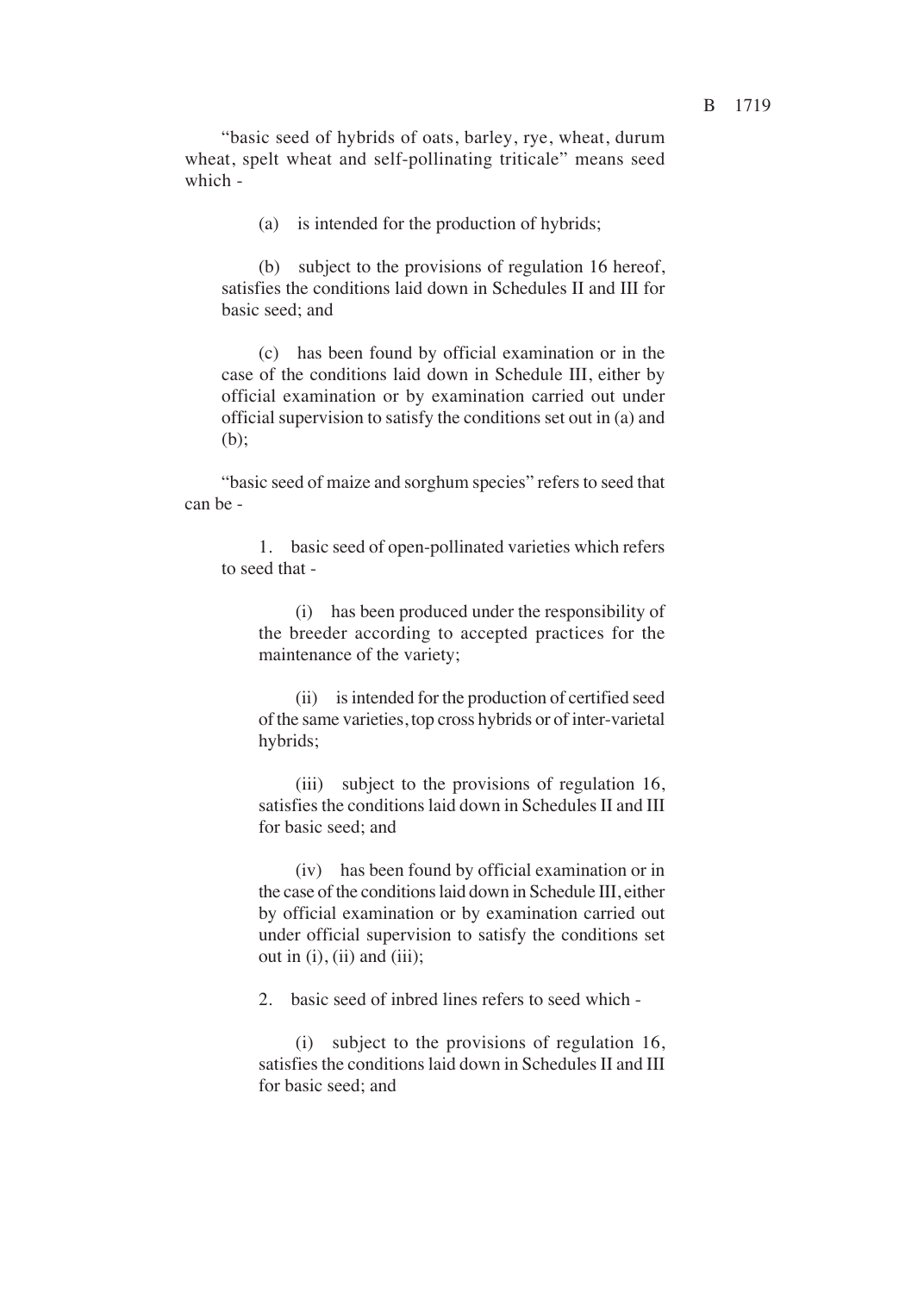(ii) has been found by official examination or in the case of the conditions laid down in Schedule III, either by official examination or by examination carried out under official supervision to satisfy the conditions set out in  $(i)$ :

3. basic seed of simple hybrids means seed that -

(i) is intended for the production of double hybrids, triple cross or top cross hybrids<

(ii) subject to the provisions of regulation 16, satisfies the conditions laid down in Schedules II and III for basic seed: and

(iii) has been found by official examination or in the case of the conditions laid down in Schedule III, either by official examination or by examination carried out under official supervision to satisfy the conditions set out in  $(i)$  and  $(ii)$ ;

"basic seed of oats, barley, canary grass, rye, wheat, durum wheat, spelt wheat and self-pollinating triticale, other than hybrids in each case" refers to seed that -

(a) has been produced by or under the responsibility of the breeder, according to accepted practices for the maintenance of the variety<

(b) is intended for the production of certified seed, certified seed of the first generation or certified seed of the second generation;

(c) subject to the provisions of regulation 16, satisfies the conditions laid down in Schedules II and III for basic seed, and

(d) has been found by official examination or in the case of the conditions laid down in Schedule III, either by official examination or by examination carried out under official supervision to satisfy the conditions set out in (a), (b) and  $(c)$ ;

"certified seed of canary grass, other than hybrids, rye, sorghum, sudan grass, maize and hybrids of oats, barley, wheat,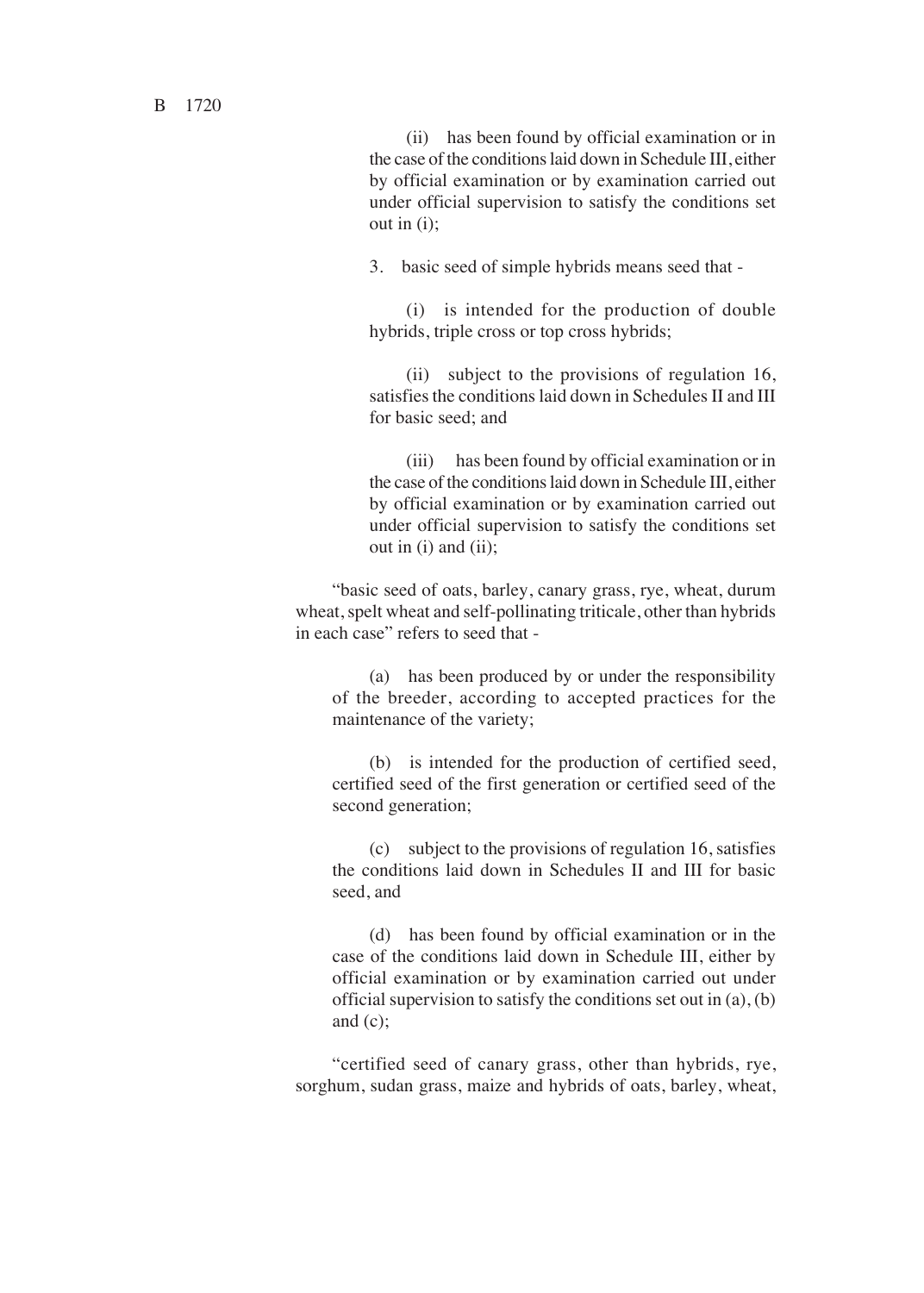durum wheat, spelt wheat and self-pollinating triticale refers to seed which -

(a) has originated directly from basic seed or, if the breeder so requests, from pre-basic seed which can satisfy and has been found, by official examination, to satisfy the conditions laid down in Schedules II and III for basic seed<

(b) is intended for purposes other than the production of cereal seed<

(c) subject to the provisions of regulation 16, satisfies the conditions laid down in Schedules II and III for certified seed: and

(d) has been found by official examination or by examination carried out under official supervision to satisfy the conditions set out in  $(a)$ ,  $(b)$  and  $(c)$ ;

"certified seed of the first generation of oats, barley, wheat, durum wheat, spelt wheat and self-pollinating triticale, other than hybrids in each case refers to seed which -

(a) has been produced directly from basic seed or, if the breeder so requests, from pre-basic seed, which has been found by official examination, to satisfy the conditions laid in Schedules II and III for basic seed<

(b) is intended either for the production of certified seed of the second generation or for purposes other than the production of cereal seed<

(c) satisfies the conditions laid down in Schedules II and III for certified seed of the first generation; and

(d) has been found by official examination or by examination carried out under official supervision to satisfy the conditions set out in  $(a)$ ,  $(b)$  and  $(c)$ ;

"certified seed of the second generation of oats, barley, wheat, durum wheat, spelt wheat and self-pollinating triticale, other than hybrids in each case means seed that -

(a) has been produced directly from basic seed, from certified seed of the first generation, or if the breeder so requests, from seed of a generation prior to basic seed which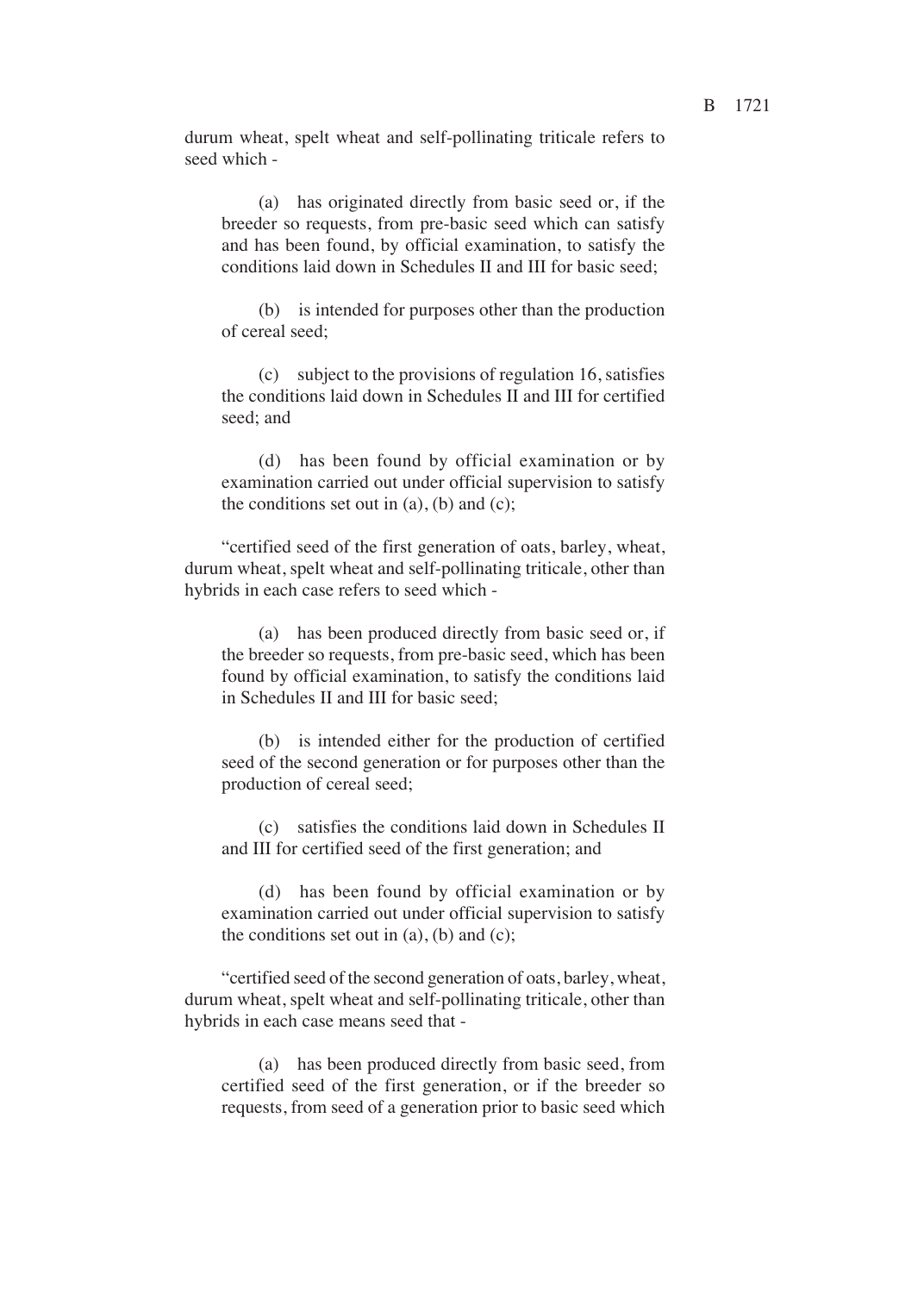has been found by official examination to satisfy conditions laid down in Schedules II and III for basic seed<

(b) is intended for purposes other than the production of cereal seed<

(c) satisfies the conditions laid down in Schedules II and III for certified seed of the second generation< and

(d) has been found by official examination or by examination carried out under official supervision to satisfy the conditions set out in  $(a)$ ,  $(b)$  and  $(c)$ ;

"pre-basic seed" means seed -

(a) of a generation earlier than that of basic seed and has been produced by or under the responsibility of the breeder: and

(b) which is intended for the production of basic seed or, if the breeder so requests, certified seed, certified seed of the first generation or certified seed of the second generation< and

(c) which satisfies the requirements for basic seed<

"varieties, hybrids and inbred lines of maize and sorghum species" refer to -

(a) the open-pollinated variety which is a sufficiently uniform and stable variety<

(b) the inbred line which is a sufficiently uniform and stable line, obtained either by artificial self-fertilization accompanied with selection over several successive generations or by equivalent operations<

(c) the simple hybrid which refers to the first generation of a cross, defined by the breeder, between two inbred lines<

(d) the double hybrid which is the first generation of a cross, defined by the breeder, between two simple hybrids<

(e) the triple cross hybrid meaning the first generation of a cross, defined by the breeder, between an inbred line and a simple hybrid<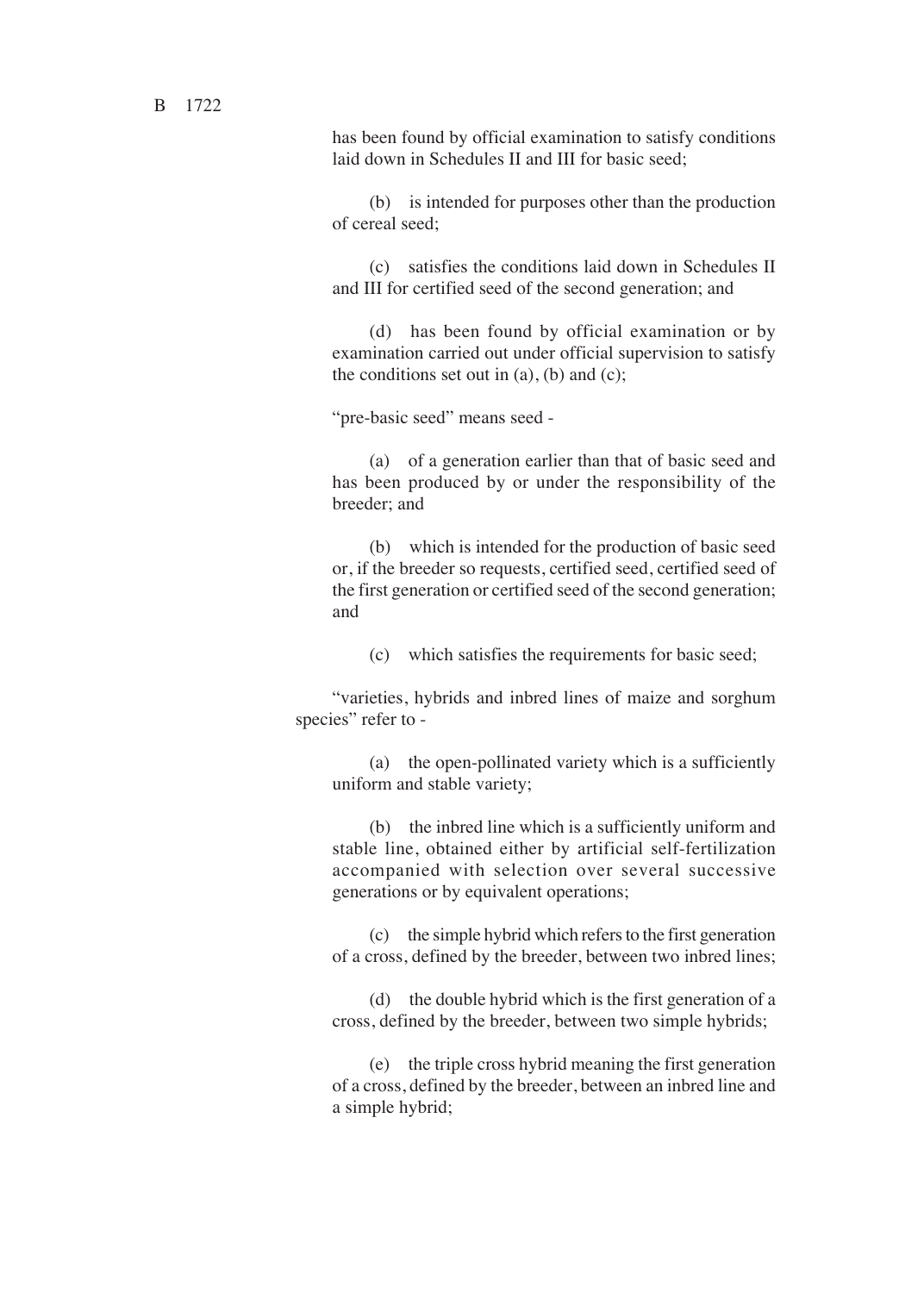(f) the top cross hybrid being the first generation of a cross, defined by the breeder, between either an inbred line or a simple hybrid and an open-pollinated variety<

(g) the intervarietal hybrid which refers to the first generation of a cross, defined by the breeder, between plants grown from basic seed of two open-pollinated varieties, defined by the breeder.

(3) The following definitions shall apply in respect of fodder plants:

"basic seed of bred varieties" refers to seed which -

(a) has been produced under the responsibility of the breeder according to accepted practices for the maintenance of the variety<

(b) is intended for the production of certified seed<

(c) subject to the provisions of regulation 16, satisfies the conditions laid down in Schedules II and III for basic seed: and

(d) has been found by official examination or, in the case of the conditions laid down in Annex III, either by official examination or by examination carried out under official supervision, to satisfy the conditions set out in (a), (b) and  $(c)$ :

"basic seed of local varieties" refers to seed that -

(a) has been produced under official control from material officially accepted as being of the local variety on one or more holdings situated within a clearly demarcated region of origin<

(b) is intended for the production of certified seed<

(c) subject to the provisions of regulation 16, satisfies the conditions laid down in Schedules II and III for basic seed: and

(d) has been found by official examination or, in the case of the conditions laid down in Annex III, either by official examination or by examination carried out under official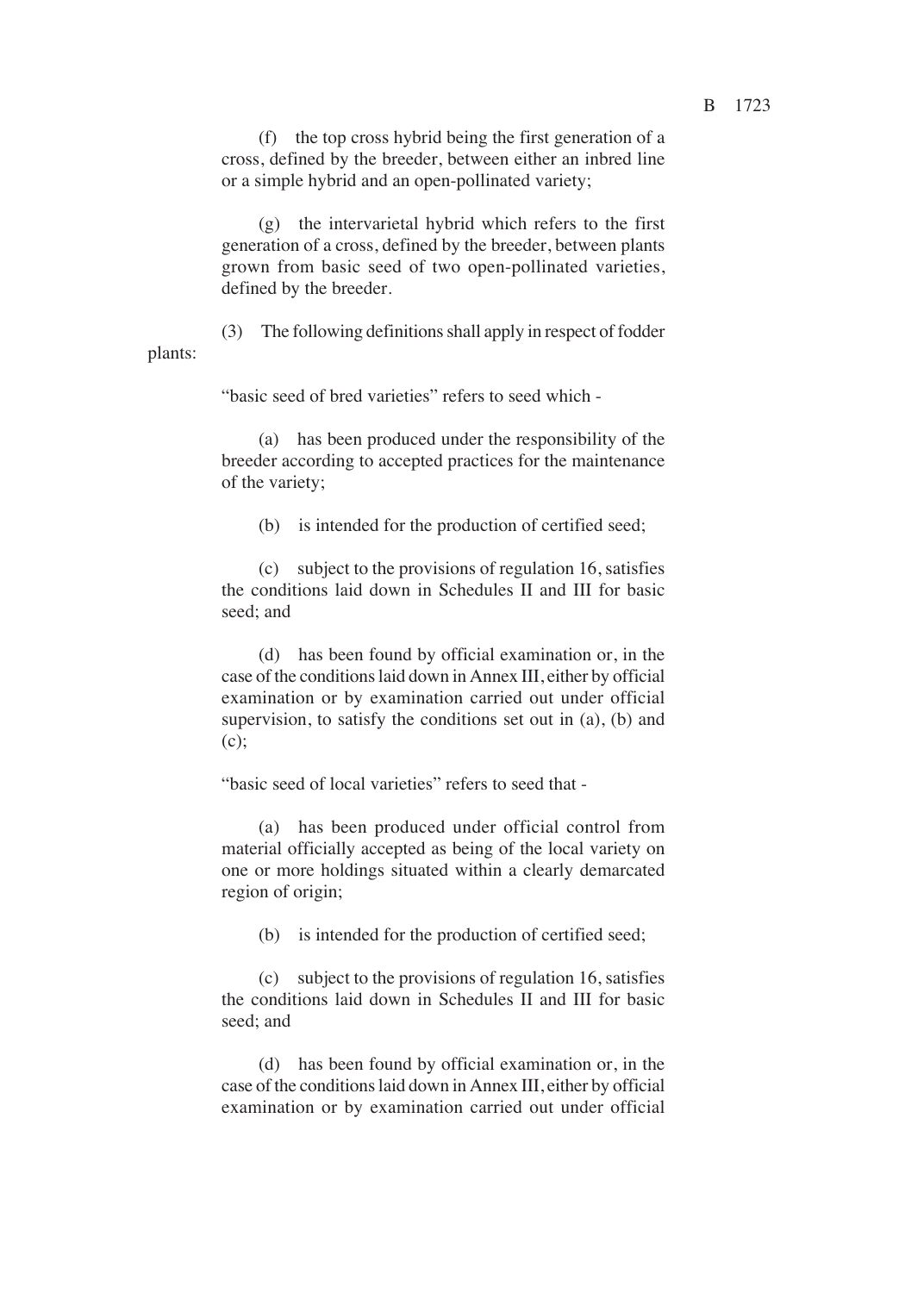supervision, to satisfy the conditions set out in (a), (b) and  $(c)$ :

"certified seed of all the species listed in Tables 1.2 and 1.3 of Schedule I other than *Medicago sativa, Pisum sativum*, *Vicia faba* and *Vicia sativa*" refers to seed which -

(a) has been produced directly from basic seed, or if the breeder so requests, from seed of a generation prior to basic seed which has been found, by official examination, to satisfy the conditions laid in Schedules II and III for basic seed:

(b) is intended for purposes other than the production of seed<

(c) subject to the provisions of regulation 16, satisfies the conditions laid down in Schedules II and III for certified seed: and

(d) has been found by official examination or by examination carried out under official supervision to satisfy the conditions set out in  $(a)$ ,  $(b)$  and  $(c)$ ;

"certified seed of the first generation of *Medicago sativa, Pisum sativum, Vicia faba* and *Vicia sativa*" means seed which -

(a) has been produced directly from basic seed, or if the breeder so requests, from seed of a generation prior to basic seed which has been found by official examination to satisfy conditions laid in Schedules II and III for basic seed<

(b) is intended either for the production of certified seed of the second generation or for purposes other than the production of fodder plant seeds<

(c) subject to the provisions of regulation 16, satisfies the conditions laid down in Schedules II and III for certified seed: and

(d) has been found by official examination or by examination carried out under official supervision, to satisfy the conditions set out in  $(a)$ ,  $(b)$  and  $(c)$ ;

"certified seed of the second generation of *Medicago sativa, Pisum sativum, Vicia faba* and *Vicia sativa*" refers to seed which -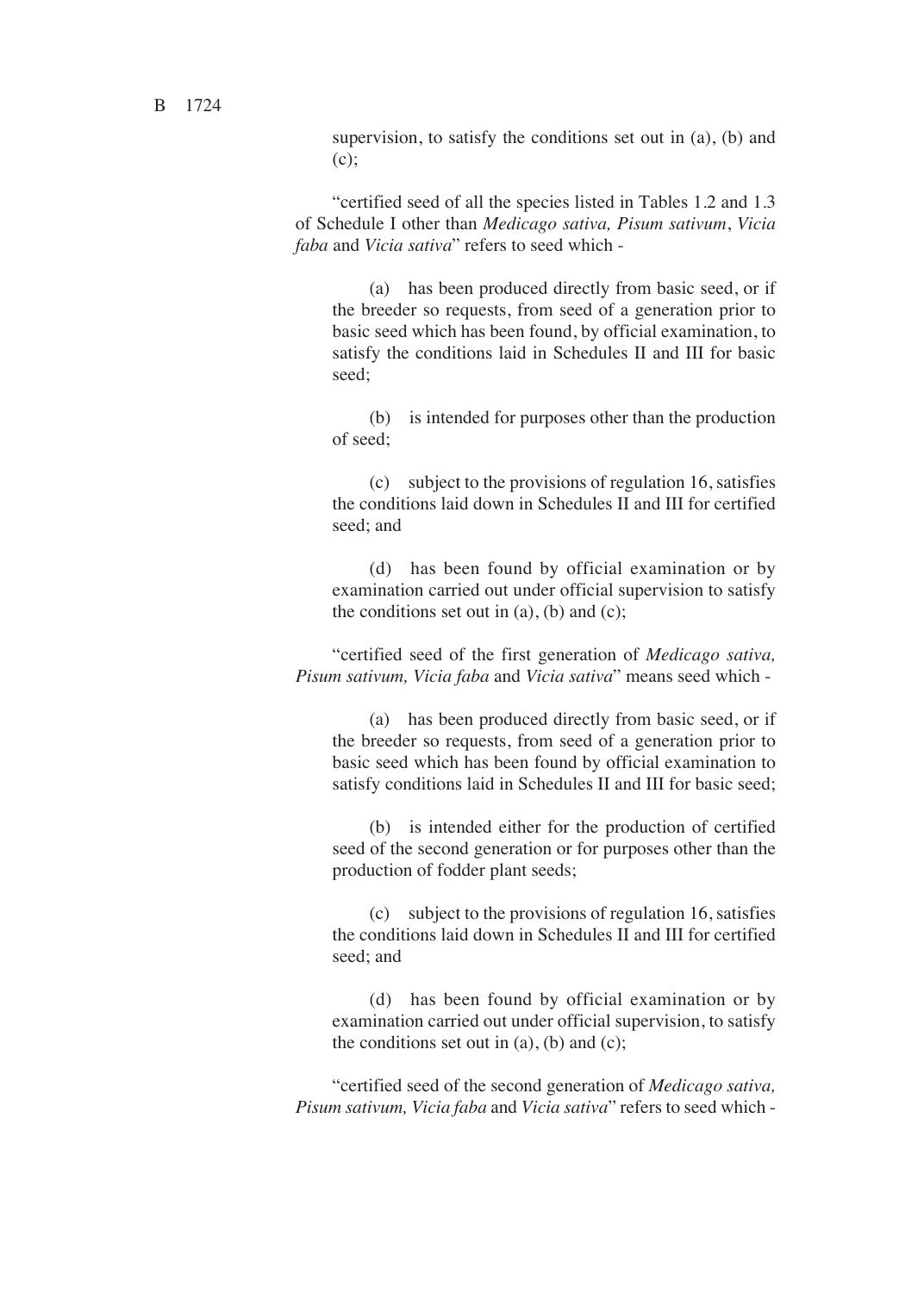(b) is intended for purposes other than the production of seeds of fodder plants<

(c) subject to the provisions of regulation 16 regarding seed as grown, satisfies the conditions laid down in Schedules II and III for certified seed: and

(d) has been found by official examination or by examination carried out under official supervision, to satisfy the conditions set out in  $(a)$ ,  $(b)$  and  $(c)$ ;

"commercial seed" refers to seed which –

(a) is identifiable as belonging to a species<

(b) subject to the provisions of regulation 16, satisfies the conditions laid down in Schedule III for commercial seed< and

(c) has been found by official examination or by examination carried out under official supervision, to satisfy the conditions set out in (a) and (b).

(4) The following definitions shall apply in respect of potatoes:

"basic seed potatoes" refers to potato tubers which -

(a) have been produced according to accepted practices for the maintenance of the variety and of health<

(b) are intended mainly for the production of certified seed potatoes<

(c) satisfy the minimum conditions laid down in Schedules II and III for basic seed potatoes; and

(d) have been found by official examination, to satisfy the minimum conditions mentioned above<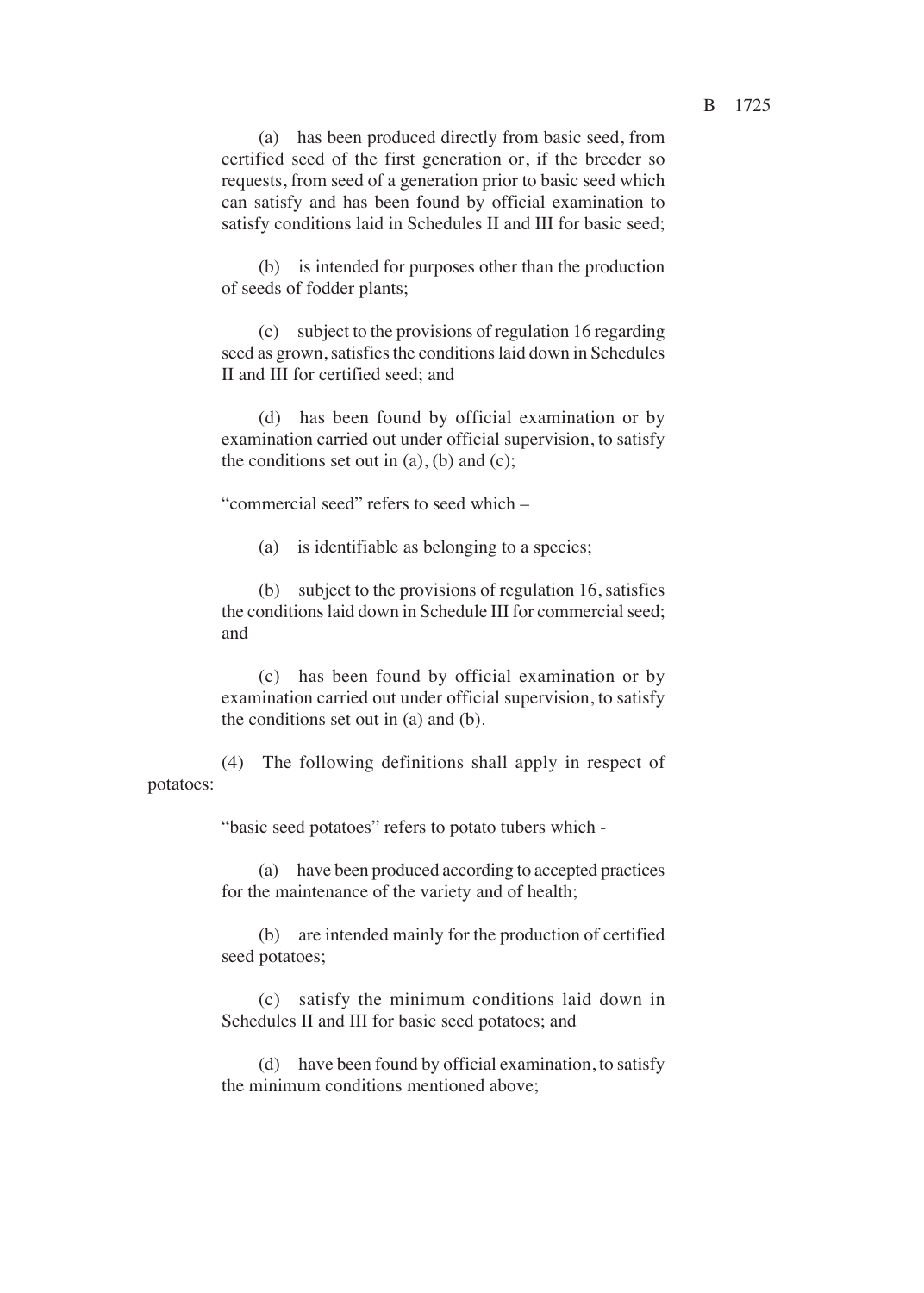"certified seed potatoes" means potato tubers that -

(a) are of direct descent from basic seed, certified seed or from seed of a generation prior to basic seed which have been found by official examination, to satisfy the conditions laid down in Schedules II and III for basic seed<

(b) are intended mainly for the production of potatoes other than seed potatoes<

(c) satisfy the minimum conditions laid down in Schedules II and III for certified seed potatoes; and

(d) have been found by official examination, to satisfy the above minimum conditions<

"pre-basic seed potatoes" refers to potato tubers which –

(a) have been produced in accordance with accepted practices for the maintenance of the variety and of health<

(b) are intended mainly for the production of basic seed:

(c) satisfy the minimum conditions for pre-basic seed< and

(d) have been found by official examination, to satisfy the minimum conditions referred to in point (c) of this definition.

(5) The following definitions shall apply in respect of vegetables:

"basic seed" refers to seed which -

(a) has been produced under the responsibility of the breeder according to accepted practices for the maintenance of the variety<

(b) is intended for the production of certified seed<

(c) subject to the provisions of regulation 16, satisfies the conditions laid down in Schedules II and III for basic seed: and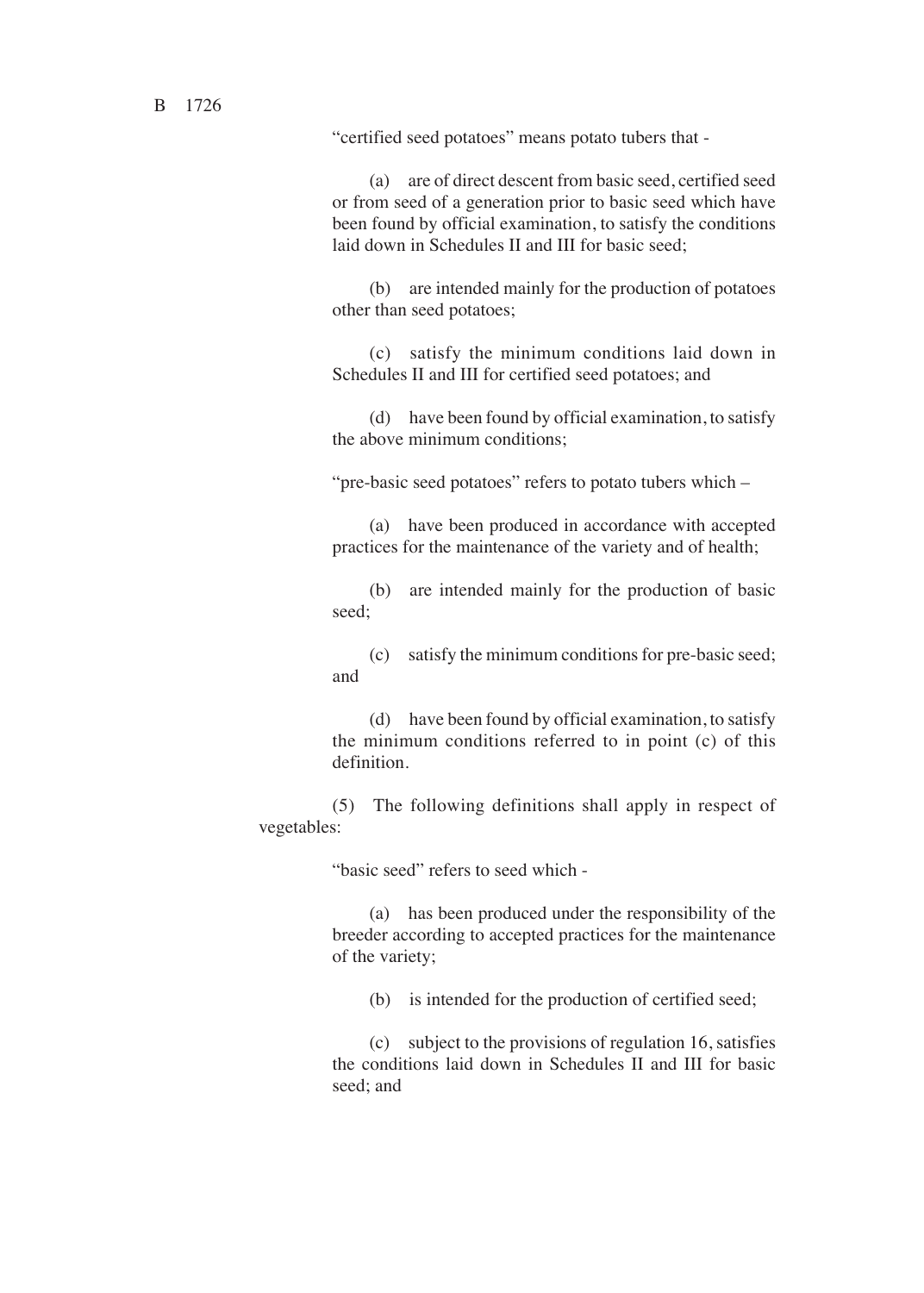(d) has been found by official examination or, in the case of the conditions laid down in Schedule III, either by official examination or examination carried out under official supervision to satisfy the conditions set out in  $(a)$ ,  $(b)$  and  $(c)$ ;

"certified seed" means seed that -

(a) is produced directly from basic seed or, if the breeder so requests, from pre-basic seed, which can satisfy and has been found by official examination, to satisfy the conditions laid down in Schedules II and III for basic seed<

(b) is intended mainly for the production of vegetables<

(c) subject to the provisions of regulation 16, satisfies the conditions in Schedules II and III for certified seed<

(d) has been found by official examination or by examination carried out under official supervision to satisfy the conditions set out in  $(a)$ ,  $(b)$  and  $(c)$ ; and

(e) is subject to official post-control examination by check inspection to verify its varietal identity and varietal purity;

"standard seed" means seed of vegetables which -

- (a) has sufficient varietal identity and varietal purity<
- (b) is intended mainly for the production of vegetables<

(c) satisfies the conditions laid down in Schedule III< and

(d) is subject to official post-control by check inspection to verify its varietal identity and varietal purity.

4. No person shall produce, place on the market in Malta or to Certification. the European Community or tranship through Malta prior to transport to another Member State any propagation material unless this has been certified by the Director for any such purpose.

**5.** (1) Any person producing, placing on the market in Malta Notification. or transhipping through Malta prior to transport to another Member State any propagation material shall notify the Director.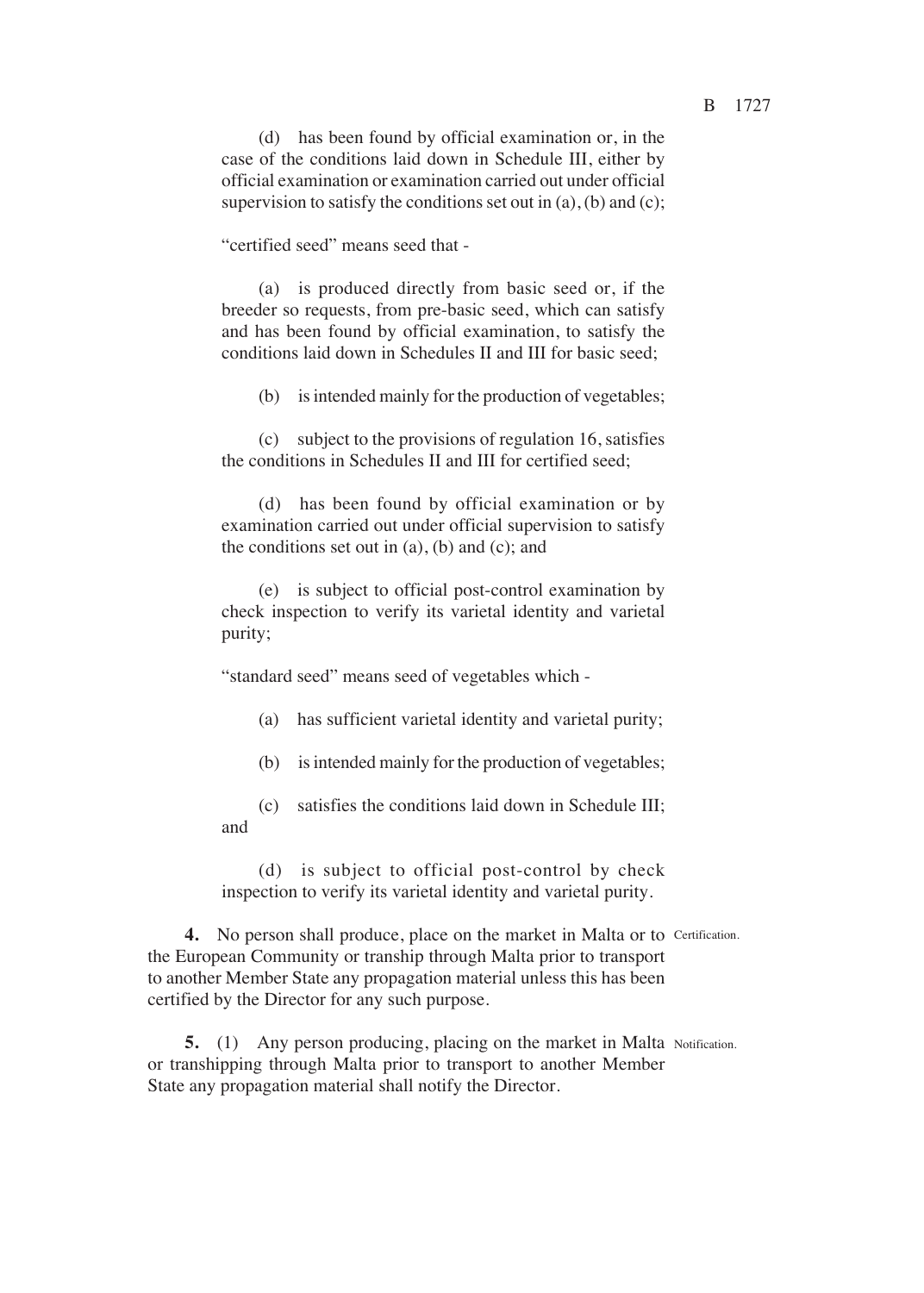(2) A notice submitted in accordance with sub-regulation (1) of this regulation shall be submitted on such form and in such manner and within such time as the Director may form time to time by notice in the Gazette, establish.

**6.** (1) Upon receipt of a notice in accordance with the provisions of regulation 5 hereof, the Director shall ascertain that the conditions for certification have been met and the Director shall issue such a certificate only if the propagation material meets such conditions or standards. General certification procedure.

> (2) Prior to certifying any propagation material in accordance with sub-regulation (1) of this regulation, the Director or his authorised representative shall inspect, collect and test such sample or samples as may be required in order to establish that any provisions of these regulations are satisfied.

> (3) Any certificate issued in accordance with this regulation shall only be valid for the propagation material for which the inspection, sampling and testing were carried out in accordance with sub-regulation (2) hereof.

Listing of varieties.

**7.** For cereals, fodder plants, potatoes and vegetables, only varieties officially accepted by the Department may be marketed. National catalogues of such varieties shall be established and such catalogues may be consulted by any person.

Conditions for listing of varieties of agricultural plants and vegetable species.

**8.** (1) A variety of seeds of agricultural plants and vegetables cannot be certified and marketed unless it is officially accepted according to the following provisions of this regulation. One or more catalogues of all varieties that are officially accepted for certification, verification as standard seed (in the case of vegetable seeds) and marketing in Malta, must be established. In the case of vegetables, the catalogues shall be subdivided according to the varieties:

(a) whose seed may be certified as either basic seed or certified seed, or may be verified as standard seed; or

(b) whose seed may not be verified except as standard seed.

(2) (a) A variety is accepted only if it is distinct, stable and sufficiently uniform. In the case of a genetically-modified variety, the deliberate release into the environment of the variety shall be accepted only if all appropriate measures have been taken to avoid adverse effects on human health and the environment. In the case of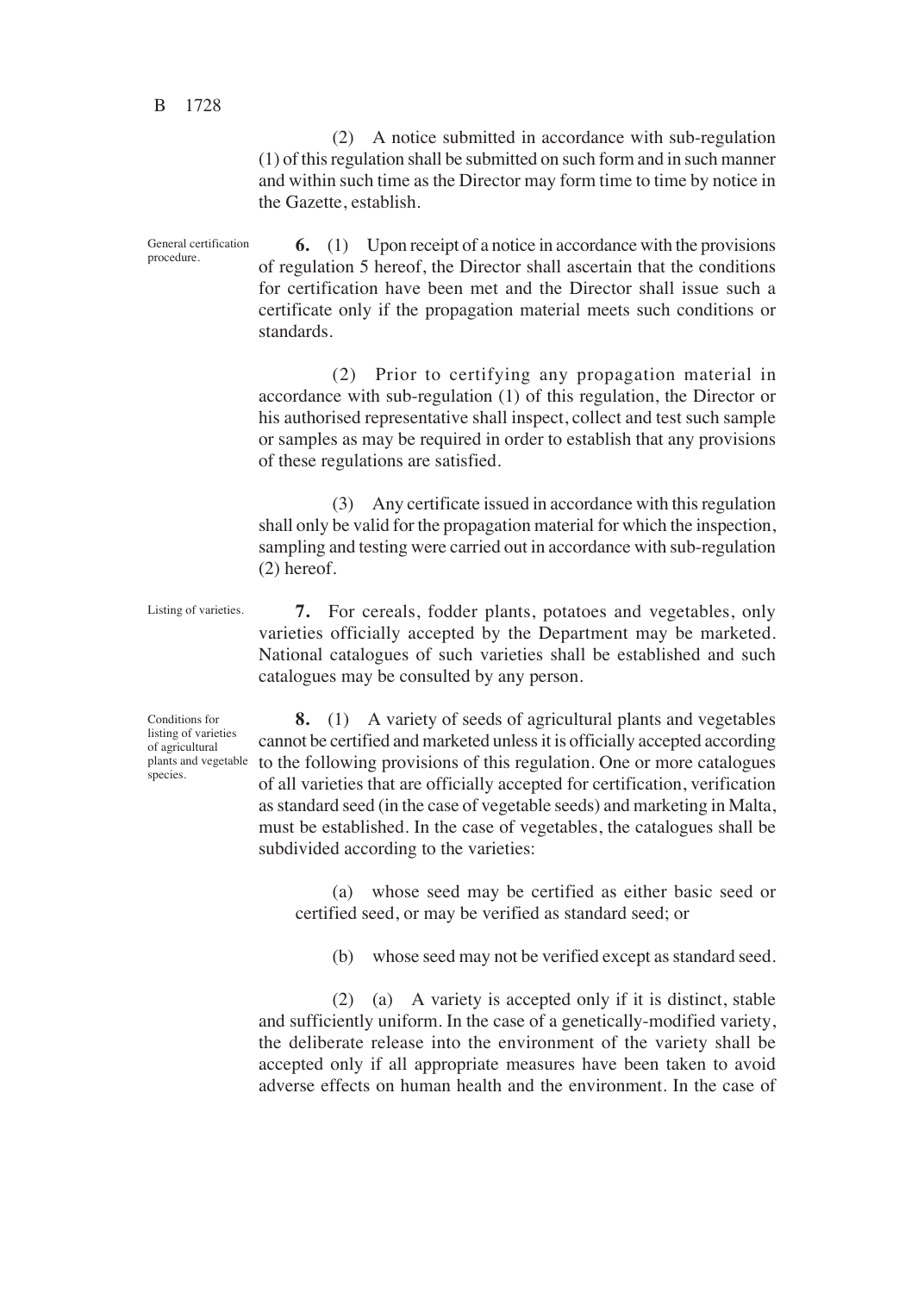agricultural plants and industrial chicory (vegetable), the variety must be of satisfactory value for cultivation and use;

(b) A variety shall be regarded as distinct if, whatever the origin (artificial or natural) of the initial variation from which it has resulted, is clearly distinguishable in one or more important characteristics from any other variety known in the Community. The characteristics must lead to a precise recognition and precise definition. A variety known in the Community shall be any one which, at the time when the application for its acceptance to be assessed is duly made, is either listed in the Common Catalogue of varieties of agricultural plant species or the Common Catalogue of vegetable species, or if not listed in the Common Catalogues, has been accepted or has been submitted for acceptance in Malta, either for certification and marketing, or for certification for other countries, or for verification as standard seed in the case of vegetables, unless the afore mentioned conditions are no longer fulfilled in all the Member States concerned before the decision on the application for acceptance of the variety to be assessed, is taken<

(c) A variety shall be regarded as stable if, after successive propagation or multiplications or at the end of each cycle (where the breeder has defined a particular cycle of propagation or multiplications), it remains true to the description of its essential characteristics<

(d) A variety shall be regarded as sufficiently uniform if, apart from a very few aberrations, the plants of which it is composed are, taking into account the distinctive features of the reproductive systems of the plants, similar or genetically identical as regards the characteristics taken as a whole, which are considered for this purpose.

(3) (a) Examination of the value for cultivation and use referred to in paragraph (2) (a) of this regulation shall not be required for the acceptance of:

(i) varieties of grasses if the breeder declares that the seeds of his variety are not intended for the production of fodder plants. It may be decided to the extent that this is justified in the interest of free circulation of seed that varieties have to be shown by appropriate examination to be suitable for the purpose for which they are declared to be intended to be used. In such cases, the conditions for the examination shall be determined<

(ii) varieties whose seeds are to be marketed in another Member State which has already accepted the varieties, taking into consideration their value for cultivation and use.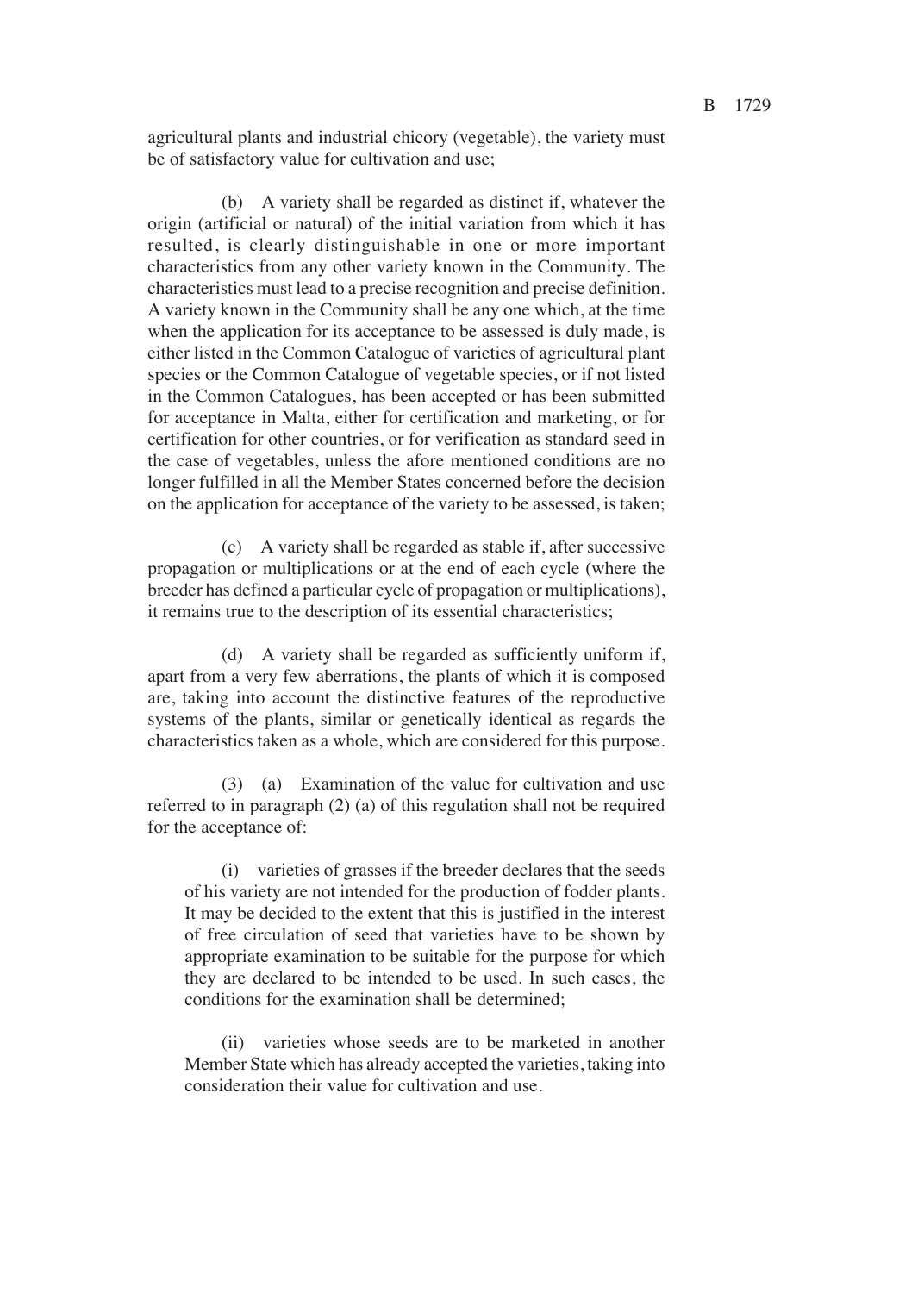(iii) for the acceptance of varieties (inbred lines and hybrids) which are intended solely as components for hybrid varieties satisfying the requirements laid down in paragraph  $(2)(a)$ :

Provided further that where material derived from a plant variety is intended to be used as a food or food ingredient falling within the scope of Regulation (EC) No.  $258/97$ , these must not present a danger for the consumer, mislead the consumer and differ from foods or food ingredients which they are intended to replace to such an extent that their normal consumption would be nutritionally disadvantageous for the consumer<

(b) The value of a variety of agricultural plants for cultivation or use shall be regarded as satisfactory if, compared to other varieties accepted in the national catalogue, its qualities, taken as a whole, offer, at least as far as production in any given region is concerned, a clear improvement either for cultivation or as regards the uses which can be made of the crops or the products derived therefrom. Where other superior characteristics are present, individual inferior characteristics may be disregarded.

(4) The acceptance of varieties shall be based on the results of official examinations, particularly growing trials, covering a sufficient number of characteristics for the variety to be described. The methods used for determining characteristics must be accurate and reliable. It shall be ensured that varieties coming from other Member States are subject to the same requirements, in particular as regards the acceptance procedure, as those that apply to local varieties.

(5) (a) In order to establish distinctness, the growing trials shall include at least the available comparable varieties which are known in the Community within the meaning of paragraph  $(2)(a)$  hereof;

(b) For the purpose of applying sub-regulation (6) of this regulation, other available comparable varieties shall be included. In the case of vegetable varieties whose seed may not be verified except as standard seed, the results of unofficial examinations and knowledge gained from practical experience during cultivation may be taken into consideration in relation to the results of an official examination<

(c) It may be prescribed that, as from dates established according to rules of the European Union, varieties of certain vegetable species will no longer be accepted except on the basis of official tests. Current scientific and technical knowledge on the following matters shall be taken into account: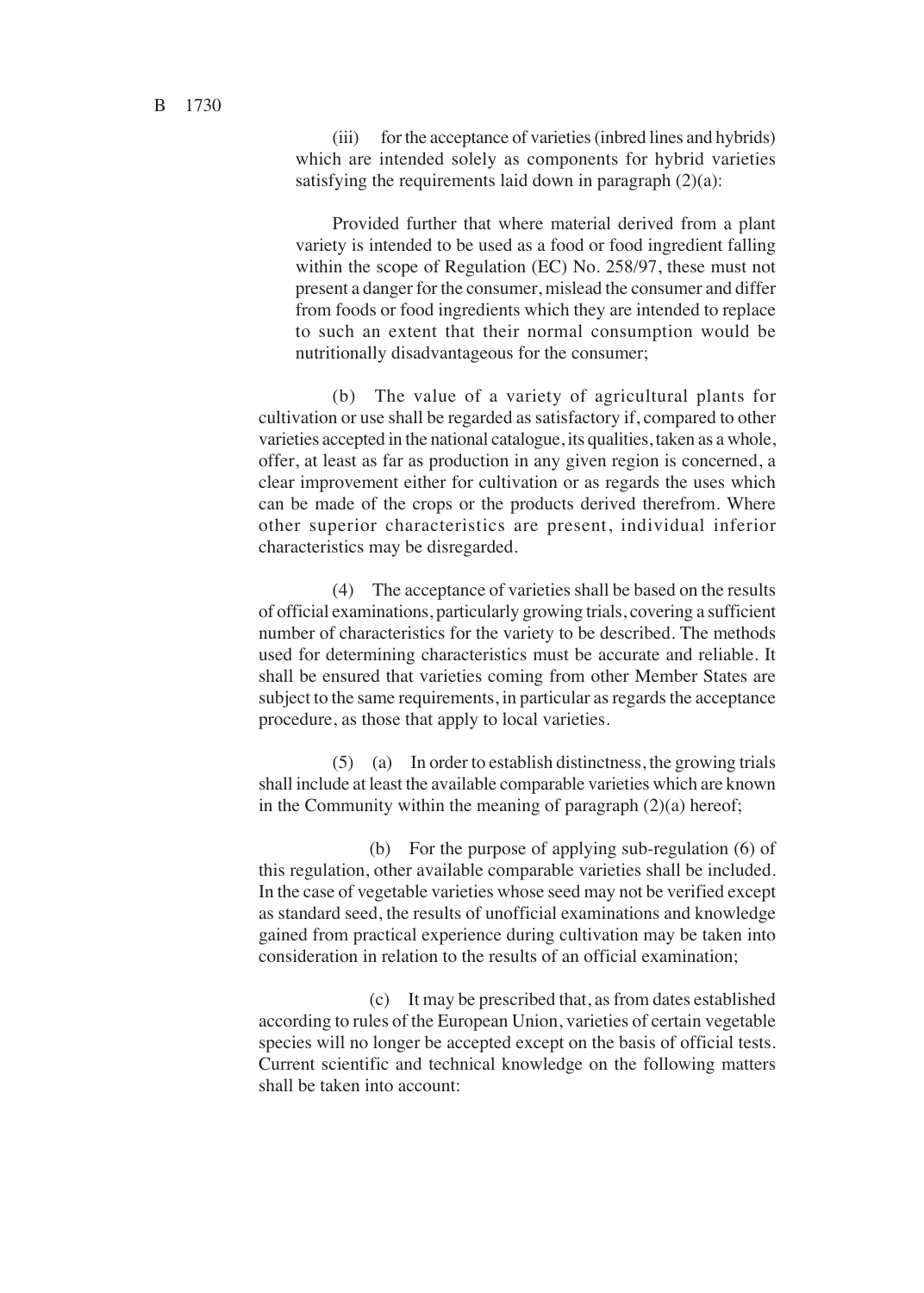(ii) the minimum requirements for carrying out the examinations<

(iii) the necessary arrangements for the growing trials to be carried out with a view to assessing the value for cultivation or use in the case of agricultural plants.

(6) Official publication of the national catalogues of varieties accepted in Malta, shall be arranged and, where maintenance breeding of the variety is required, the name of the person or persons responsible for this in Malta, should be noted. When several persons are responsible for the maintenance of a variety, the names need not be published. Instead, the catalogue shall indicate the authority holding the list of names of persons responsible for the maintenance of the variety. At the time of acceptance, the variety shall be known by the same name in all the Member States. If it is known that seed or propagation material of a variety is marketed in another country under a different name, that name shall also be indicated in the catalogue. For each new variety accepted in Malta, the other Member States and the European Commission have to receive a brief description of the most important character for use.

(7) (a) A special file on each accepted variety, containing a description of the variety and a clear summary of all the facts on which acceptance was based, shall be compiled. The varietal descriptions shall apply for plants produced directly from:

(i) seeds and young plants of the category certified seed and propagation material, in the case of agricultural plants< and

(ii) certified seed or from standard seed, in the case of vegetables<

(b) Acceptance files shall be made available for the personal and exclusive use of any person including those of other Member States and the European Commission who are able to show a legitimate interest. Information that is treated as confidential such as results of examination studies of the genealogical components of hybrids and synthetic varieties shall not be exchanged apart from exceptional cases:

(c) If and when genetically-modified varieties are accepted, they should be clearly indicated as such in the catalogue of varieties. It shall be ensured that any person marketing such a variety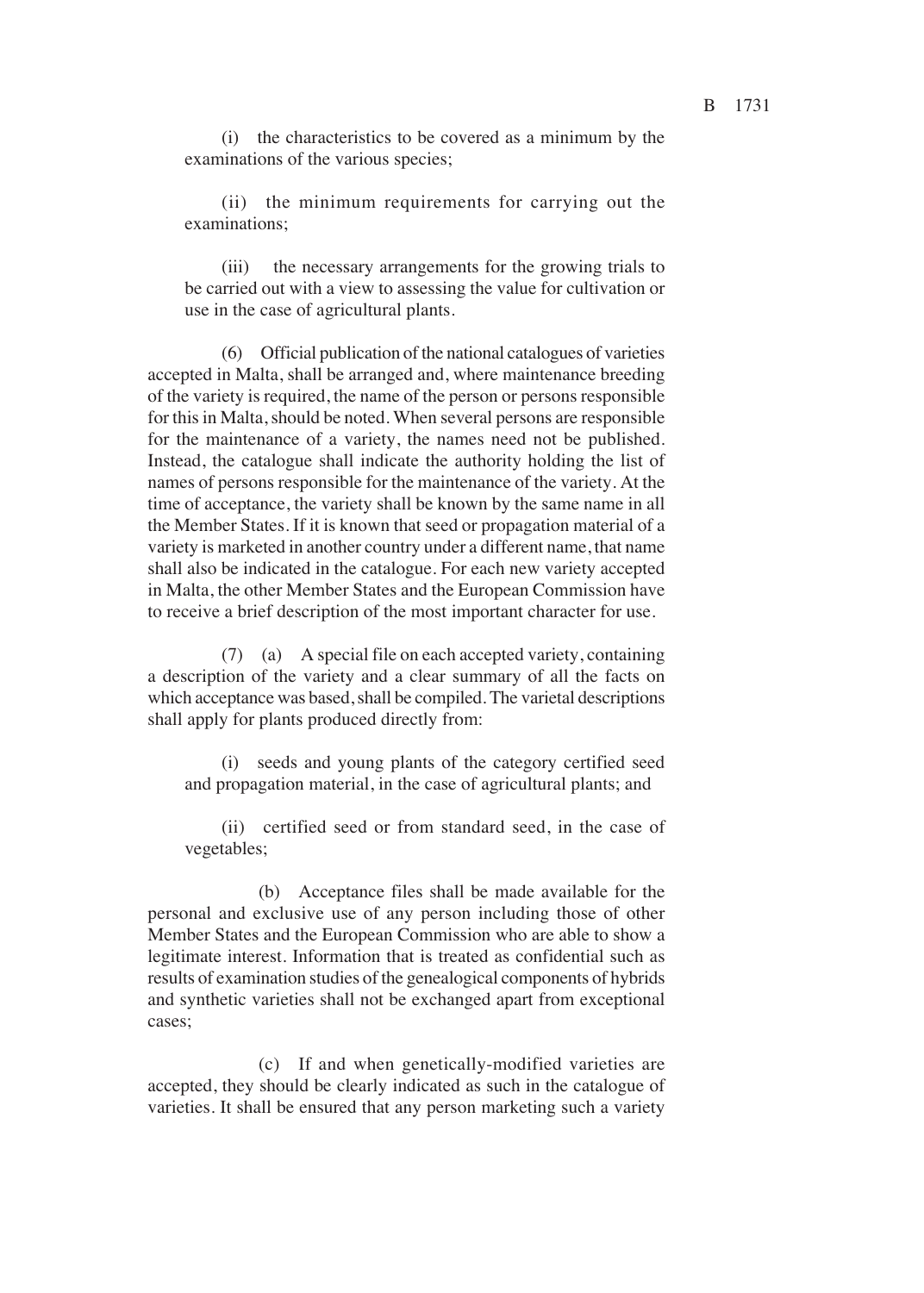clearly indicates in his sales catalogue that the variety is geneticallymodified<

(d) In the case of varieties (inbred lines, hybrids) of agricultural plants that are intended solely as components for final varieties, the provisions of paragraph (7) apply only to the extent that the seeds that belong to them are to be marketed under their names. In the meantime, in the case of cereals other than maize, these provisions may be applied to other component varieties in respect of seed intended for certification in Malta. Component varieties shall be indicated as such.

(8) (a) Acceptance of a variety shall be valid until the end of the tenth calendar year following acceptance. It may be renewed at given intervals if it still cultivated on such a scale as to justify this, or should be retained in the interest of conserving plant genetic resources, and providing that the requirements as to distinctness, uniformity and stability, are still satisfied<

(b) For both agricultural plants and vegetables, applications for renewal shall be submitted not later than two years before the expiry of acceptance except for plant genetic resources. The period of validity of acceptance shall be extended provisionally until a decision is taken on the application for renewal;

(c) Accepted varieties must be maintained according to accepted practices for the maintenance of the variety. It must at all times be possible to check maintenance from the records kept by the person or persons responsible for the variety. These records shall also cover the production of all generations prior to basic seed (of agricultural plants and vegetables) or propagation material (of agricultural plants). Samples may be requested from the person responsible for the variety. Such samples may if necessary be taken officially;

(d) Where maintenance takes place in another Member State, Malta and the other country shall assist each other administratively as regards verification.

(9) (a) Any doubts which arise after the acceptance of a variety concerning the appraisal of its distinctness or of its name at the time of acceptance are clarified;

(b) Where, after acceptance of a variety, it is established that the condition concerning distinctness within the meaning of subregulation (2) of this regulation was not fulfilled at the time of acceptance, acceptance shall be replaced by another decision or, where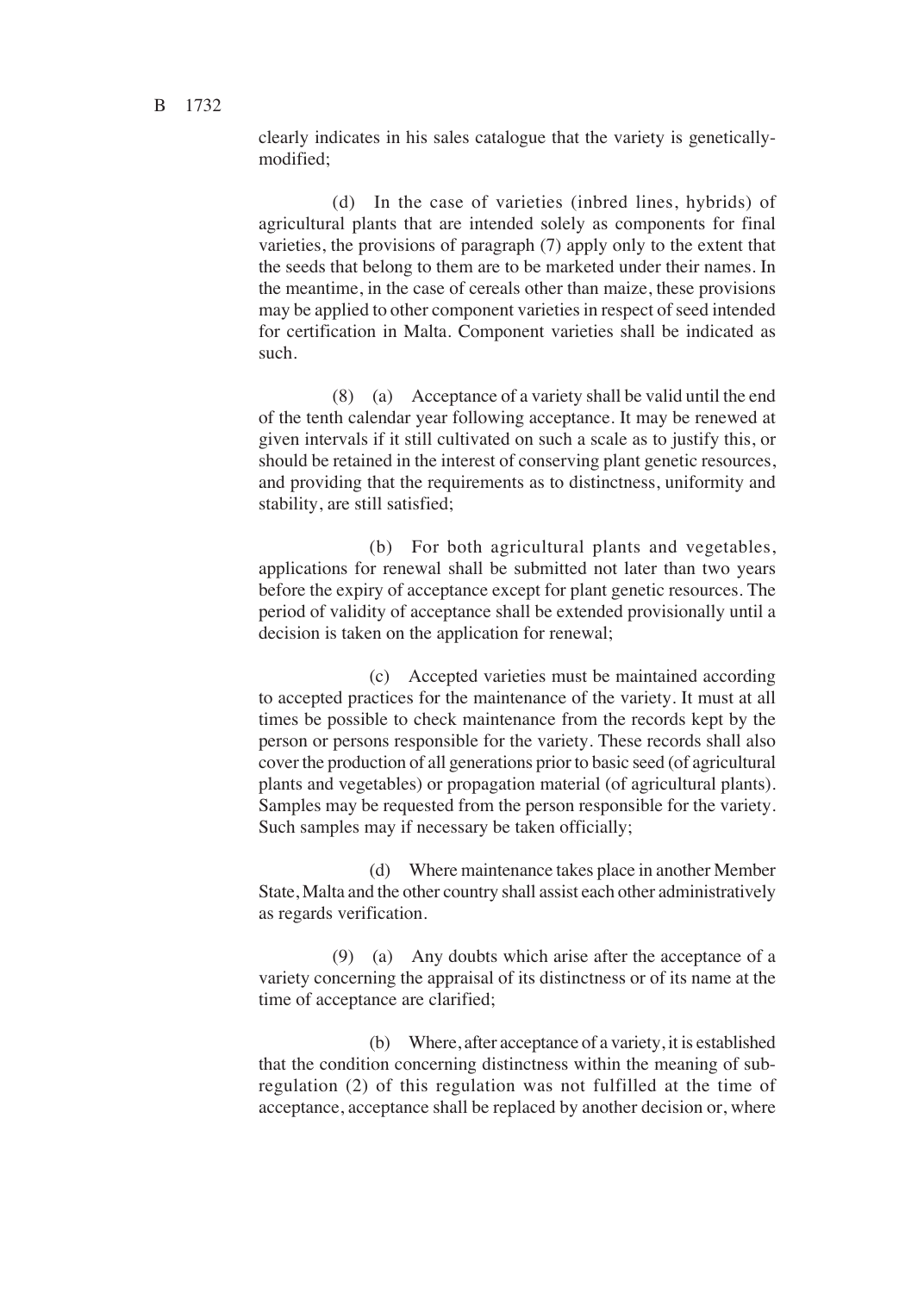appropriate, a revocation, which conforms with these regulations. By this other decision, the variety shall, with effect from the date of its initial acceptance, no longer be regarded as a variety known in the Community within the meaning of paragraph (2) (b). Where, after acceptance of a variety, it is established that its name was not acceptable when the variety was accepted, the name shall be adapted in such a way that it conforms with these regulations. It may be permitted that the previous name may be used temporarily as an additional name. The detailed arrangements in accordance with which the previous name may be used as an additional name shall be established according to the rules of the European Union.

(10) (a) Acceptance of a variety is surely revoked if it is proved, on examination, that the variety is no longer distinct, stable or sufficiently uniform or, if the person or persons responsible for the variety so request, unless maintenance of the variety is assured<

(b) Acceptance of a variety may be revoked if the laws, regulations and administrative provisions adopted in this regulation are not complied with and, if, at the time of the application for acceptance or during examination, false or fraudulent particulars were supplied concerning the facts on the basis of which acceptance was granted<

(c) Where acceptance is refused or revoked, the results of the examinations shall be made available to persons affected by such a decision. It shall be ensured that a variety is deleted from the catalogues if its acceptance has been revoked or if the period of validity of acceptance has expired.

(11) A period of certification, verification as standard seed (of vegetables) and marketing of seed (of agricultural plants and vegetables) and propagation material (of agricultural plants), may be allowed up to the  $30<sup>th</sup>$  June of the third year at most after expiry of the acceptance.

(12) Any application or withdrawal of an application for acceptance of a variety, any entry in the catalogues of varieties as well as any amendments thereto shall be notified forthwith to the other Member States and the European Commission.

**9.** (1) Seed of the categories indicated below, may not be placed Seed certification. on the market unless it has been officially certified as such:

- (a) In the case of agricultural plants
	- (i) cereals basic or certified seed,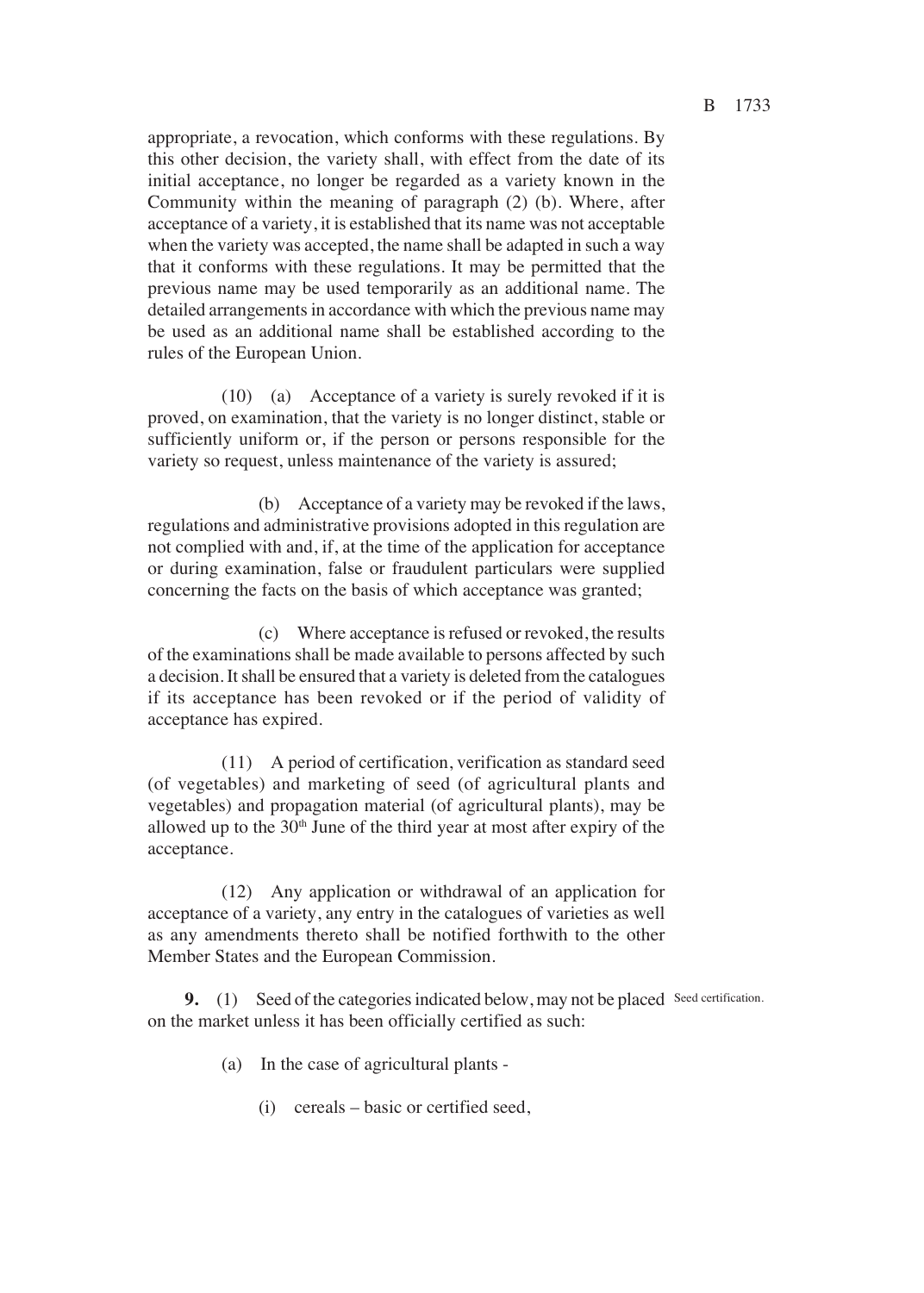B 1734

Examination under

- (ii) fodder plants as referred to in sub-regulation  $(2)$ ,
- (iii) potatoes basic or certified seed, and
- (b) In the case of vegetables -

(i) other than in the case of industrial chicory – basic, certified or standard seed,

(ii) industrial chicory – basic or certified seed.

(2) Seed of red top, brown top, creeping bent grass, velvet bent, sheep's fescue, Berseem/Egyptian clover and common vetch may not be placed on the market unless it has been officially certified as basic or certified seed. Fodder plant seed of the genera and species other than those mentioned above may not be placed on the market unless the seed has been officially certified as basic or certified seed or is commercial seed.

**10.** When examination of seeds of cereals, fodder plants and vegetables is carried out under official supervision, the following requirements shall be complied with in respect of field inspections and seed testing: official supervision.

- (1) Field inspections
- $(a)$  The inspectors shall:
	- (i) have the necessary technical qualifications<

(ii) derive no private gain in connection with the carrying out of the inspections<

(iii) have been officially licensed by the Seed Certification Authority and this licensing shall include either the oath of inspectors or the signature by inspectors of a written statement of commitment to the rules governing official examinations<

(iv) carry out inspections under official supervision in accordance with the rules applicable to official inspections<

(b) The seed crop that is going to be inspected shall be grown from seed which has undergone official post-control, the results of which have been satisfactory<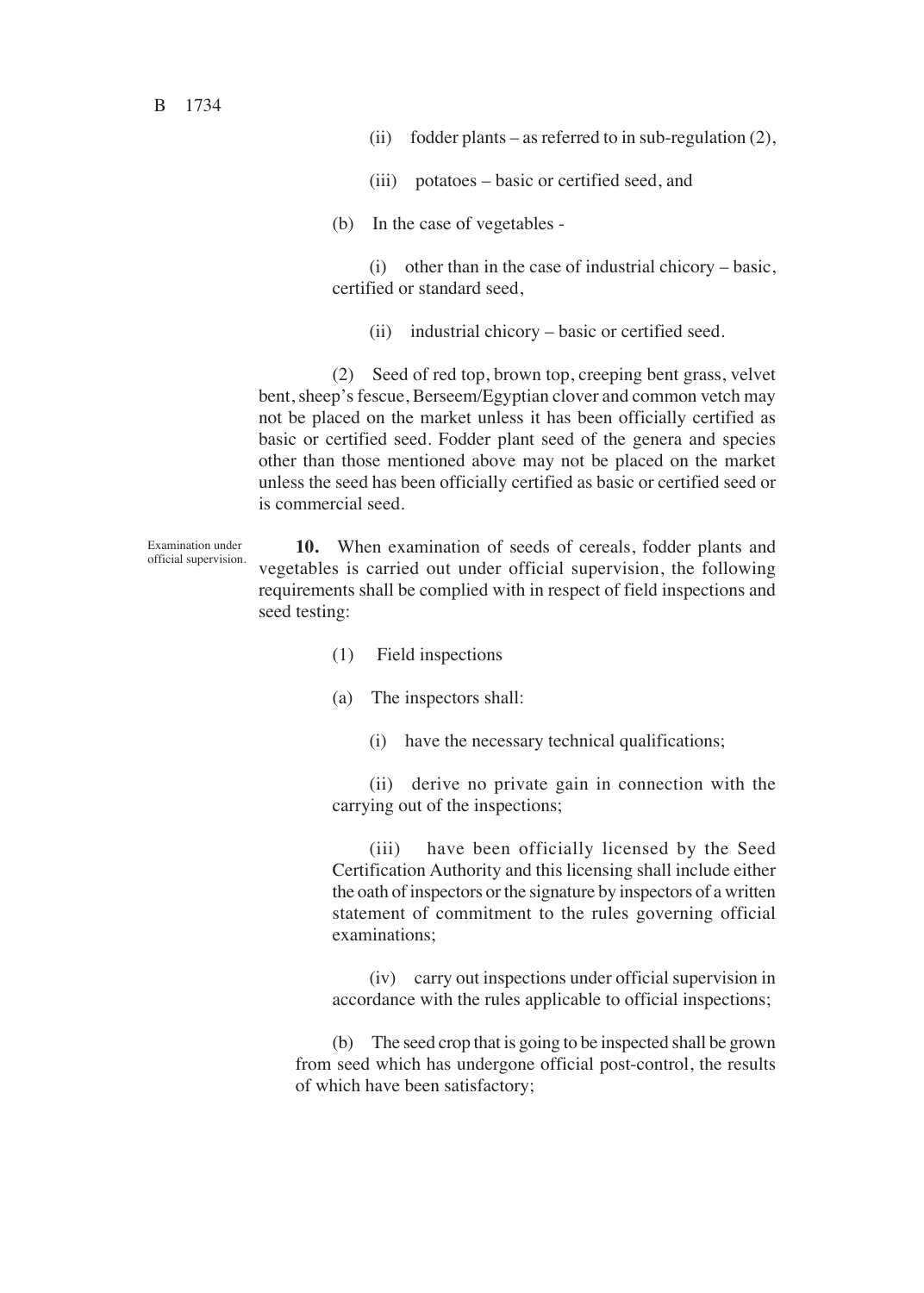(c) A proportion of seed crops shall be checked by official inspectors. That proportion shall be at least  $5\%$ ;

(d) A proportion of samples from the seed lots harvested from the seed crops shall be drawn for official post-control and, where appropriate, for official laboratory seed testing in respect of varietal identity and purity<

(e) Infringements of the rules governing examination under official supervision will be regulated under regulations 29 and 30 of the Act. The penalties must be effective, proportionate and dissuasive. The licence of officially licensed inspectors as referred to in sub-paragraph (a)(iii) hereof who are found guilty of deliberately or negligently contravening the rules governing official examinations, shall be withdrawn. Any certification of seed that has been examined shall be annulled in the event of such contravention unless it has been shown that such seed still meets all relevant requirements.

#### (2) Seed testing

(a) Seed testing shall be carried out by seed-testing laboratories which have been authorised for that purpose by the Seed Certification Authority under the conditions set out in subparagraphs (b) to  $(d)$ ;

(b) The seed-testing laboratory shall have a seed analystin-charge who has direct responsibility for the technical operations of the laboratory and has the necessary qualifications for the technical management of a seed-testing laboratory. Its seed analysts shall have the necessary technical qualifications obtained through training courses organised under conditions applicable to official seed analysts and confirmed by official examinations. The laboratory shall be maintained in premises and with equipment officially considered by the Seed Certification Authority to be satisfactory for the purpose of seed testing, within the scope of the authorisation. It shall carry out seed testing in accordance with current international methods<

(c) The seed-testing laboratory shall be either an independent laboratory or a laboratory belonging to a seed company. In case of the latter, the laboratory may carry out seed testing only on seed lots produced on behalf of the seed company to which it belongs, unless it has been otherwise agreed between that company, the applicant for certification and the Seed Certification Authority<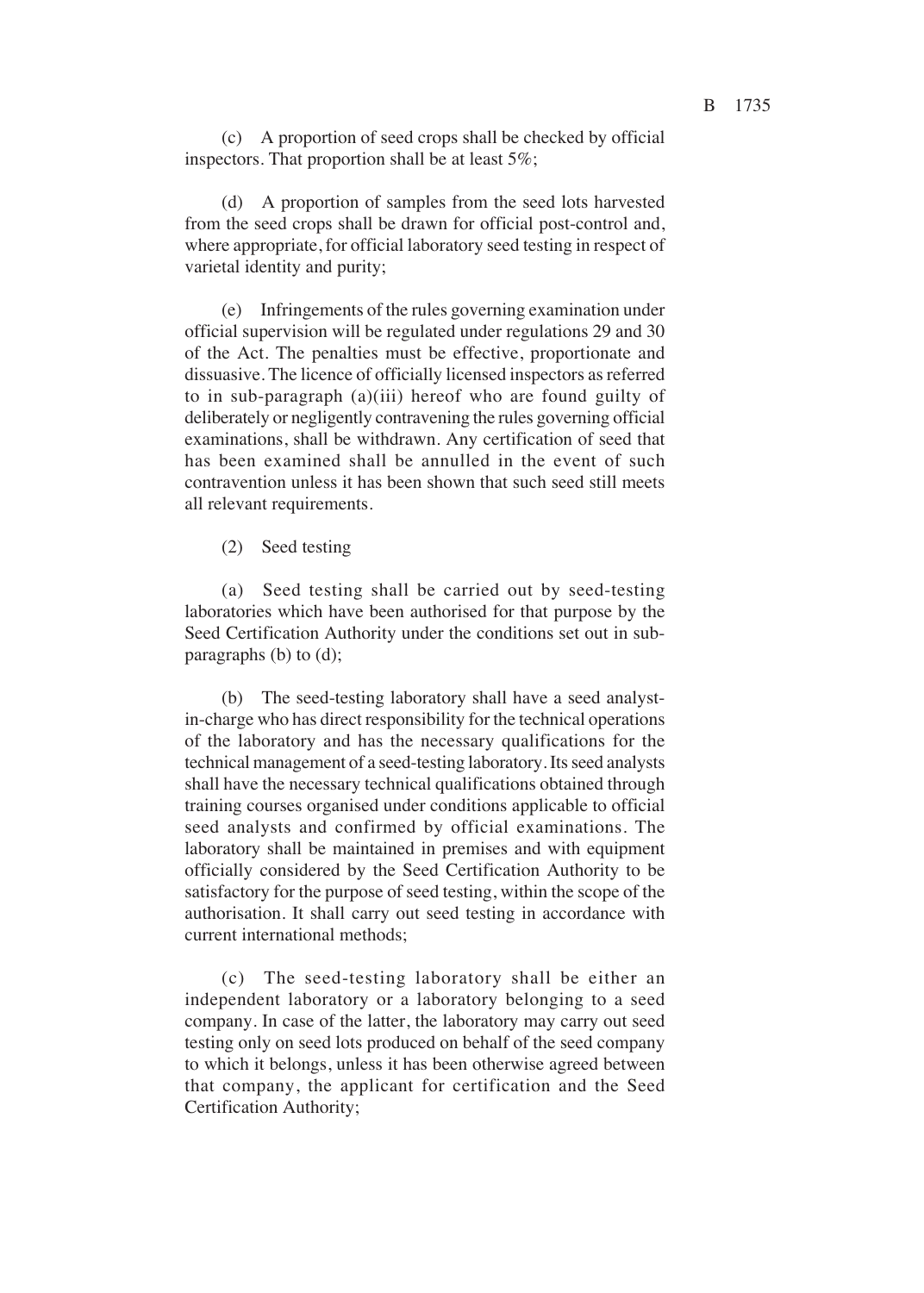(d) The seed-testing laboratory's performance of seed testing shall be subject to appropriate supervision by the Seed Certification Authority<

(e) For the purposes of the supervision referred to in (d), a proportion of the seed lots submitted for official certification shall be check-tested by official seed testing. That proportion shall in principle be as evenly spread as possible over natural and legal persons submitting seed for certification and the species submitted but may also be oriented to eliminate specific doubts. That proportion shall be at least 5%.

(f) Infringements of the rules governing examination under official supervision will be regulated under regulations 29 and 30 of the Act. The penalties must be effective, proportionate and dissuasive. The authorisation of officially authorised seed-testing laboratories as referred to in sub-paragraph (a) hereof who are found guilty of deliberately or negligently contravening the rules governing official examinations, shall be withdrawn. Any certification of seed that has been examined shall be annulled in the event of such contravention unless it has been shown that such seed still meets all relevant requirements.

**11.** Official seed examinations should be carried out in accordance with current international methods, in so far as such methods exist. Seed examination.

Sampling of seeds.

**12.** (1) For the examination of seed for certification, samples must be drawn officially or under official supervision in accordance with appropriate methods. This applies to the following:

(a) checking of varieties (cereals and fodder plants) and inbred lines of maize (cereals)<

(b) examination of seed for certification (cereals, fodder plants, potatoes and vegetables)< and

(c) post-control tests of standard seed (vegetables).

(2) Without prejudice to the free movement of seed within the Community, the Department shall take all the necessary measures to ensure that that it is supplied with the following particulars during the marketing of quantities exceeding two kilograms of seed imported from third countries and sampling of such seed is carried out officially:

(a) species;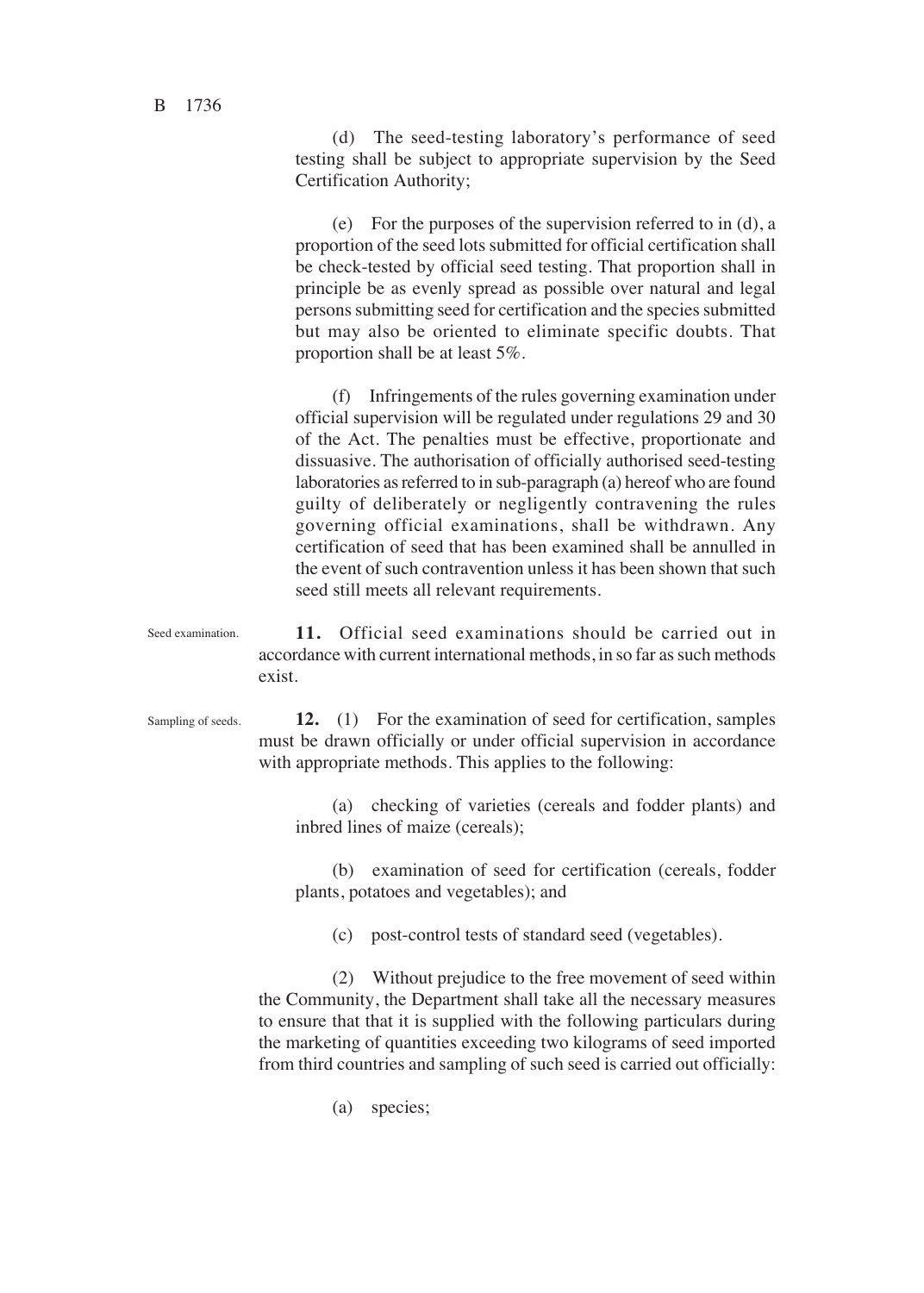- (b) variety;
- (c) category<
- (d) country of production and official inspection authority<
- (e) country of dispatch<
- (f) importer<
- (g) quantity of seed.

The manner in which these particulars are to be presented may be determined by the Department.

(3) When the seed sampling under official supervision provided for in sub-regulation (1) is carried out, the following requirements shall be complied with:

(a) Seed sampling shall be carried out by seed samplers who have been authorised for that purpose by the Seed Certification Authority under the conditions set out in  $(b)$ ,  $(c)$  and  $(d)$ ;

(b) Seed samplers shall have the necessary technical qualifications obtained through training courses organised under conditions applicable to official seed samplers and confirmed by official examinations. They shall carry out seed sampling in accordance with current international methods<

(c) Seed samplers shall be:

(i) independent natural persons<

(ii) persons employed by natural or legal persons whose activities do not involve seed production, seed growing, seed processing or seed trade; or

(iii) persons employed by natural or legal persons whose activities involve seed production, seed growing, seed processing or seed trade.

In the case referred to in (iii), a seed sampler may carry out seed sampling only on seed lots produced on behalf of his employer, unless it has been otherwise agreed between his employer, the applicant for certification and the Seed Certification Authority<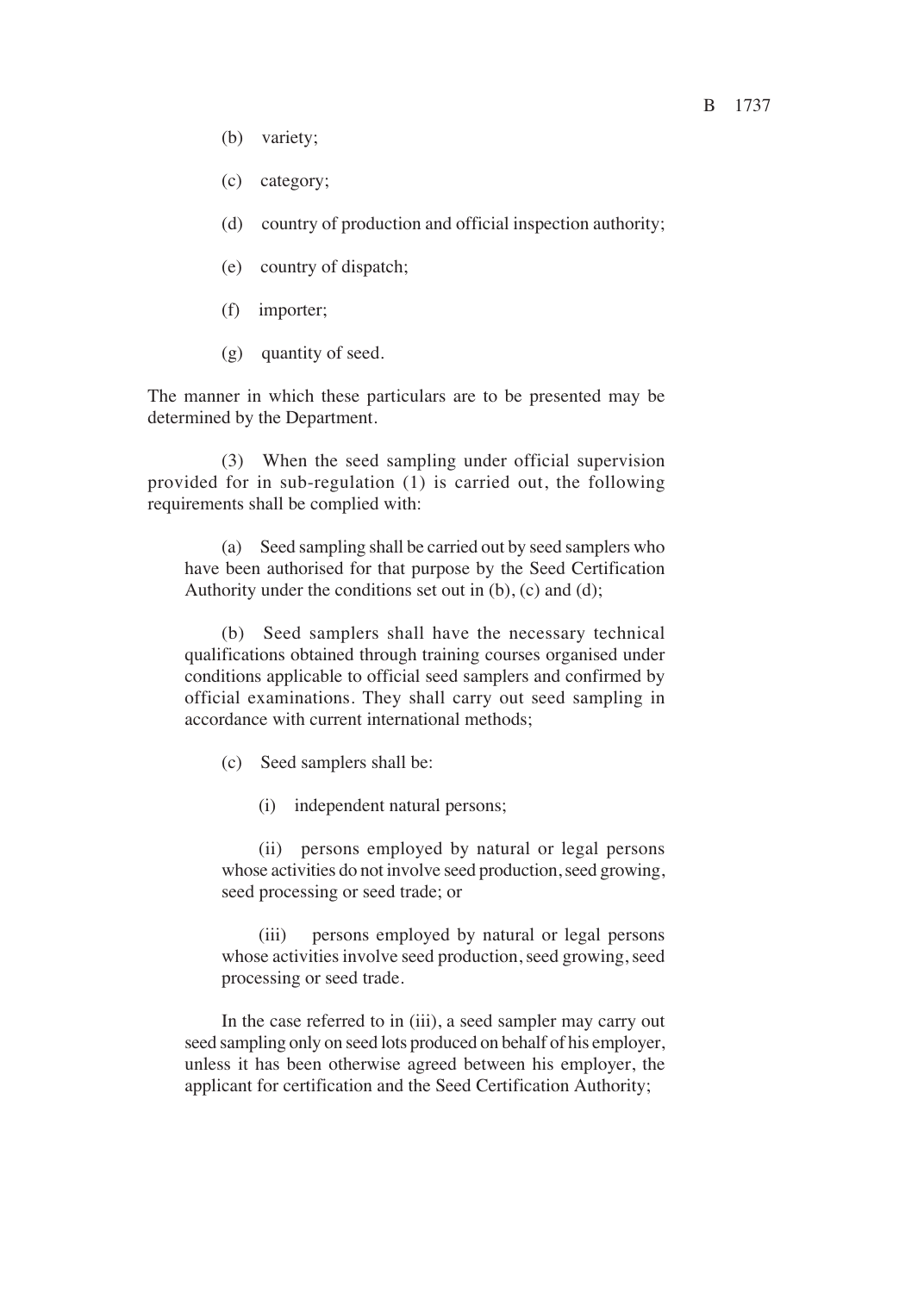(d) The performance of the seed samplers shall be subject to proper supervision by the Seed Certification Authority. When automatic sampling is in operation, appropriate procedures must be adhered to and officially supervised<

(e) For the purposes of the supervision referred to in (d), a proportion of the seed lots entered for official certification shall be check-sampled by official seed samplers. That proportion shall in principle be as evenly spread as possible over natural and legal persons submitting seed for certification (cereals, fodder plants and vegetables) and the species submitted (cereals and fodder plants) but may also be oriented to eliminate specific doubts. That proportion shall be at least 5%. This check sampling does not apply to automatic sampling. The seed samples drawn officially shall be compared with those of the same seed lot but drawn under official supervision;

(f) Infringements of the rules governing examination under official supervision will be regulated under regulations 29 and 30 of the Act. The penalties must be effective, proportionate and dissuasive. The authorisation of officially authorised seed samplers as referred to in sub-paragraph (2) (a) hereof who are found guilty of deliberately or negligently contravening the rules governing official examinations, shall be withdrawn. Any certification of the seed sampled shall be annulled in the event of such contravention unless it has been shown that such seed still meets all relevant requirements<

(g) Further measures applicable to the carrying out of seed sampling under official supervision shall be established by the Department.

(4) For the examination of seed for certification, examination of commercial seed and post-control tests, samples shall be drawn from homogeneous lots. The maximum weight of a lot and the minimum weight of a sample are given in Schedule IV to these regulations.

Post-control tests.

**13.** (1) If it is repeatedly found, during post-control tests carried out in the field, that vegetable seed of any one variety does not adequately satisfy the conditions laid down in respect of varietal identity and purity, the Department shall ensure that the person marketing it, is wholly or partially forbidden to market such seed (where appropriate, for a specified period). Any measures taken shall be withdrawn as soon as it has been established with adequate certainty, that the seed intended for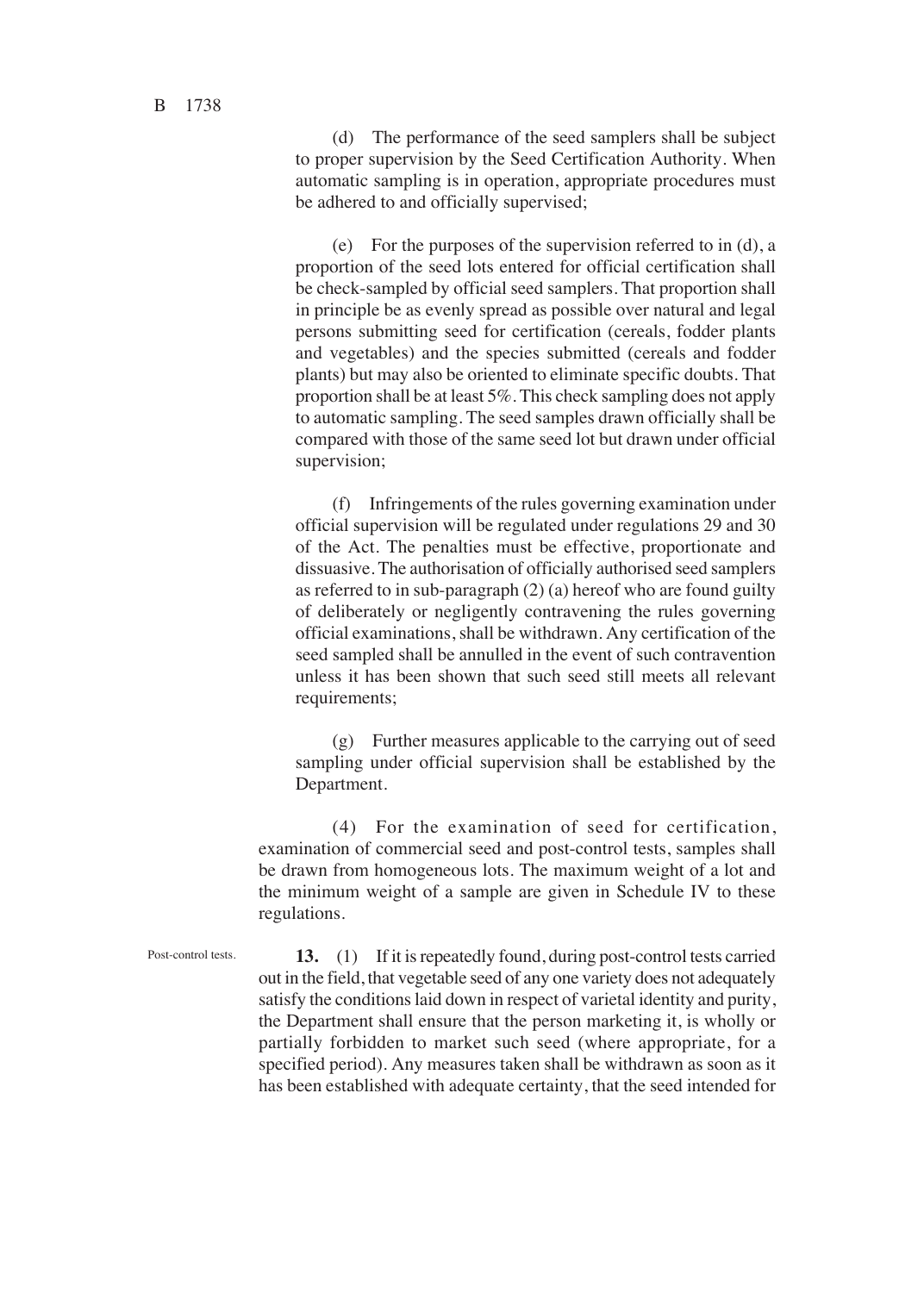marketing will in the future satisfy the conditions as to varietal identity and varietal purity.

(2) Seed of the categories certified seed and standard seed is subject to official post-control in the field by inspection to compare their varietal identity and purity against standard controls.

14. (1) Packages or containers containing basic and certified Packaging of seeds. seed of cereals, fodder plants, potatoes and vegetables, and commercial seed of fodder plants, except small packages of basic and certified vegetable seeds and, in the case of fodder plants small EC B packages of certified and commercial seed, shall be sealed officially or under official supervision in such a manner that they cannot be opened without damaging the sealing system or leaving evidence of tampering on either the official label or on the package. In order to ensure closure, the sealing system shall comprise at least either the official label or the affixing of an official seal. This measure will not be necessary if a non-reusable sealing system is used. The Department may establish exceptions to this sub-regulation as it may deem fit in the case of small packages sealed in Malta of cereal and potato seeds and EC B packages of fodder plant seeds. In the case of vegetable seeds, there may be determined exceptions to this sub-regulation and sub-regulation (2) for small packages of basic vegetable seed.

(2) Packages containing seeds of agricultural plants and vegetables, except small EC B packages of fodder plant seeds, shall not be resealed on one or more occasions unless this is carried out officially or under official supervision. If packages are re-sealed, the fact of resealing and the most recent date of re-sealing and the authority responsible for resealing, shall be stated on the label required under regulation 15.

(3) Packages of standard vegetable seed, small packages of certified vegetable seed and small EC B packages of fodder plant seeds, shall be sealed (not necessarily officially or under official supervision) in such a manner that they cannot be opened without damaging the sealing system or without leaving evidence of tampering on the label or the package. Packages of standard vegetable seed shall also bear a lead or an equivalent sealing device attached by the person responsible for attaching labels.

(4) In the case of small packages of certified seed of fodder plants and vegetables, packages shall not be sealed on one or more occasions under official supervision. All necessary measures shall be taken to ensure that in the case of small packages of certified vegetable seed and small packages of fodder plant seeds, the identity of the seed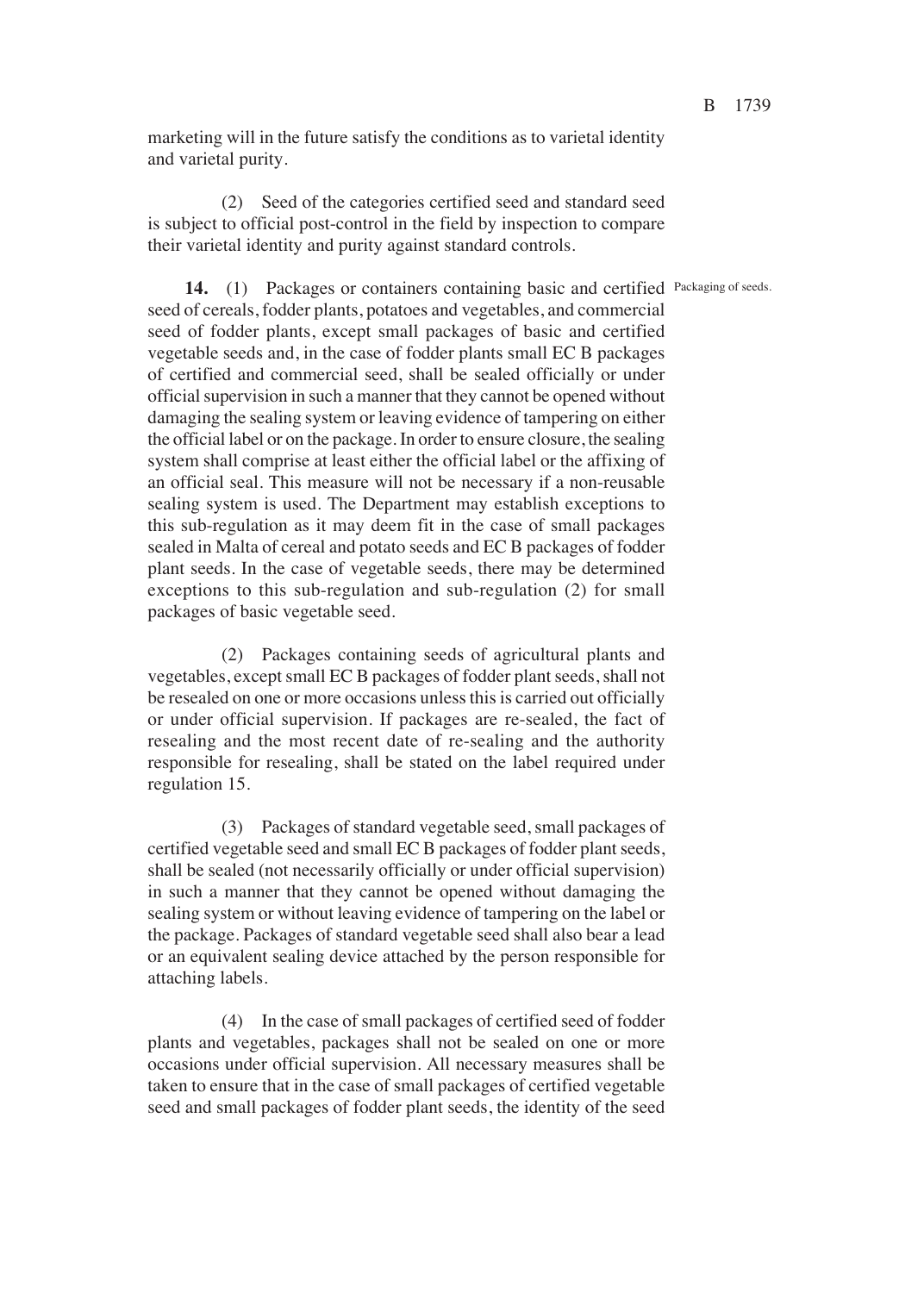Labelling of packages.

can be verified in particular at the time when seed lots are divided. At this stage, it may be required that small packages divided or produced in Malta, be sealed officially or under official supervision.

**15.** (1) The packages of all seed categories referred to in regulation 9 hereof, excluding standard vegetable seed, small packages of basic and certified vegetable seed and small EC B packages of certified and commercial seed of fodder plants, shall have affixed on the outside, an official label that has not been previously used, and as appropriate to the seed, with the particulars as specified in Schedule V hereof, in Maltese or in English. The information should be printed indelibly on the label. Delible printing is not authorised. The dimensions and colour of the label are specified in the same Schedule. The labels on packages containing vegetable seeds may be placed inside transparent packages provided it can be read. The labels must be adhesive and made from tear-resistant material. When a label with a string-hole is used, its attachment to the package shall be ensured in all cases with an official seal. The use of official adhesive labels shall be authorised. The indelible printing of the prescribed particulars on the package in accordance with the label models may be authorised under official supervision. If in cases under regulation 16, the seed of the categories listed below does not satisfy the conditions laid down in Schedule III in respect of germination, this fact shall be stated on the label:

(a) for agricultural plants -

cereals – basic or maize seed<

fodder plants – basic and certified seed; and

(b) for vegetables – basic seed.

The Department may establish exceptions to the provisions of subregulation (1) hereof in the case of small packages of cereals, potatoes and vegetables sealed in Malta.

(2) When a non-adhesive label is used, the package shall contain an official document in the same colour as the official label giving at least the information mentioned below:

- (a) for agricultural plants
	- (i) cereals (basic and certified seed) -

- reference number of lot,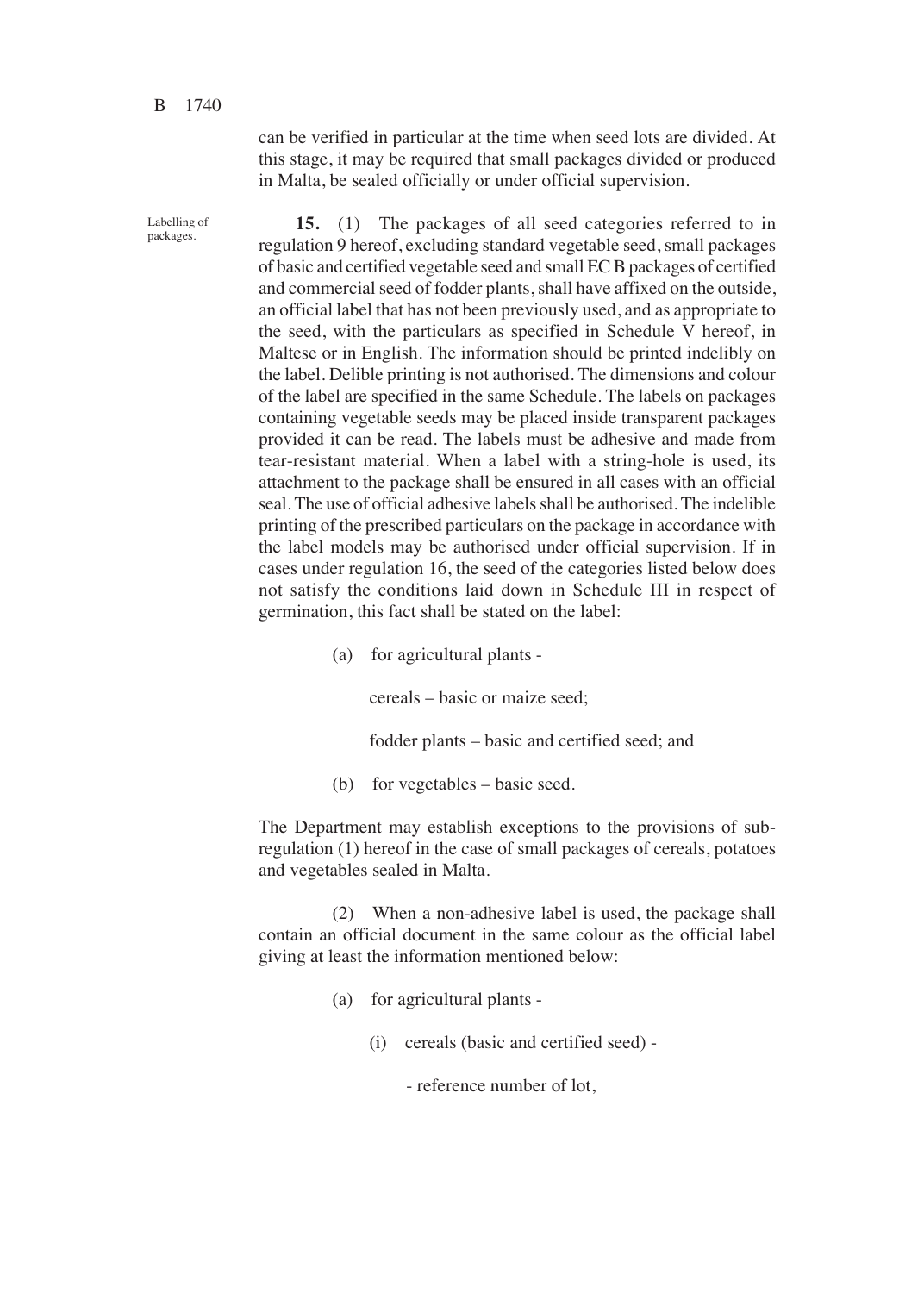- species and variety.

(ii) Fodder plants (basic, certified and commercial seed except small EC B packages of certified and commercial seed) -

- reference number of lot,

- species and variety,

In the case of commercial seed, reference number of lot, species and the words "Commercial seed" should be written down.

(iii) Potatoes (basic and certified seed)

- producer's identification number or reference number of lot,

- month and year of sealing,

- country of production.

(b) Vegetables (basic and certified seed except small packages)

- reference number of lot,

- species and variety,

- category.

This document shall be drawn up in such a manner that it cannot be confused with the official label referred to under subregulation (1). This document is not necessary if the information is printed indelibly on the package or if, in accordance with the provisions under sub-regulation (1), an adhesive label, a label of tear-resistant material or a label inside a transparent package, is used. Packages should also include the producer's identification particulars.

(3) (a) In cases other than those provided for in these regulations, packages or containers of basic and certified seed of agricultural plants and vegetables, commercial seed of fodder plants and standard vegetable seed shall bear a supplier's label which may be either a label separate from the official label or take the form of the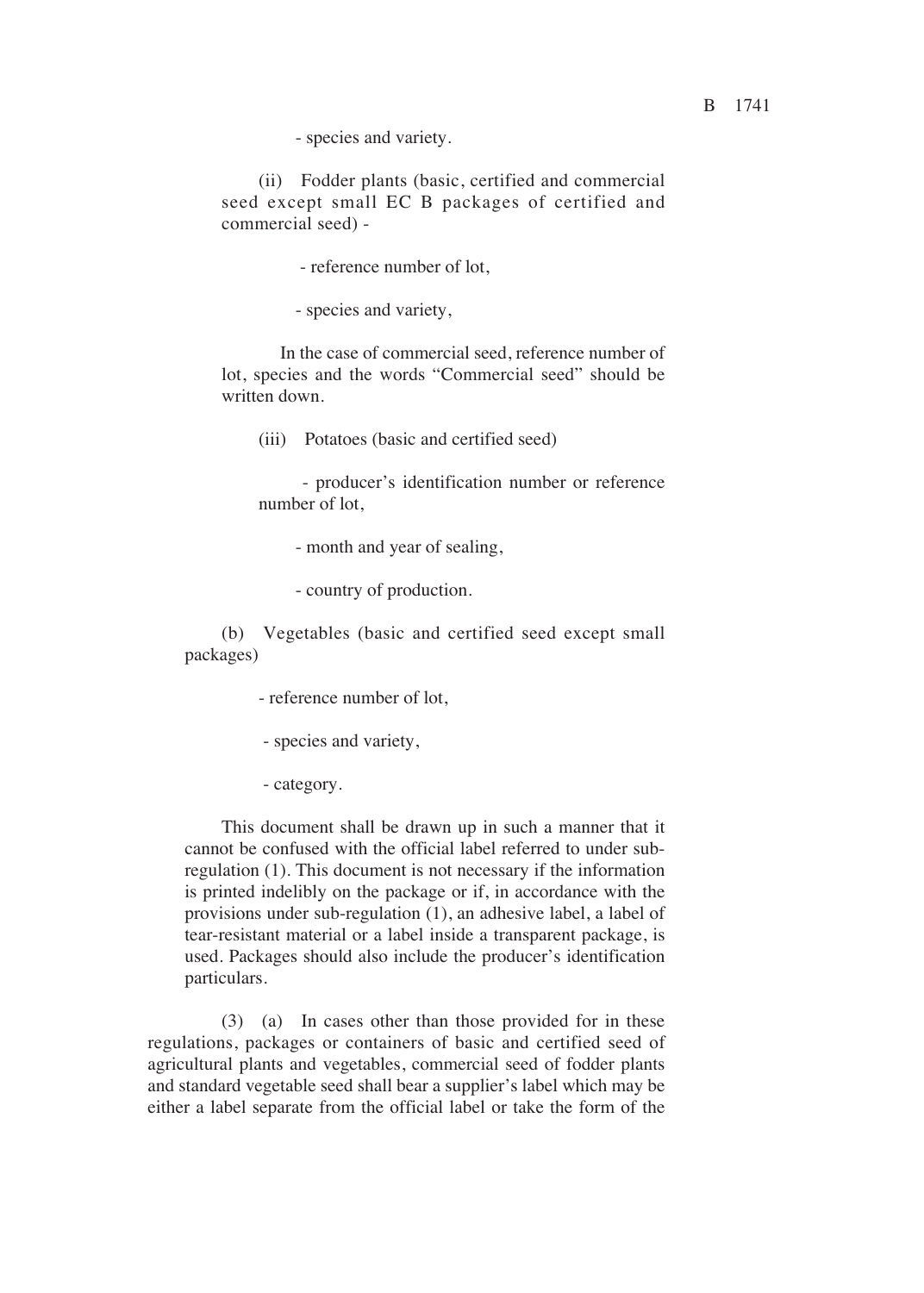supplier's information as stated in Schedule V printed on the package or container itself. In the case of cereals, seed lots have to comply with the provisions referred to in regulation 29 concerning the presence of *Avena fatua* and an official certificate attesting compliance with these conditions has to be issued<

(b) Small EC B packages of fodder plant seeds, packages of standard vegetable seed and small packets of certified vegetable seed shall bear on the outside a supplier's label or a printed or stamped notice in Maltese or English, except for small packages of standard seed in which case the information stated under this provision shall be clearly separate from any information given on the label or the package. In the case of transparent packages, this label may be placed inside, provided it can be read through the package<

(c) In the case of small EC B packages of fodder plant seeds, the packages can also bear an officially assigned serial number on the outside or on the supplier's label. Should an official, adhesive label be used, the particulars to be written on the label are indicated in Schedule V. This serial number shall not be required for small EC A packages of fodder plant seeds<

(4) It shall be ensured that persons responsible for affixing the labels on packages containing standard vegetable seed intended for marketing:

(a) inform the authorities of the dates when their activities begin and end<

(b) keep records of all lots of standard seed and make them available to the country for not less than three years<

(c) make available for not less than two years, a control sample of seed of varieties for which maintenance is required; and

(d) draw samples from each lot intended for marketing and make them available for not less than two years.

The operations referred to in sub-regulations (2) and (4) shall be subject to official checks carried out on a random basis. The obligation stated in sub-regulation (3) shall apply only to producers.

**16.** (1) For the purpose of making seed of cereals, fodder plants and vegetables rapidly available, not withstanding the fact that the official examination to check compliance with the conditions laid down in Schedule III in respect of germination has not been concluded, the

Provisional certification.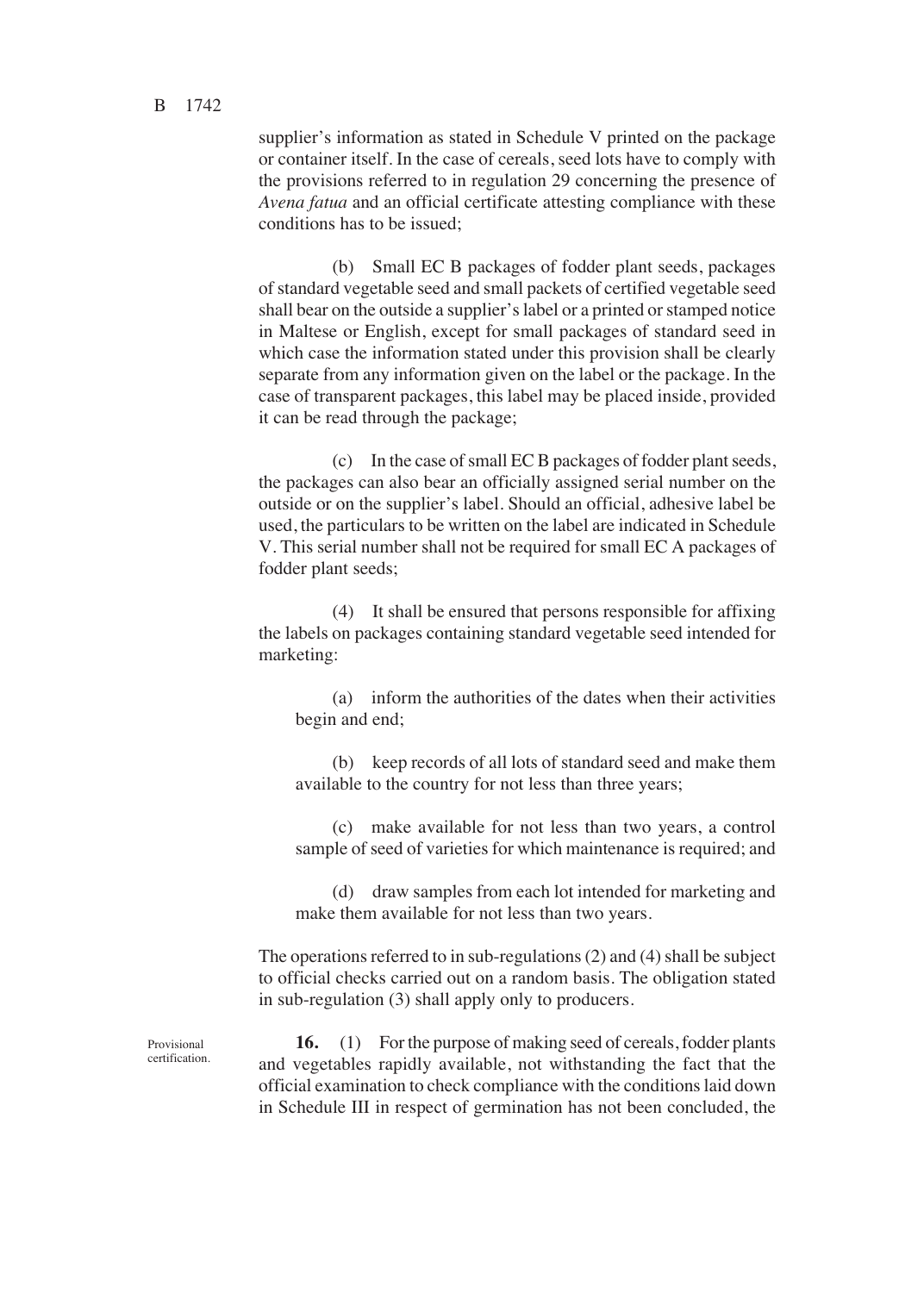official certification or approval (the latter applying for fodder plants only) and marketing as far as the first purchaser by way of trade of the categories basic seed or certified seed of cereals, fodder plants and vegetables or commercial seed in the case of fodder plants, may be authorised.

(2) Certification or approval shall be granted only on prescription of a provisional analytical report on the seeds and provided that the name and address of the first recipient are given. All necessary measures shall be taken to ensure that the supplier guarantees the germination ascertained at the provisional analysis. This germination shall be stated for marketing purposes on a special label bearing the name and address of the supplier and reference number of the lot. The above provisions shall not apply to seeds imported from third countries.

17. (1) Seeds of the categories indicated in regulation 9 shall Marketing of seeds. be marketed in sufficiently homogeneous lots and in sealed packages or containers with appropriate labelling as described in regulation 15. The packages must be new and the containers must be clean.

(2) Seed as grown of cereals, fodder plants and vegetables may be marketed for processing, provided that the identity of the seed is ensured.

(3) Bred seed of generations prior to basic seed of agricultural plants and vegetables, may also be placed on the market. The conditions under which bred seed of generations prior to basic seed may be placed on the market, shall be as follows:

(a) it shall have been officially inspected by the Seed Certification Authority in accordance with the provisions applicable to the certification of basic seed<

(b) it shall be packed in packages or containers as described in these regulations< and

(c) the packages shall bear an official label giving the particulars as shown in Schedule V for pre-basic seed.

18. (1) Mixtures of seeds of various species of cereals can be Seed mixtures. marketed, provided that the components of which complied, before mixing, with the marketing rules applicable to them. Specific cereal mixtures of seeds of various varieties but belonging to the same species can be marketed, provided that scientific or technical knowledge indicates that these mixtures are such as to be particularly effective against the propagation of certain harmful organisms and provided also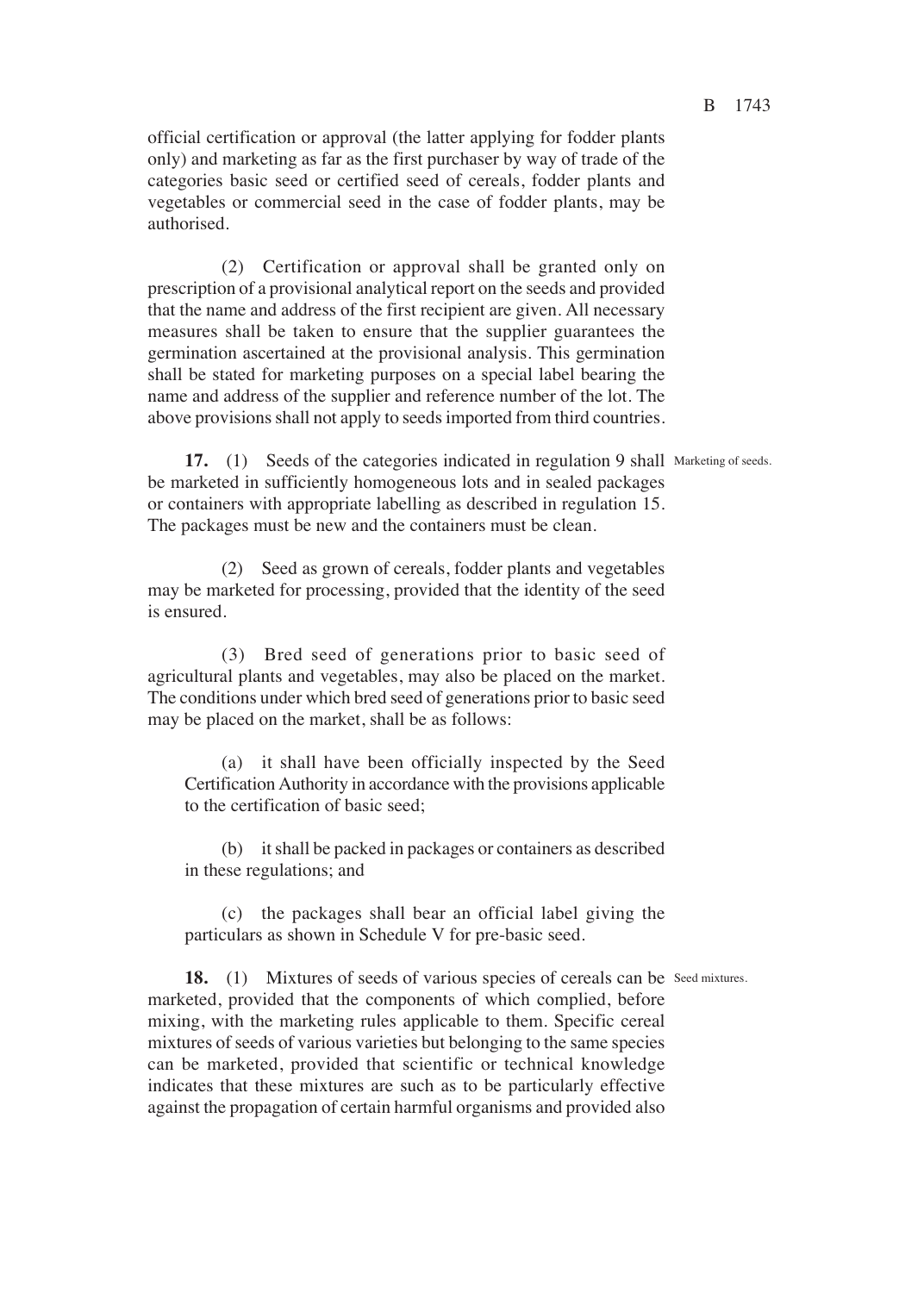that the components of the mixtures comply, before mixing, with the marketing rules applicable to them.

(2) Producers may be authorised to place on the market small packages of mixtures of standard vegetable seed of different varieties of the same species. In cases when this provision applies, the species, the rules for the maximum size of the small packages and the requirements for labelling shall be established.

(3) Mixtures of various genera, species or varieties of fodder plants may be placed on the market if they are intended for use:

(a) not as fodder plants, in which case the mixtures may contain seeds of fodder plants listed in Tables 1.2 and 1.3 of Schedule I and so covered by these regulations;

(b) as fodder plants, in which case the mixture may contain seeds of plant species listed in Tables 1.1, 1.3 or 1.5 of Schedule I, with the exception of varieties of grasses listed in Table 1.2 of the same Schedule which are not intended for the production as fodder plants< or

(c) in the preservation of the natural environment in the context of the conservation of genetic resources in which case the mixtures may contain seeds of fodder plant species and seeds of other plant species within the meaning of these regulations.

Regulations 14, 15, 17 (1) and (4) and 20 shall apply for the above seed mixtures. For this purpose, small EC A packages of fodder plant seeds shall be considered as small EC B packages.

**19.** In the case of seeds of a variety that have been geneticallymodified, any label or document, official or otherwise, which is affixed to or accompanies the seed lot, shall clearly indicate that the variety has been genetically-modified.

**20.** (1) If any seeds of the categories mentioned in regulation 9, have been subjected to any chemical treatment, this fact and the nature of the treatment or the proprietary name of the chemical substance used in the treatment, shall be stated either on the official or supplier's label, or on the package or container, or in a statement enclosed in the package or container.

(2) In the case of small packages of vegetables, this information may be printed directly on the package or inside it.

Geneticallymodified seeds.

Chemically-treated seeds.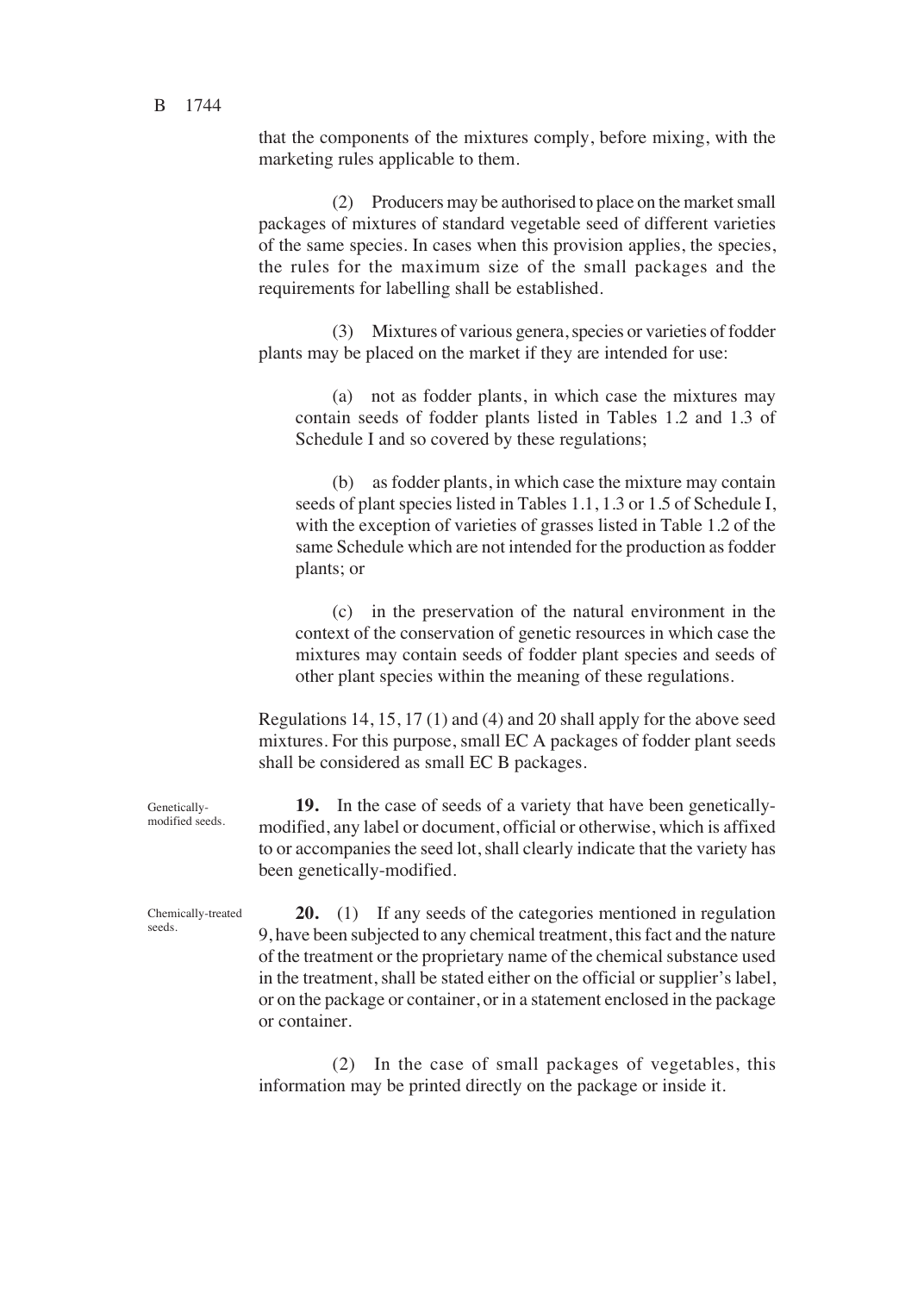purposes.

21. The Director may authorise local producers or breeders to Seed for scientific place on the market small but appropriate quantities of seeds for scientific purposes or selection work and, for other test or trial purposes, provided that the seeds belong to varieties for which an application for entry in the national catalogues has been submitted and, in the case of vegetable seeds, specific technical information has been submitted. In case of genetically-modified seeds, such authorisation should be granted only if all appropriate measures have been taken to avoid adverse effects on human health and the environment in accordance with Directive  $2001/18$ /EC of the European Parliament and of the Council of the  $12<sup>th</sup>$ March, 2001.

22. (1) In order to remove any temporary difficulties, which Less stringent cannot be overcome in the general supply of seed of the categories mentioned in regulation 9, the Department may be authorised to permit for a specified period, the marketing in quantities necessary to resolve the supply difficulties of seed of a category subject to less stringent requirements, or of seed of a variety not included in the Common Catalogues of varieties of agricultural plant and vegetable species or in the national catalogues of varieties. For a category of seed of any given variety, the official or supplier's label shall be that provided for the corresponding category. For seeds of varieties not included in the above mentioned catalogues, the colour of the official label shall be brown. The label shall always state that the seed in question, is of a category satisfying less stringent requirements.

(2) The Department may authorise the official certification and marketing of basic seed of cereals, fodder plants and vegetables except seed potatoes, which does not satisfy the conditions laid down in Schedule III in respect of germination. A similar authorisation may be granted in respect of certified seed of red clover where such seed is intended for the further production of other certified seed. In such cases, all necessary measures shall be taken to ensure that the supplier guarantees a specific germination that he shall state for marketing purposes on a special label bearing his name and address and the reference number of seed lot.

23. (1) The Department may as regards the conditions laid Additional or more down in Schedules II and III, impose additional or more stringent requirem requirements for the certification of seeds of agricultural plants and vegetables produced in Malta and also for the examination of commercial seed of fodder plants produced in Malta.

(2) The certification of seeds of the following species may be restricted to certified seed of the first generation:

requirements.

requirements.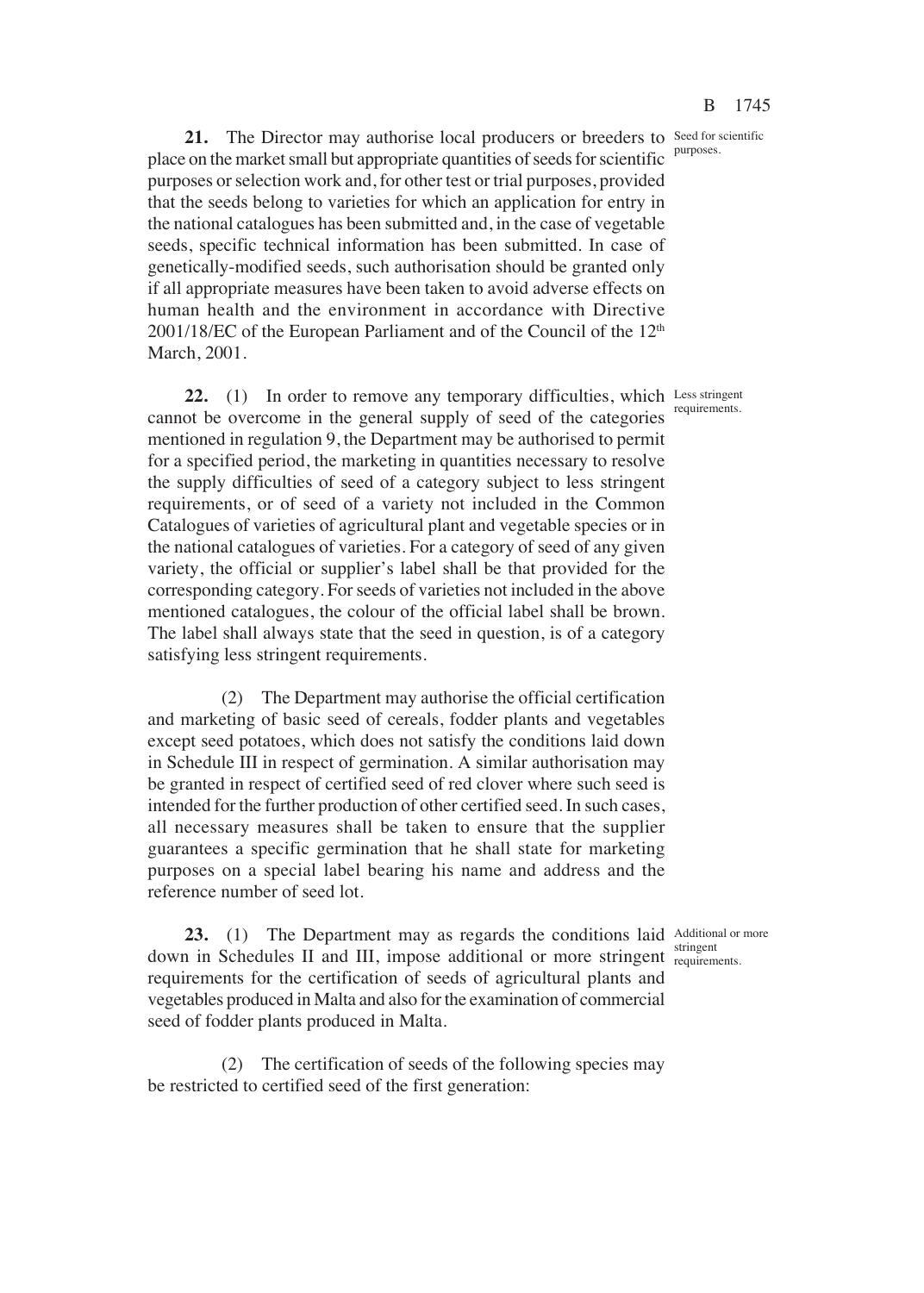B 1746

Seeds harvested in another country.

- (i) cereals oats, barley and wheat,
- (ii) fodder plants field pea, field bean and lucerne.

**24.** Seeds placed on the market under the provisions of the European Union directives, whether mandatory or discretionary, shall not be subject to any marketing restrictions as regards their characteristics, examination requirements, marking and sealing, other than those laid down in the directives. Marketing restrictions.

> **25.** (1) Seeds harvested in another country may upon request be certified in Malta on the condition that the crop has been inspected by the competent authorities in that country and have been found to comply with the provisions of these regulations.

> (2) Seeds of fodder plants and cereals harvested in a third country shall, upon request, be officially certified if:

> > $(a)$  it has been produced directly from:

(i) basic seed or certified seed (in the case of cereals, seeds of the first generation are considered) officially certified either in one or more Member States or in a third country which has been granted equivalence under regulation 26; or

(ii) the crossing of basic seed officially certified in a Member State with basic seed officially certified in a third country referred to in (i)<

(b) it has undergone field inspection satisfying the conditions laid down in an equivalence decision made under regulation 26 for the relevant category<

(c) official examination has shown that the conditions laid down in Annex III for the same category are satisfied.

Equivalence.

**26.** Seeds harvested in a third country must afford the same assurances as seeds harvested within the Community with respect to their characteristics and the arrangements for its examination, for ensuring identity, for marking and for control. In such case, the seeds shall be equivalent in these respects to seeds harvested within the Community and complying with the provisions of these regulations.

Moisture content of cereals.

**27.** For purposes of certification, the maximum moisture content for basic and certified seed of cereals (except maize) shall be 13% by weight. That for maize shall be 14%. The Director may alter the maximum moisture content as the need be.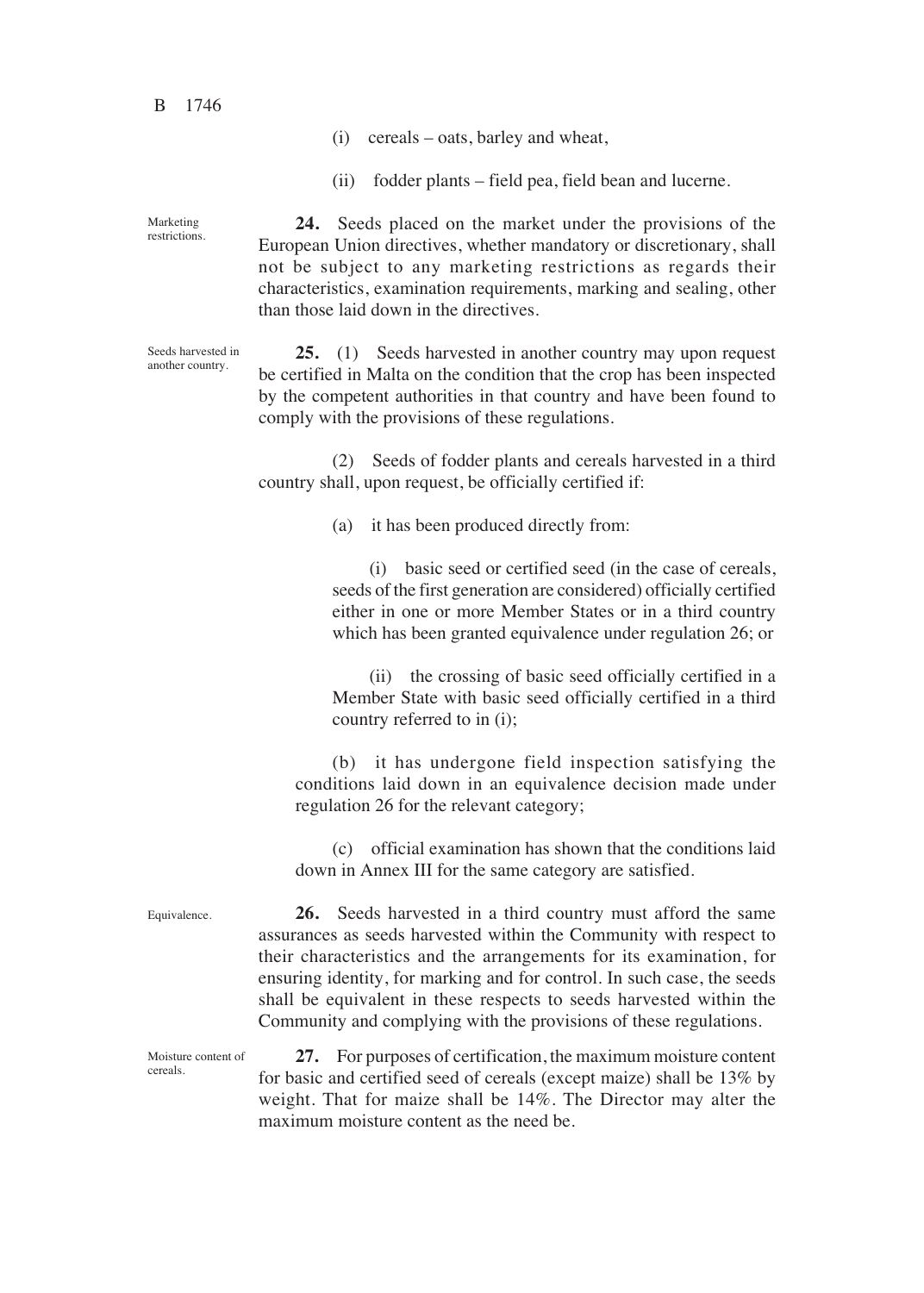**28.** Unless otherwise specified, seed of the hybrids listed in Table Conditions 1.1 of Schedule I shall be subject to the standards or other conditions **applicable** to applicable to seed of each of the species from which they are derived.

**29.** The official certificate referred to in paragraph 15 (3)(a) of Presence of *Avena* these regulations shall be issued in the following case:

the crop shall be free from *Avena fatua* at the time of field inspection officially carried out in conformity with the provisions of Schedule II and if a sample of at least 1 kilogram is drawn in accordance with established procedures, no seeds of *Avena fatua* should be found at the time of official examination.

**30.** For seed potatoes produced by micropropagation techniques Seed potatoes and which do not meet the size requirements of these regulations, the  $\frac{1}{\text{micropropag}}$ Director may determine the following according to the rules of the European Union:

(a) derogation from specific provisions of these regulations< and

(b) the conditions and designations applicable to such seed potatoes.

**31.** For plant health reasons, seed potatoes produced in Malta Separation of seed may be separated during production from other potatoes**.**

This requirement may include measures for the separation of the production of seed potatoes and other potatoes, and the separation of the grading, storage, transportation and handling of seed potatoes and other potatoes.

**32.** Seed potatoes may not be marketed unless they are of a Size requirements minimum size such that they do not pass through a square mesh of  $\frac{\text{of seed potatoes and}}{\text{tubers}}$ 25mm x 25mm. In the case of potato tubers which are too large to pass through a square mesh of 35mm x 35mm, the upper and lower size limits shall be expressed in multiples of 5. The maximum variation in size between tubers in a lot shall be such that the difference between the dimensions of the two square meshes used does not exceed 25mm. These sizing standards may be modified in accordance with the rules of the European Union. A lot shall not contain more than 3% by weight of tubers smaller than the minimum size indicated or, more than 3% by weight of tubers larger than the maximum size indicated.

**33.** Seed potatoes may not be placed on the market if they have Treatment of seed been treated with sprout inhibitors.

hybrids of cereals.

*fatua* in cereals.

micropropagation.

potatoes from other potatoes.

tubers.

potatoes with sprout inhibitors.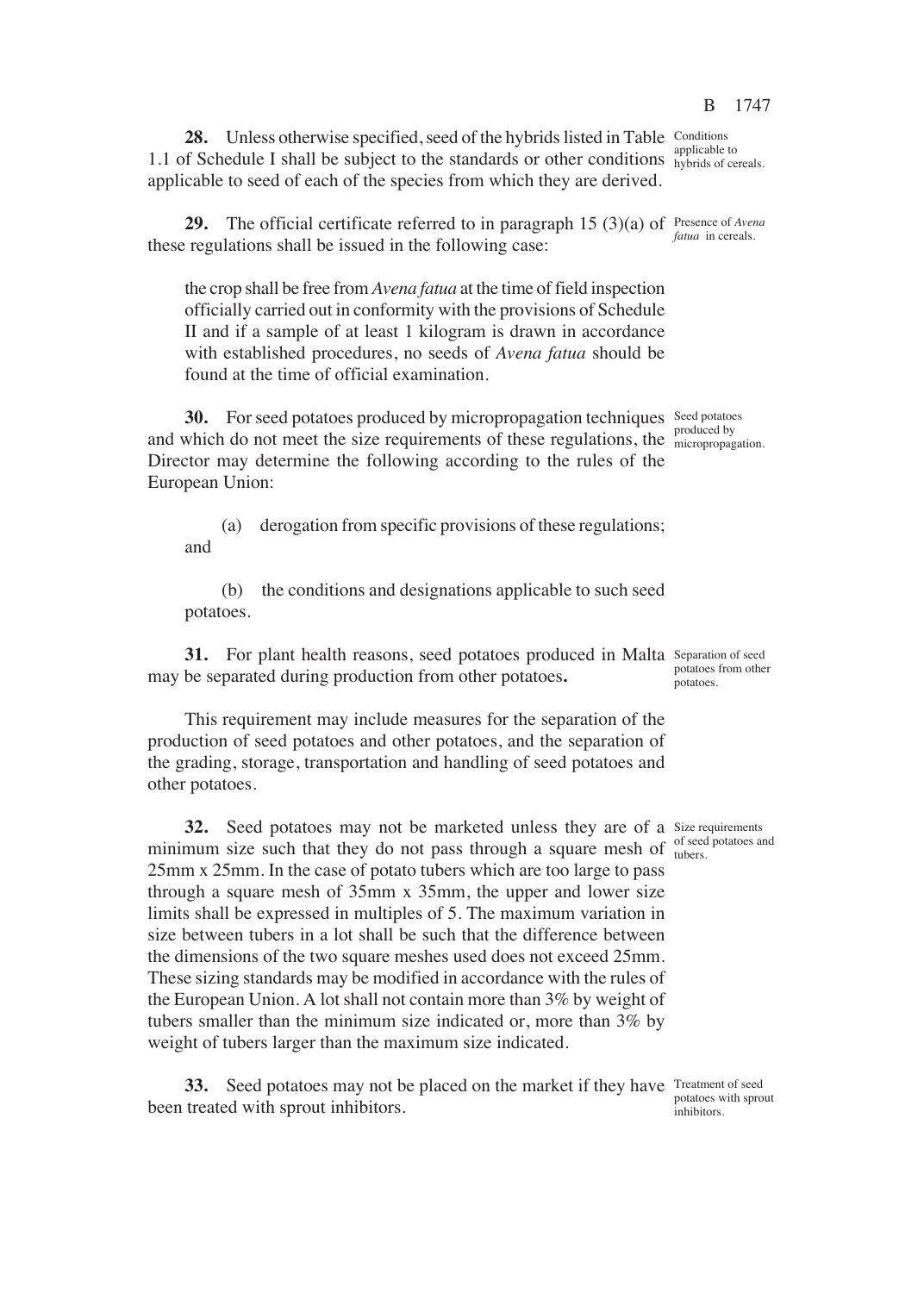Grading of seed potatoes.

examination.

Official inspections and testing.

Conservation of plant genetic resources.

**36.** In the interest of conserving plant genetic resources, the Department may depart from the criteria laid down in paragraph (2) (a) of regulation 8. Therefore, specific conditions may be established that take into account developments in relation to the conservation *in situ* and the sustainable use of plant genetic resources through growing and marketing of seed of landraces and varieties which are naturally adapted to the local and regional conditions and threatened by genetic erosion. These conditions shall include in particular the following points:

**34.** (1) Seed potatoes that do not during marketing satisfy the minimum conditions laid down in Schedule III, may be sorted. The tubers that are not rejected shall then undergo a further official

(2) Basic seeds are subdivided into Community grades (EC

1, EC 2 and EC 3) satisfying different requirements as specified in Schedules II and III. Certified seed may also be subdivided into grades. The conditions and designations applicable to such grades are determined

**35.** The Department shall ensure that official inspections and testing of seeds are carried out. These shall be performed in relation to the marketing of seeds of cereals, fodder plants, potatoes and vegetables, at least by random checks to verify compliance with the requirements

according to the rules of the European Union.

and conditions of these regulations.

(a) landraces and varieties shall be accepted in accordance with the provisions of these regulations. In the case of agricultural plants, the procedure of official acceptance shall take into account specific quality characteristics and requirements. In particular, the results of unofficial tests and knowledge gained from practical experience during cultivation, reproduction and use and the detailed descriptions of the varieties and their relevant denominations shall be taken into account and, if sufficient, shall result in exemption from the requirement of official examination. Upon acceptance of a landrace or variety, it shall be indicated as a conservation variety in the Common Catalogues<

(b) appropriate quantitative restrictions.

**37.** (1) For the purpose of seeking improved alternatives to certain provisions set out in these regulations, temporary experiments other than those related to plant health, may be organised under specified conditions at Community level, the duration of which shall not exceed seven years. In the context of such experiments, the Department may be released from certain obligations laid down in these regulations. The

Experimentation to improve certain provisions in these regulations.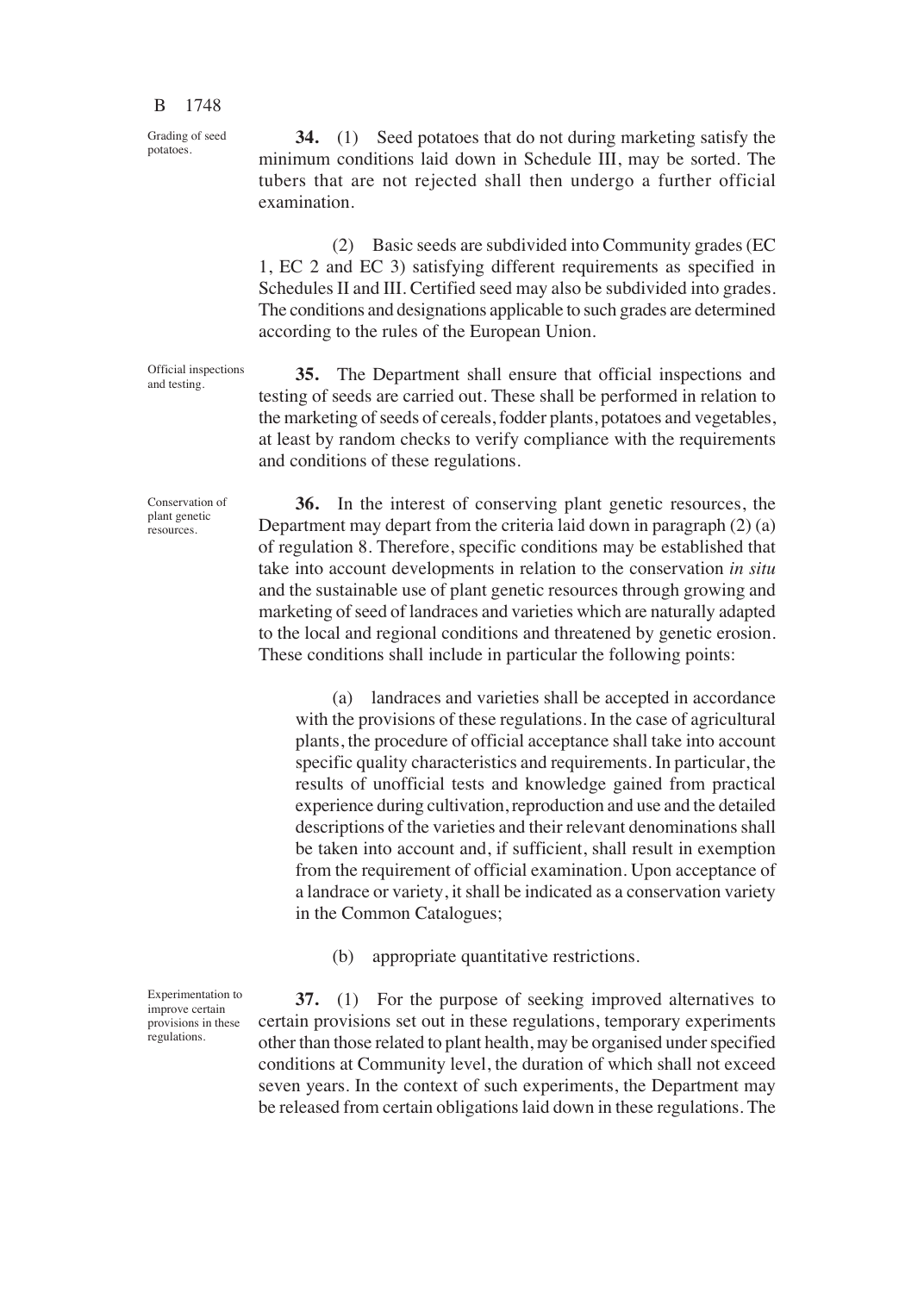extent of that release shall be defined with reference to the provisions to which it applies.

(2) Community comparative tests and trials shall be carried out within the Community for the post-control of samples of seeds of agricultural plants and vegetables placed on the market under the provisions of these regulations, whether mandatory or discretionary, and taken during sampling. These tests and trials may include the following:

(a) seed harvested in third countries<

(b) seed suitable for organic farming, and seed marketed in relation to the conservation *in situ* and the sustainable use of plant genetic resources.

These tests and trials shall be used to harmonise the technical methods of certification and to check satisfaction of the conditions with which the seed must comply and the Commission shall make the necessary arrangements for the comparative tests and trials to be carried out.

**38.** The Seeds of Agricultural Plants and Vegetables Regulations, Revokes L.N. 276 2004 are hereby revoked. of 2004.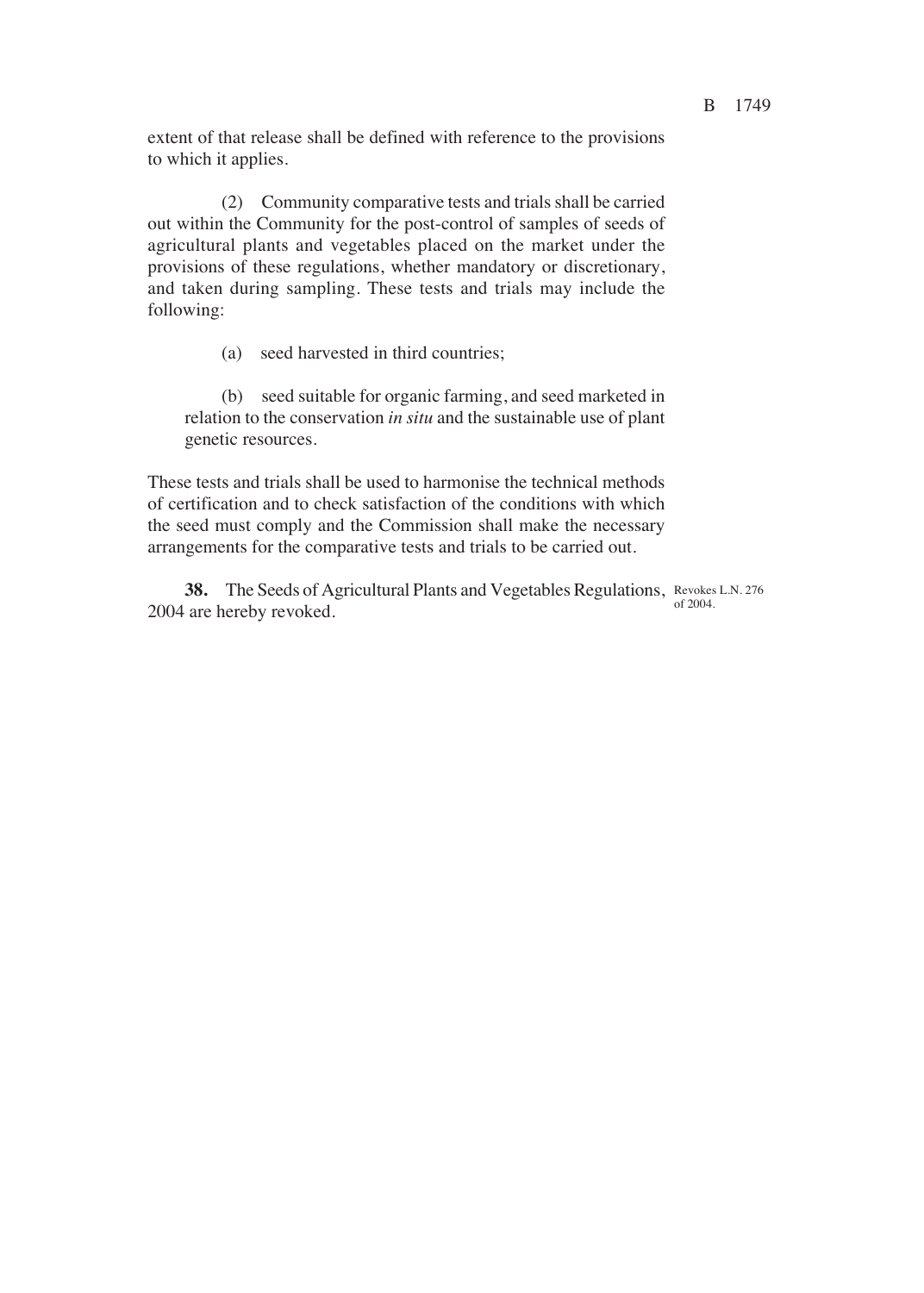#### B 1750

# **Schedule I**

# **Lists of genera and species**

The following tables list the genera and species to which these regulations apply:

# **1. Agricultural plants**

### **I. Cereals**

Table 1.1:

| <b>Latin Name</b>                                        | <b>Common Name</b>                                        |
|----------------------------------------------------------|-----------------------------------------------------------|
| Avena sativa L.                                          | <b>O</b> ats                                              |
| Hordeum vulgare L.                                       | Barley                                                    |
| Phalaris canariensis L.                                  | Canary grass                                              |
| Secale cereale L.                                        | Rye                                                       |
| Sorghum bicolor (L.) Moench                              | Sorghum                                                   |
| Sorghum sudanense (Piper) Stapf                          | Sudan grass                                               |
| x Triticosecale Wittm.                                   | Triticale                                                 |
| Triticum aestivum L. emend. Fiori et Paol.               | Wheat                                                     |
| <i>Triticum durum Desf.</i>                              | Durum wheat                                               |
| Triticum spelta L.                                       | Spelt wheat                                               |
| Zea mays L. (partim) except Zea mays convar. microsperma | Maize (except popcorn and sweet corn)                     |
| Koern. and Zea mays convar. saccharata Koern.            |                                                           |
| Sorghum bicolor x S. sudanense                           | Hybrid resulting from crossing Sorghum<br>and Sudan grass |

### **II. Fodder Plants**

Table 1.2:

| <b>Latin Name</b>                  | <b>Common Name</b>                            |
|------------------------------------|-----------------------------------------------|
| <b>Gramineae</b> (Grasses)         |                                               |
| Agrostis canina L.                 | Velvet bent                                   |
| Agrostis capillaris L. (ex tenuis) | Brown top                                     |
| Agrostis gigantea Roth.            | Redtop                                        |
| Agrostis stolonifera L.            | Creeping bent grass                           |
| Cynodon dactylon (L.) Pers.        | Bermuda grass                                 |
| Festuca ovina L.                   | Sheep's fescue                                |
| Festuca pratensis Hudson           | Meadow fescue                                 |
| Festuca rubra L.                   | Red fescue                                    |
| Lolium multiflorum Lam.            | Italian ryegrass (incl. Westerworld ryegrass) |
| Lolium perenne L.                  | Perennial ryegrass                            |
| Poa pratensis L.                   | Smooth-stalk meadowgrass                      |
|                                    |                                               |
| Leguminosae (Legumes)              |                                               |
| Hedysarum coronarium L.            | Sulla                                         |
| Medicago sativa L.                 | Lucerne                                       |
| Pisum sativum L. (partim)          | Field pea                                     |
| Trifolium alexandrinum L.          | Berseem, Egyptian clover                      |
| Trifolium pratense L               | Red clover                                    |
| Vicia faba L. (partim)             | Field bean                                    |
| Vicia sativa L.                    | Common vetch                                  |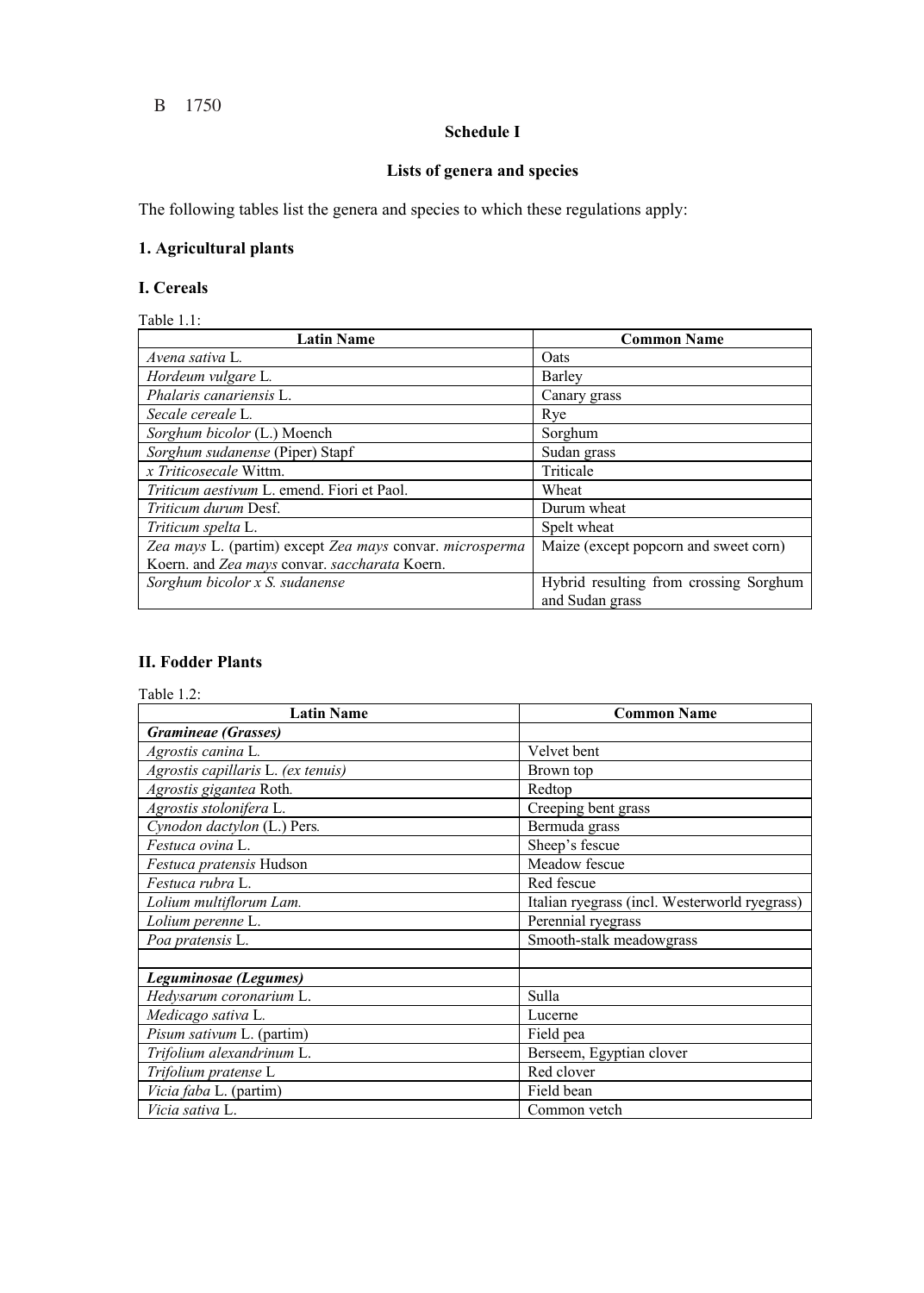# *Other species of fodder plants*

## Table 1.3:

| <b>Latin Name</b>                                               | <b>Common Name</b> |
|-----------------------------------------------------------------|--------------------|
| Brassica oleracea L. convar. acephala (DC) Alef. var. medullosa | Fodder kale        |
| Thell. $+$ var. <i>varidis</i> L.                               |                    |

#### **III. Potatoes**

| Table $1.4$ :        |                    |
|----------------------|--------------------|
| <b>Latin Name</b>    | <b>Common Name</b> |
| Solanum tuberosum L. | Potato             |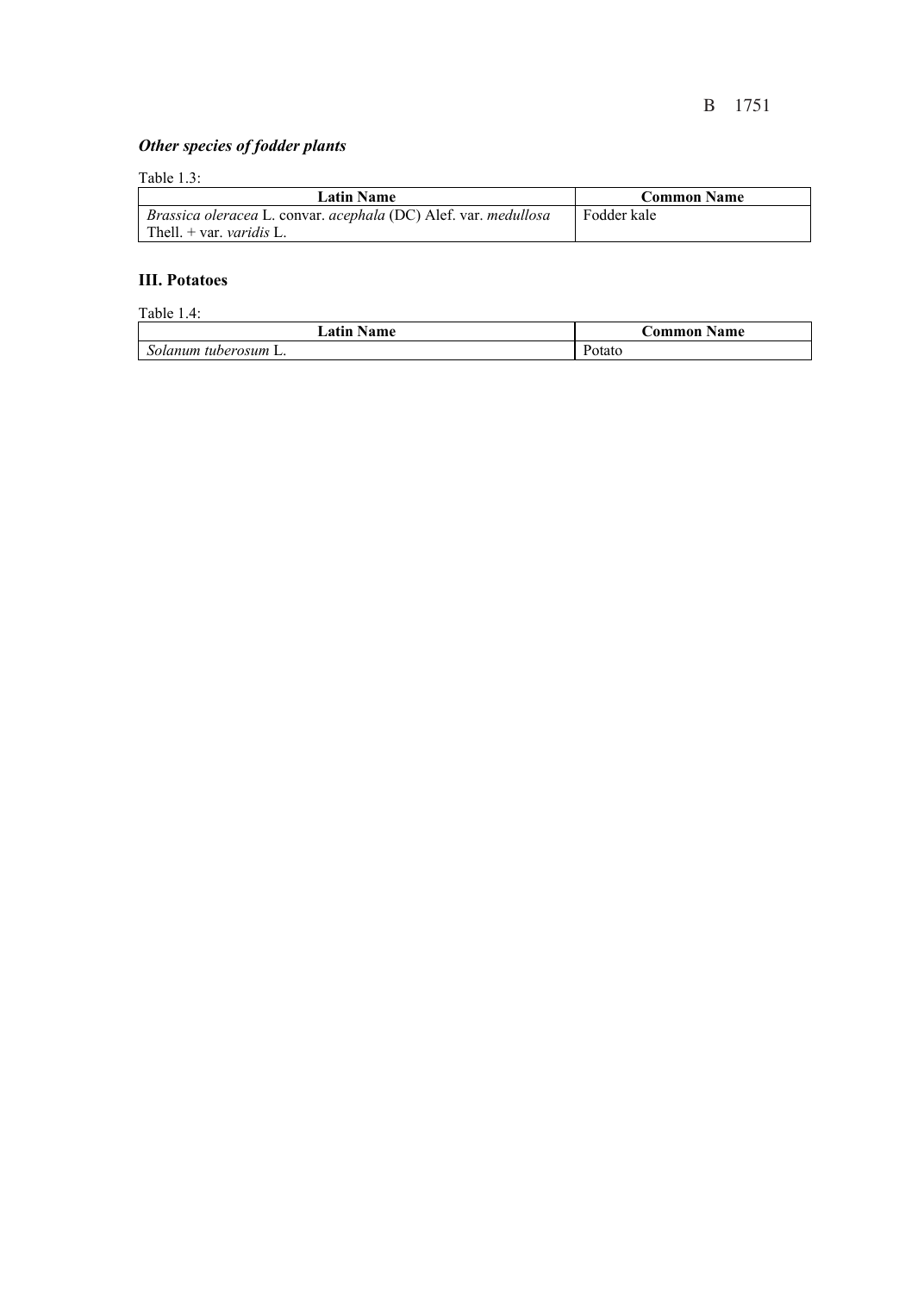# **2. Vegetables**

| <b>Latin Name</b>                                                   | <b>Common Name</b>                    |
|---------------------------------------------------------------------|---------------------------------------|
| Allium cepa L.                                                      | Onion                                 |
| Allium porrum L.                                                    | Leek                                  |
| Anthriscus cerefolium (L.) Hoffm.                                   | Chervil                               |
| Apium graveolens L.                                                 | Celery                                |
| Asparagus officinalis L.                                            | Asparagus                             |
| Beta vulgaris L. var. conditiva Alef.                               | Beetroot, Red beet                    |
| Beta vulgaris L. var. vulgaris                                      | Spinach beet, Chard                   |
| Brassica oleracea L. convar. acephala (DC.) Alef. var. gongylodes   | Kohlrabi                              |
| Brassica oleracea L. convar. acephala (DC.) Alef. var. sabellica L. | Curly kale                            |
| Brassica oleracea L. convar. botrytis (L.) Alef. var. botrytis L.   | Cauliflower                           |
| Brassica oleracea L. convar. botrytis (L.) Alef. var. cymosa Duch.  | Sprouting broccoli, Calabrese         |
| Brassica oleracea L. convar. oleracea var. gemmifera DC.            | <b>Brussels</b> sprouts               |
| Brassica oleracea L. convar. capitata (L.) Alef. var. alba DC.      | Cabbage                               |
| Brassica oleracea L. convar. capitata (L.) Alef. var. rubra DC.     | Red cabbage                           |
| Brassica oleracea L. convar. capitata (L.) Alef. var. sabauda DC.   | Savoy cabbage                         |
| Brassica pekinensis (Lour.) Rupr.                                   | Chinese cabbage                       |
| Brassica rapa L. var. rapa                                          | Turnip                                |
| Capsicum annuum L.                                                  | Chilli, Pepper, Capsicum              |
| Cichorium endivia L.                                                | Endive                                |
| Cichorium intybus L.                                                | chicory,<br>Witloof<br>large-leaved   |
|                                                                     | chicory (Italian chicory), Industrial |
|                                                                     | chicory                               |
| Citrullus lanatus (Thunb.) Matsum. et Nakai                         | Water melon                           |
| Cucumis melo L.                                                     | Melon                                 |
| Cucumis sativus L.                                                  | Cucumber, Gherkin                     |
| Cucurbita maxima Duchesne                                           | Gourd                                 |
| Cucurbita pepo L.                                                   | Marrow                                |
| Cynara cardunculus L.                                               | Cardoon                               |
| Daucus carota L.                                                    | Carrot                                |
| Foeniculum vulgare Miller                                           | Fennel                                |
| Lactuca sativa L.                                                   | Lettuce                               |
| Lycopersicon lycopersicum (L.) Karsten ex Farw.                     | Tomato                                |
| Petroselinum crispum (Miller) Nyman ex A. W. Hill                   | Parsley                               |
| Phaseolus coccineus L.                                              | Runner bean                           |
| Phaseolus vulgaris L.                                               | French bean                           |
| <i>Pisum sativum L.</i> (partim)                                    | Pea, excluding field pea              |
| Raphanus sativus L.                                                 | Radish                                |
| Scorzonera hispanica L.                                             | Scorzonera or black salisfy           |
| Solanum melongena L.                                                | Aubergine (eggplant)                  |
| Spinacia oleracea L.                                                | Spinach                               |
| Valerianella locusta (L.) Laterr.                                   | Corn salad or lamb's lettuce          |
| Vicia faba L. (partim)                                              | Broad bean                            |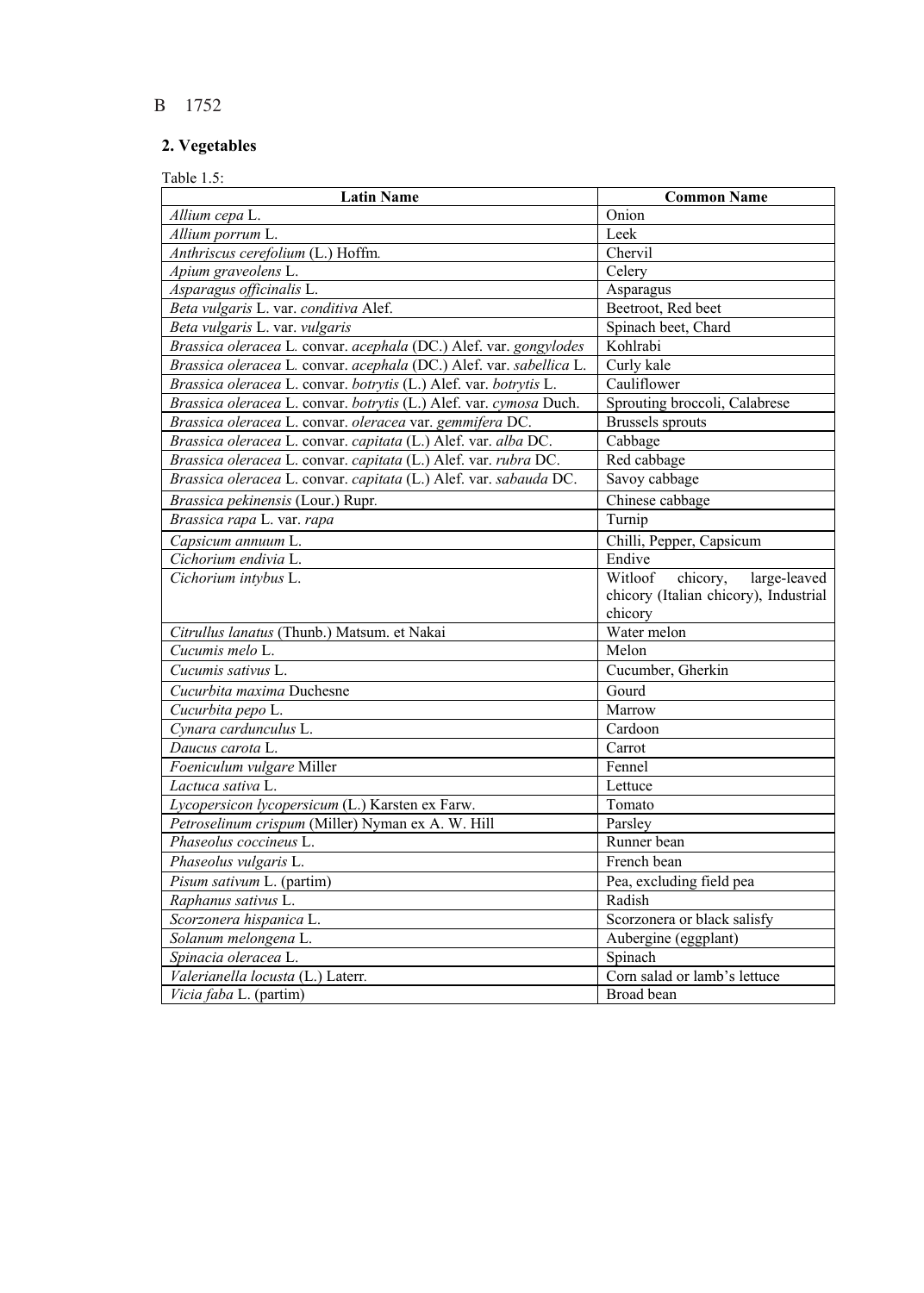#### **Schedule II**

#### **Conditions to be satisfied by the crop**

#### **1. Agricultural plants**

#### **I. Cereals**

#### *Basic seed and certified seed of cereals and their hybrids*

## **1. Varietal identity and varietal purity**

The crop shall possess adequate varietal identity and purity.

#### **2. Crop health**

Harmful organisms that reduce the usefulness of the seeds, in particular *Ustilagineae,* shall be present at the lowest possible level.

#### **3. Previous cropping and contamination**

The crop may be grown only on land that has not previously been cropped in a manner that might adversely affect the nature or quality of the seeds to be produced, and the field shall be sufficiently free from plants that are volunteers from previous cropping.

#### **4. Field and crop inspections**

The satisfaction of all the standards or other conditions mentioned in this Schedule, shall, in the case of basic seed, be examined in official field inspections and, in the case of certified seed, be examined either in official field inspections or in inspections carried out under official supervision. These field inspections shall be carried out in accordance with the following conditions:

(i) The condition and the stage of development of the crop shall permit an adequate examination.

- (b) The number of field inspections shall be at least:
	- ¾ For *Avena sativ*a, *Hordeum vulgare*, *Phalaris canariensis*, Triticosecale, *Triticum aestivum*, *Triticum durum*, *Triticum spelta, Triticosecale* and *Secale cereal*e: 1
	- ¾ For *Sorghum* spp. and *Zea mays* during the flowering season: - open-pollinated varieties 1 - indeed lines or hybrids 3

When the crop follows a *Sorghum* spp. and *Zea mays* crop in either the preceding year or current year, at least one special field inspection shall be carried out to check the satisfaction of the provisions laid down in point 3 mentioned previously in this Schedule.

The size, the number and the distribution of the portions of the field to be inspected in order to examine the satisfaction of the provisions of this Schedule, shall be determined in accordance with appropriate methods.

#### *A. Basic seed and certified seed*

#### **1. Varietal identity and varietal purity**

As indicated in point 1 previously, the crop shall possess sufficient varietal identity and purity. In the case of a crop of an inbred line, sufficient identity and purity as regards its characteristics, must be present.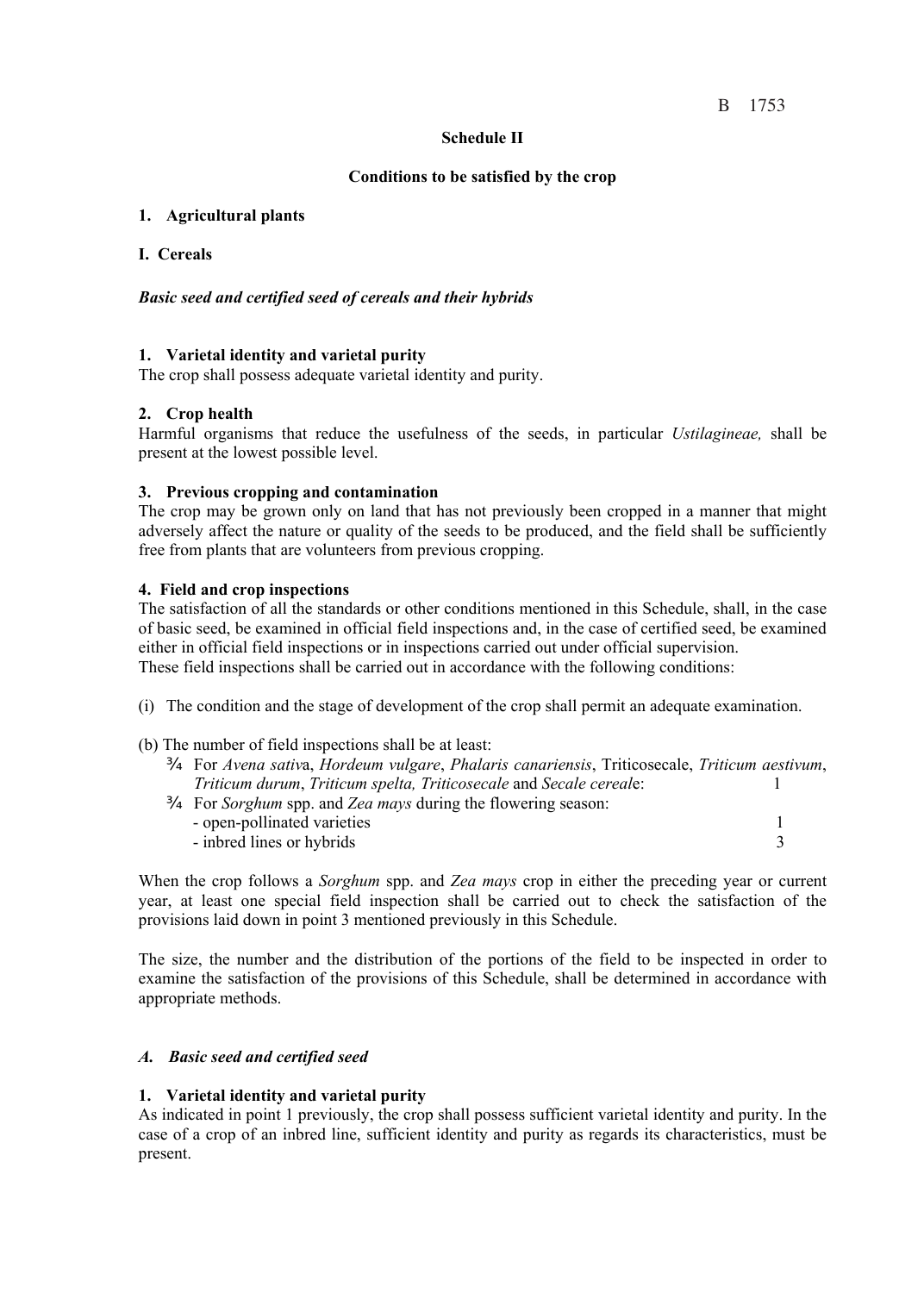For the production of seed of hybrid varieties, the above mentioned provisions shall also apply to the characteristics of the components, including male sterility or fertility restoration. In particular, crops of *Phalaris canariensis* and *Secale cereale* excluding hybrids, *Sorghum* spp. and *Zea mays* shall conform to the following standards or other conditions:

#### *Phalaris canariensis* and *Secale cereale*, excluding hybrids:

The number of plants of the crop species, which are recognizable as obviously not being true to the variety shall not exceed:

- one per 30m<sup>2</sup> for the production of basic seed, and
- one per  $10m^2$  for the production of certified seed.

#### *Zea may*s:

(a) The percentage by number of plants, which are recognisable as obviously not being true to the variety, to the inbred line, or to the component shall not exceed:

(aa) for the production of basic seed:

| (i) inbred lines                           | $0.1\%$ |
|--------------------------------------------|---------|
| (ii) simple hybrids, each component        | $0.1\%$ |
| (iii) open-pollinated varieties            | $0.5\%$ |
| (bb) for the production of certified seed: |         |
| (i) components of hybrid varieties         |         |
| - inbred lines                             | $0.2\%$ |
| - simple hybrid                            | $0.2\%$ |
| - open-pollinated variety                  | $1.0\%$ |
| (ii) open-pollinated varieties             | $1.0\%$ |

(b) The following standards or conditions shall be satisfied for the production of seed of hybrid varieties:

- (aa) sufficient pollen shall be shed by the plants of the male component while the plants of the female component are in flower;
- (bb) where appropriate, emasculation shall be carried out;
- (cc) where 5% or more of the female component plants have receptive stigmas, the percentage of the female component, which have shed pollen or are shedding pollen, shall not exceed:
	- 1% at any official field inspection, and
	- 2% at the total of the official field inspections.

Plants are considered as having shed pollen or are shedding pollen where, on 50mm or more of the central axis or laterals of a panicle, the anthers have emerged from their glumes, and have shed or are shedding pollen.

*Sorghum* spp.:

(a) The percentage by number of plants of a *Sorghum* spp. other than the crop species or plants which are recognisable as obviously not being true to the inbred line or to the component shall not exceed:

(aa) for the production of basic seed:

| $\mu$ and the production of basic securi-                                      |         |
|--------------------------------------------------------------------------------|---------|
| (i) at flowering                                                               | $0.1\%$ |
| (ii) at maturity                                                               | $0.1\%$ |
| (bb) for the production of certified seed:                                     |         |
| (i) plants of the male component which have shed pollen when the plants of the |         |
| female component have receptive stigmas                                        | $0.1\%$ |
| (ii) plants of the female component                                            |         |
| - at flowering                                                                 | $0.3\%$ |
| - at maturity                                                                  | 0.1%    |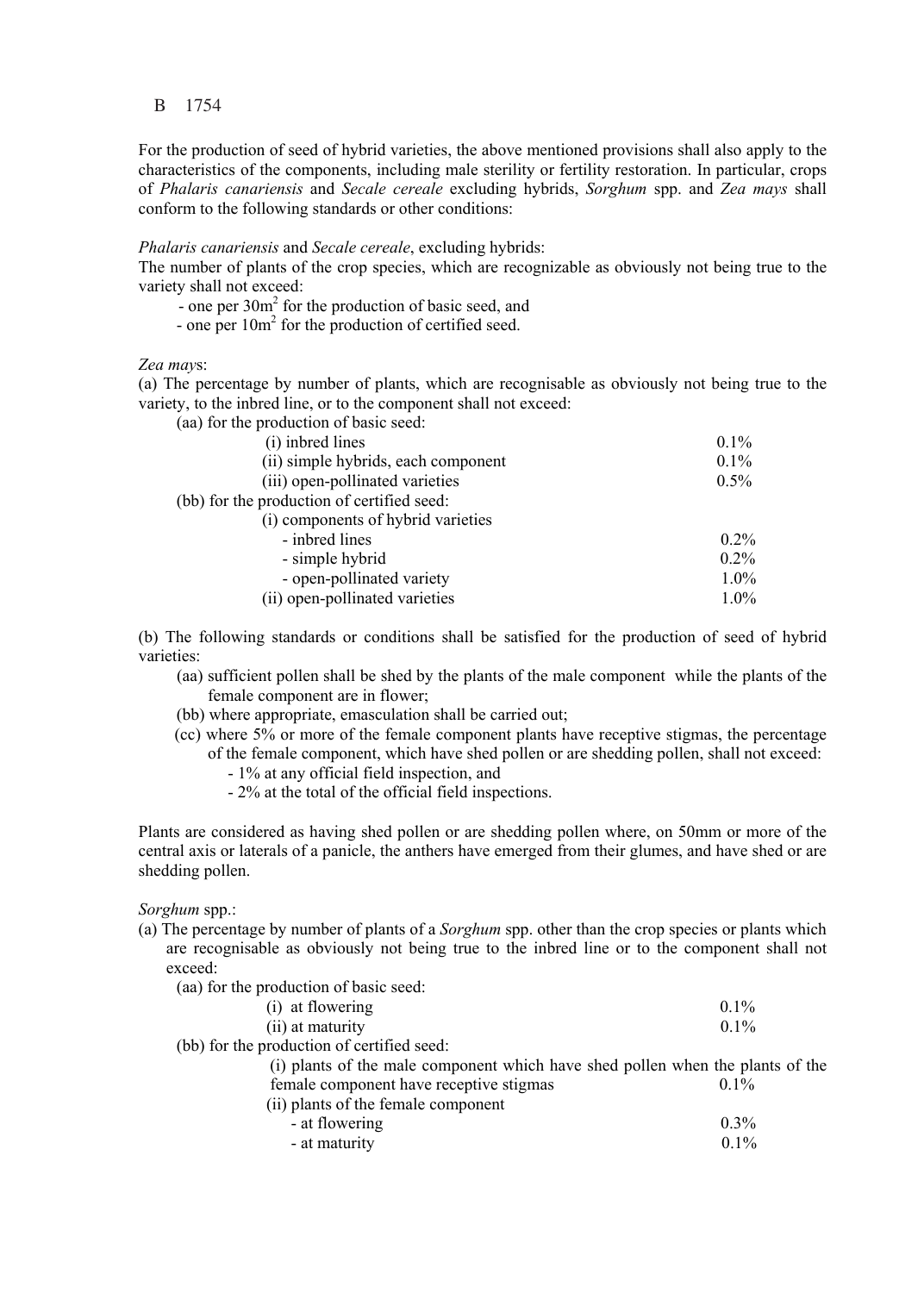- (b) The following standards or other conditions shall be satisfied for the production of certified seed of hybrid varieties:
	- (aa) sufficient pollen shall be shed by the plants of the male component while the plants of the female component have receptive stigmas;
	- (bb) where plants of the female component have receptive stigmas, the percentage of plants of that component which have shed pollen or are shedding pollen shall not exceed 0.1%.
- (c) Crops of open-pollinated varieties or synthetic varieties of S*orghum* spp. shall conform to the following standards:

 the number of plants of the crop which are recognisable as obviously not being true to the variety shall not exceed:

- one per 30m<sup>2</sup> for the production of basic seed, and
- one per  $10m^2$  for the production of certified seed.

## **2. Isolation distances**

The crop shall conform to the following standards shown in Table 1.6 as regards the minimum distances from neighbouring crops of other varieties or of the same variety, which may result in undesirable foreign pollination and particularly in the case of sorghum, from sources of *Sorghum halepense*:

Table 1.6:

| Crop                                                                     | <b>Minimum distance</b> |
|--------------------------------------------------------------------------|-------------------------|
|                                                                          |                         |
| <i>Phalaris canariensis</i> and <i>Secale cereale</i> excluding hybrids: |                         |
| - for the production of basic seed and pre-basic seed                    | 300m                    |
| - for the production of certified seed                                   | 250m                    |
| Sorghum spp.                                                             | 300m                    |
| Triticosecale, self-pollinating varieties:                               |                         |
| - for the production of basic seed                                       | 50 <sub>m</sub>         |
| - for the production of certified seed                                   | 20m                     |
| Zea mays                                                                 | 200 <sub>m</sub>        |

With the approval of the Department, these distances can be disregarded if there is adequate protection against undesirable pollen.

#### *B. Hybrids of rye:*

#### **1. Varietal identity and varietal purity**

The crop shall have sufficient identity and purity as regards the characteristics of the components, including male sterility. In particular, the crop shall conform to the following standards or other conditions:

- (i) the number of plants or the crop species, which are recognisable as obviously not being true to the component shall not exceed:
	- one per  $30m^2$  for the production of basic seed, and
- one per  $10m^2$  for the production of certified seed, this standard applies for official field inspections to the female component only,
- (ii) in the case of basic seed, where male sterility is used, the level of sterility of the malesterile component shall be at least 98%.

Where appropriate, certified seed shall be produced in mixed cultivation of a female male-sterile component with a male component, which restores male fertility.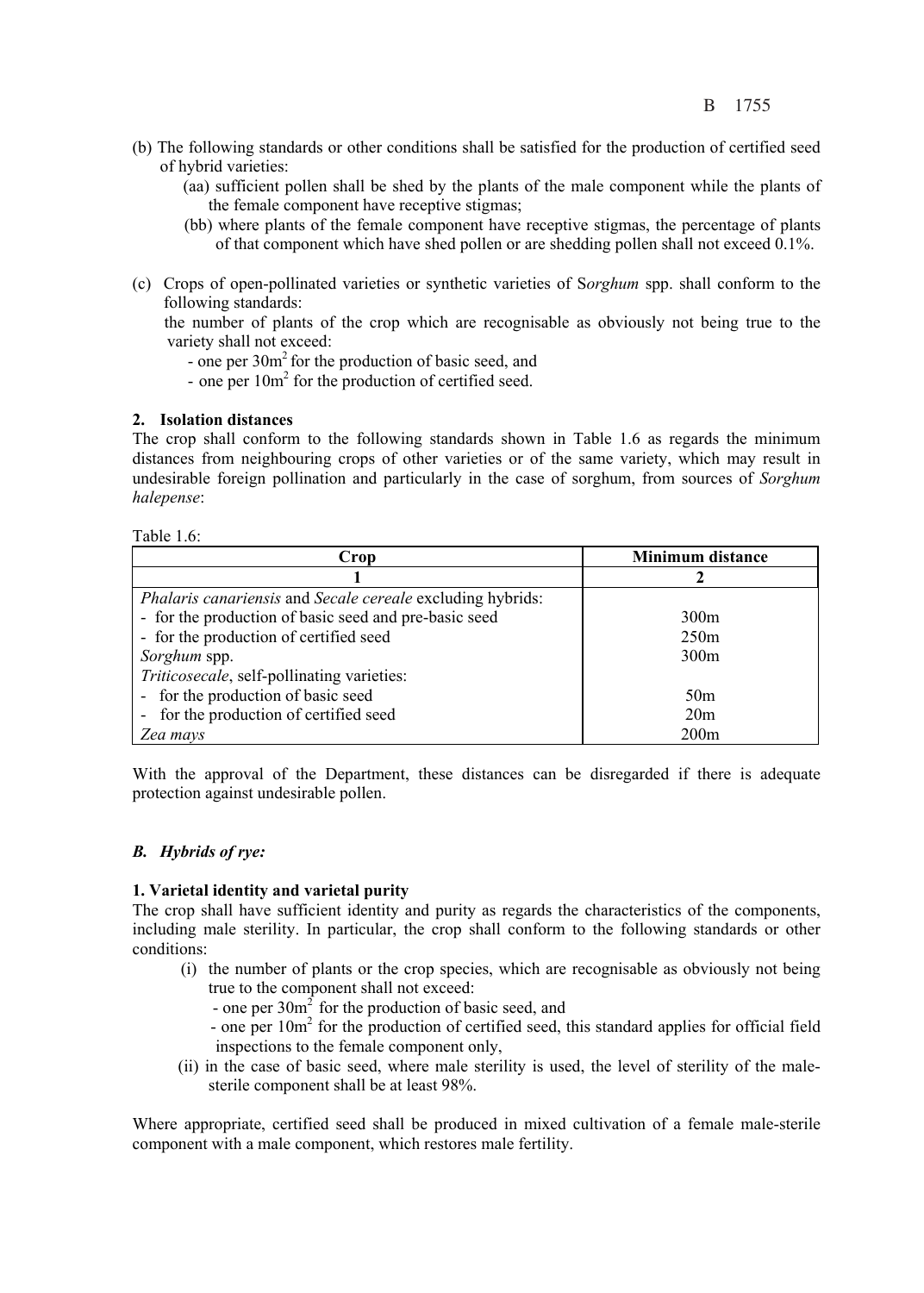## **2. Isolation distances**

The crop shall conform to the following standards shown in Table 1.7, as regards the minimum distances from neighbouring sources of pollen that may result in undesirable foreign pollination.

Table  $1.7$ 

| Crop                                 | Minimum distance |  |
|--------------------------------------|------------------|--|
|                                      |                  |  |
| For the production of basic seed     |                  |  |
| - where the male sterility is used   | 1000m            |  |
| - where male sterility is not used   | 600 <sub>m</sub> |  |
| For the production of certified seed | 500 <sub>m</sub> |  |

#### *C. Crops to produce certified seed of hybrids of oats, barley, wheat, durum wheat, spelt wheat and self-pollinating triticale:*

## **1. Varietal identity and varietal purity**

The characteristics of the components must be recognised in order to assess varietal identity and purity.

Where seed is produced by use of a chemical hybridisation agent, the crop shall conform to the following standards or other conditions:

- (i) the minimum varietal purity of each component:
	- oats, barley, wheat, durum wheat and spelt wheat shall be 99.7%; - self-pollinating triticale shall be 99%.
- (ii) the minimum hybridity must be 95%. The percentage hybridity shall be assessed in accordance with current international methods, in so far as such methods exist. In cases where the hybridity is determined during seed testing prior to certification, the determination of hybridity during field inspection need not be done.

#### **2. Isolation distances**

The minimum distance of the female component of the cereal crop shall be 25m away from any other variety of the same species except from a crop of the male component. This will prevent undesirable foreign pollination from occurring.

With the approval of the Department, this distance can be disregarded if there is sufficient protection from any undesirable foreign pollination.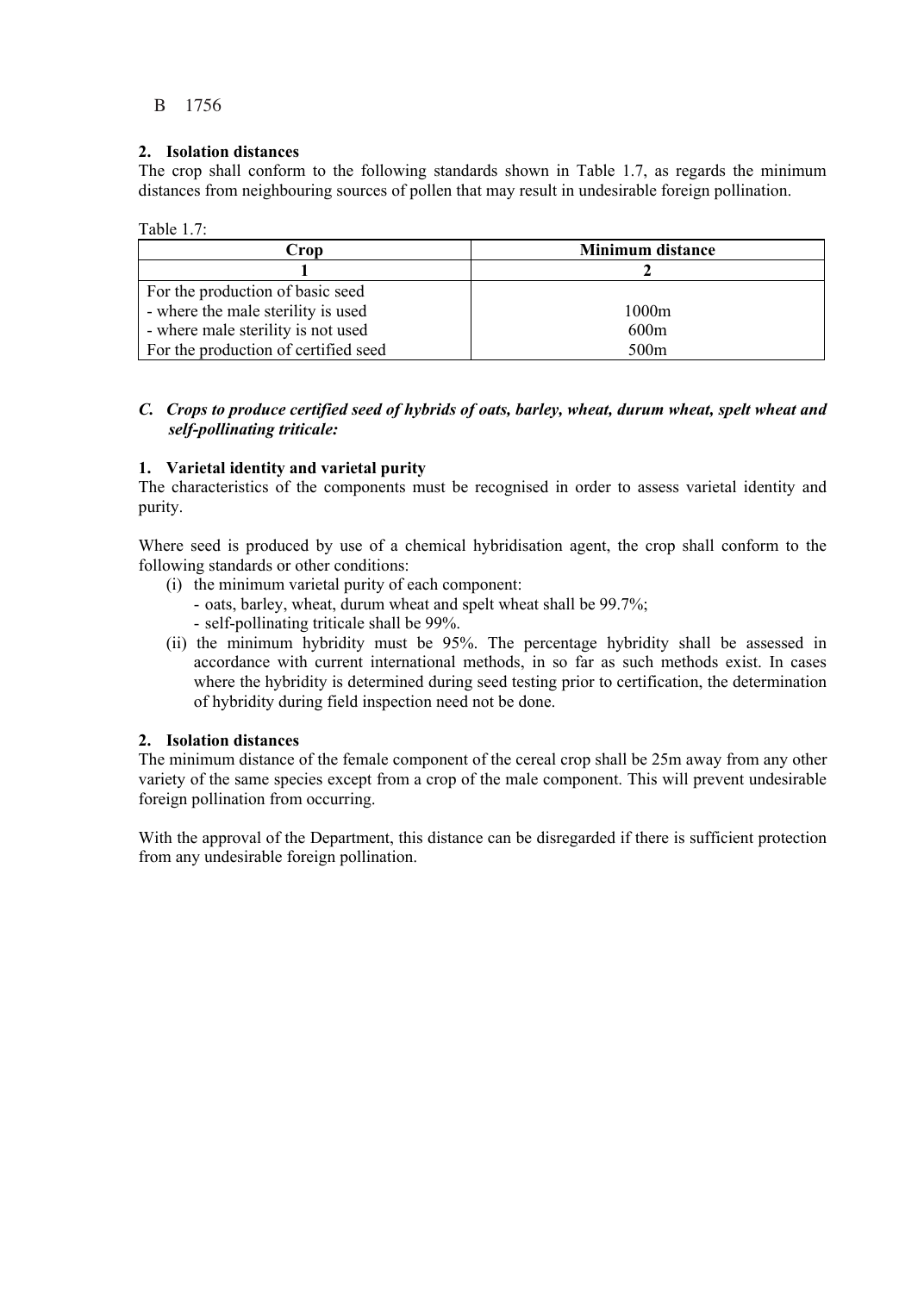## **II. Fodder Plants**

#### *Basic seed, certified seed, certified seed of the first and second generations*

### **1. Varietal identity and varietal purity**

The crop shall have adequate varietal identity and purity. In particular, crops other than those of the species *Pisum sativum, Vicia faba*, *Brassica oleracea* convar. *acephala* or *Poa pratensis* shall conform to the following standards:

the number of plants of the crop species which are recognisable as obviously not being true to the variety shall not exceed:

- one per  $30m<sup>2</sup>$  for the production of basic seed, and

- one per  $10m^2$  for the production of certified seed.

 In the case of *Poa pratensis,* the number of plants of the crop species which are recognisable as obviously not being true to the variety shall not exceed:

- one per  $20m^2$  for the production of basic seed, and
	- four per  $10m<sup>2</sup>$  for the production of certified seed.

However, in the case of varieties which are officially classified as apomictic uniclonal varieties under agreed procedures, a number of plants recognisable as not being true to the variety, which does not exceed six per  $10m^2$ , may be regarded as satisfying the before mentioned standards for the production of certified seed.

Seeds of other plant species which are difficult to distinguish from the crop seeds in a laboratory test shall be at a low level.

In particular, the number of plants of *Lolium* species other than the crop species shall not exceed:

- one per 50m<sup>2</sup> for the production of basic seed, and
- one per  $10m<sup>2</sup>$  for the production of certified seed.

#### **2. Crop health**

Harmful organisms that reduce the usefulness of the seed shall be present at the lowest possible level.

#### **3. Previous cropping and contamination**

The previous cropping of the field shall have not been incompatible with the production of seeds of the species and variety of the crop, and the field shall be sufficiently free from such plants that are volunteers from previous cropping.

#### **4. Field and crop inspections**

The satisfaction of the standards or other conditions mentioned in this Schedule shall, in the case of basic seed, be examined in official field inspections and, in the case of certified seed, be examined either in official field inspections or in inspections carried out under official supervision.

These field inspections shall be carried out in accordance with the following conditions:

- ¾ The cultural condition of the field and the stage of development and condition of the crop shall permit an adequate examination; and
- ¾ There shall be at least one field inspection.

The size, the number and the distribution of the portions of the field to be inspected in order to examine the satisfaction of the provisions of this Schedule, shall be determined in accordance with appropriate methods.

#### **5. Isolation distances**

The crop shall conform to the following standards shown in Table 1.8 overleaf as regards distances from neighbouring sources of pollen which may result in undesirable foreign pollination.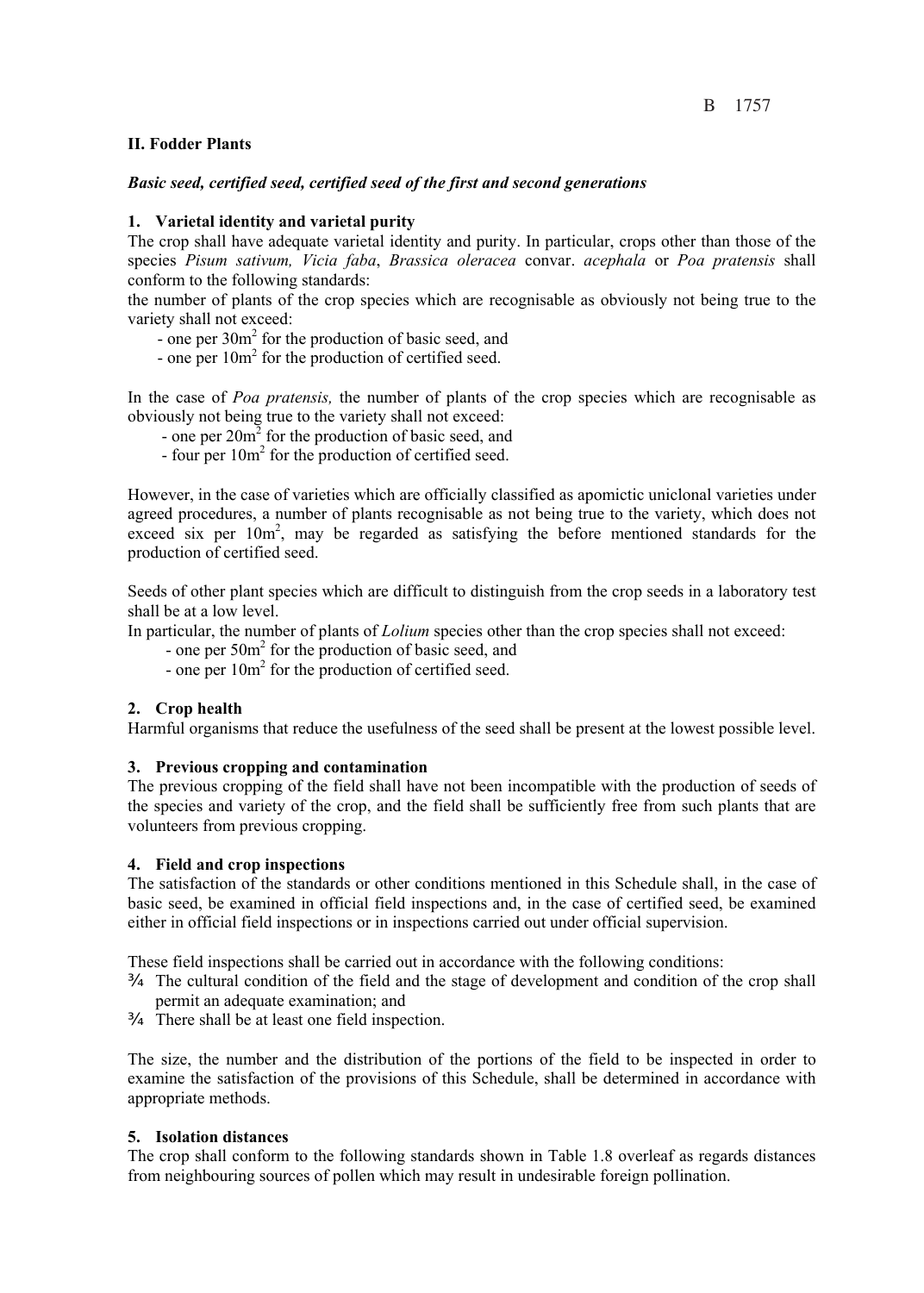## Table 1.8:

| Crop                                                                                                                                                                                                     | <b>Minimum distance</b> |
|----------------------------------------------------------------------------------------------------------------------------------------------------------------------------------------------------------|-------------------------|
|                                                                                                                                                                                                          |                         |
| Brassica spp.                                                                                                                                                                                            |                         |
| - for the production of basic seed                                                                                                                                                                       | 400m                    |
| - for the production of certified seed                                                                                                                                                                   | 200m                    |
| Species or varieties other than Brassica spp., Pisum sativum and<br>varieties of Poa pratensis referred to in the second part of the<br>third sentence of point 1 regarding varietal identity and purity |                         |
| - for the production of seed intended for multiplication,<br>fields up to two hectares                                                                                                                   | 200m                    |
| - for the production of seed intended for multiplication,<br>fields over two hectares                                                                                                                    | 100m                    |
| - for the production of seed intended for the production of<br>fodder plants, fields up to two hectares                                                                                                  | 100m                    |
| - for the production of seed intended for the production of<br>fodder plants, fields over two hectares                                                                                                   | 50 <sub>m</sub>         |

With the approval of the Department, these distances can be disregarded if there is adequate protection against undesirable pollen.

#### **III. Seed Potatoes**

#### *Basic and certified seed*

#### **1. Varietal identity and varietal purity**

The crop shall possess adequate varietal identity and varietal purity.

#### **2. Crop health**

Harmful organisms that reduce the usefulness of the seeds shall at least be present at the lowest possible level.

#### *A. Minimum conditions to be satisfied by basic and certified seed potatoes*

- (a) Certified seed potatoes
	- (i) On official inspection of the growing plants, the number affected by black-leg must not exceed 4%;
	- (ii) In the direct progeny, the number of plants showing symptoms of severe viral infection must not exceed 10%. Light mosaics merely causing discolouration and not leaf deformation, shall be ignored.
- (b) In assessing the progeny of a variety affected by a chronic viral disease, slight symptoms caused by the virus in question shall not be taken into account.

The tolerances allowed under points (a)(ii) and (b) above and point (c) of the Community grades referred to later on are applicable only where the viral diseases are caused by viruses that are prevalent in Europe.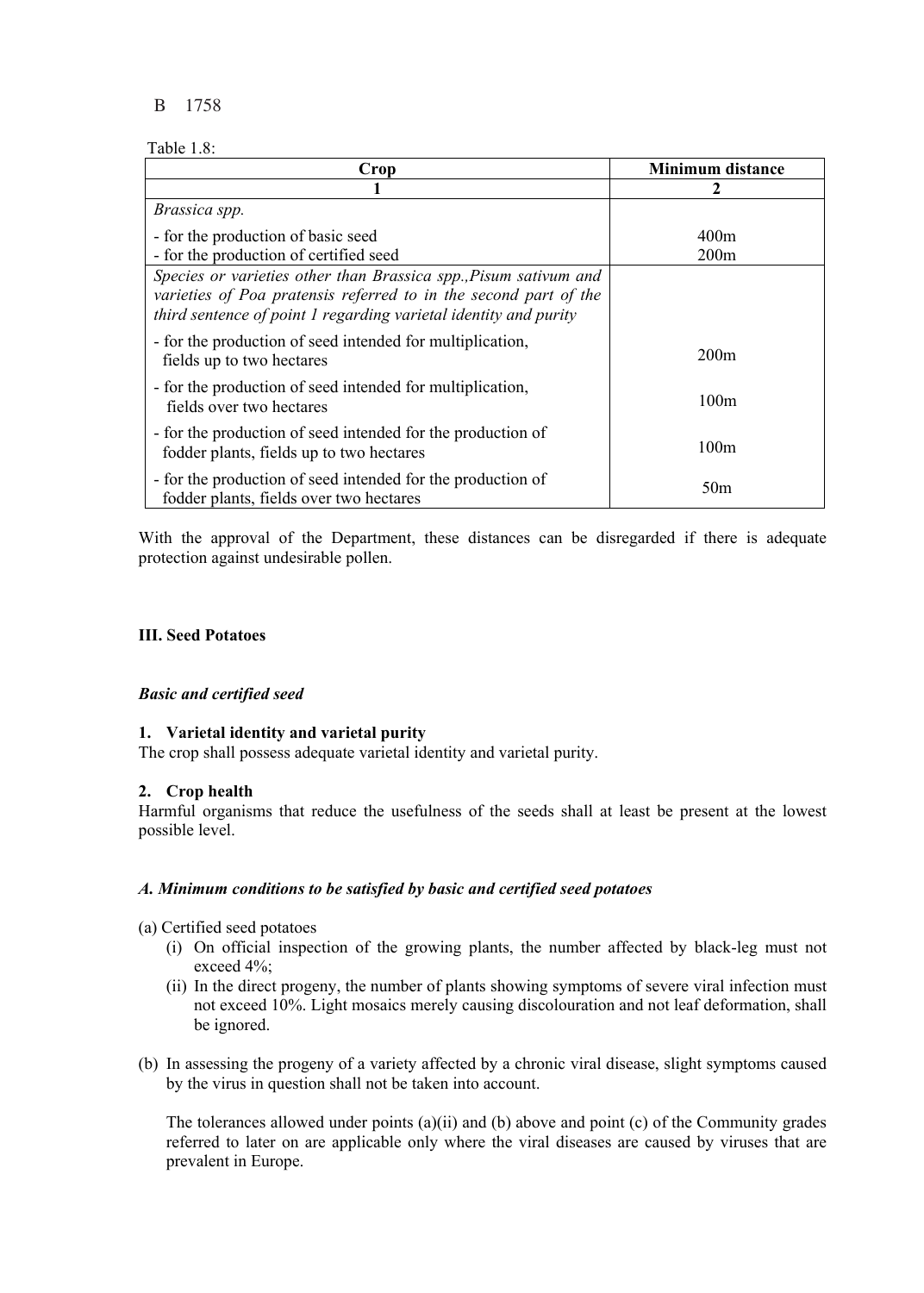(d) The production ground must not be infected by *Heterodera rostochiensis* Woll. and the crop must be free from *Synchytrium endobioticum* (Schilb.) Perc. and *Corynebacterium sepedonicum*  (Spieck. and Kotth.) Skapt. and Burkh..

#### *B. Conditions to be satisfied by the material from which the Community grades of basic seed potatoes shall derive*

- 1. In cases where methods of micropropagation, including the meristem technique, are used:
	- 1.1 the mother tuber shall be free from the following harmful organisms:
		- (a) *Erwinia carotovora* var. *atroseptica*
		- (b) *Erwinia chrysanthemi*
		- (c) Potato leaf roll virus
		- (d) Potato virus A
		- (e) Potato virus M
		- (f) Potato virus S
		- (g) Potato virus X
		- (h) Potato virus Y

Compliance with the above requirements shall be established by official testing or testing under official supervision according to appropriate methods.

1.2 the material multiplied *in vitro* and derived from the mother tuber shall comply with the conditions laid down in point 1.1 above. However, the requirements of compulsory official testing or testing under official supervision do not apply.

2. In cases where the method of clonal selection is used, the initial plant and the tubers directly derived from it shall:

2.1 be free from the harmful organisms listed under 1.1 above. Compliance with the requirements in respect of (c) and (h) shall be established by official testing under official supervision according to appropriate methods;

2.2 have been grown in a crop satisfying the requirements under point 3 below.

3. The crops shall:

3.1 be raised in a production ground where three years at least have elapsed since potatoes were last grown;

3.2 be isolated from crops of a lower status by an adequate isolation distance. The satisfaction of this requirement shall be checked by official field inspection;

- 3.3 in respect of blackleg:
	- (a) be free from blackleg, in the case of EC grade 1, or
	- (b) contain not more than 0.25% of plants affected by blackleg, in the case of EC grade 2 and EC grade 3.
	- Compliance with this requirement shall be checked by official field inspection.

3.4 contain not more than 0.1% of plants showing symptoms of infection by viruses. The compliance with this requirement shall be checked by official field inspection, supplemented in case of doubt by laboratory tests on leaves according to appropriate methods;

3.5 where an official field inspection is provided for, be subject to at least two official field inspections;

3.6 be subject to as low a limit as possible on the maximum number of multiplications, account being taken of the production conditions.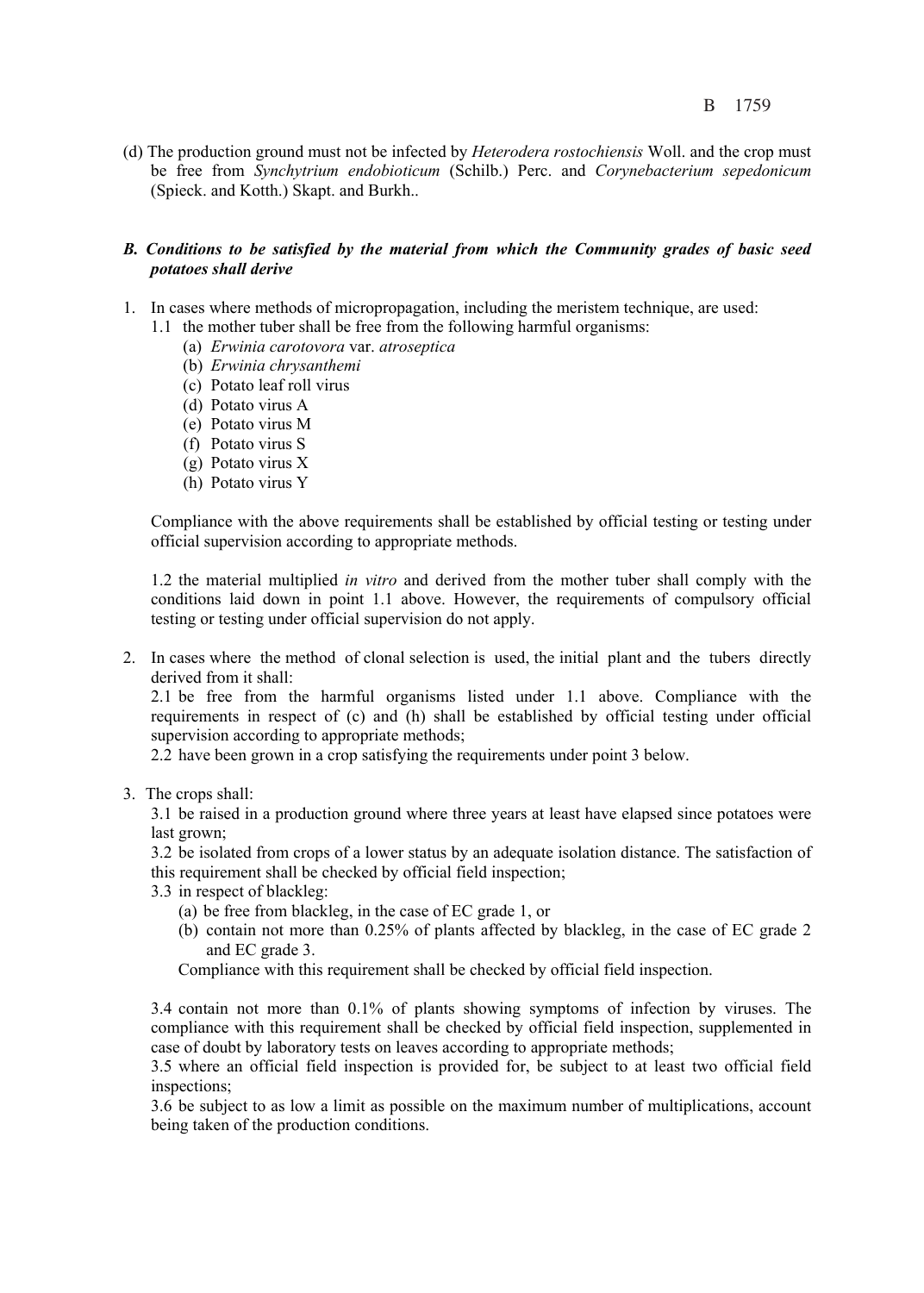## *C. Additional or more stringent conditions to be satisfied by the crops of basic seed potatoes*

## ¾ *EC grade 1*

The crop shall:

- (a) be raised in a production ground where three years at least have elapsed since potatoes were last grown;
- (b) be free from plants affected by blackleg. Compliance with this requirement shall be checked by official field inspection;
- (c) contain not more than 0.5% of plants showing symptoms of viral infection. Compliance with this requirement shall be checked by official field inspection, supplemented in case of doubt by laboratory tests on leaves according to appropriate methods;
- (d) where official field inspection is provided for, be subject to at least two official field inspections;
- (e) be subject to as low a limit as possible on the maximum number of generations, account being taken of the production conditions.

## ¾ *EC grade 2*

The conditions laid down in the case of EC grade 1, with the exception of point (b), shall apply. The standard in respect of blackleg shall be not more than 0.5% of plants affected.

## ¾ *EC grade 3*

The conditions laid down in the case of EC grade 1, with the exception of subparagraphs (b) and (c), shall apply. The standard in respect of blackleg shall be not more than 1% of plants affected. The standard in respect of infection by viruses shall be not more than 1% of plants showing symptoms thereof.

### **3. Previous cropping and contamination**

The crop may be grown only on land which has not previously been cropped in a manner that might adversely affect the nature or quality of the seed to be produced. The field shall be sufficiently free from such plants which are volunteers from previous cropping.

#### **4. Field and crop inspections**

The field and crop shall be officially examined when the cultural condition of the field and the stage of development and condition of the crop permit this. The size, the number and the distribution of the areas of the field to be inspected, shall be determined with appropriate methods.

#### **2. Vegetables**

#### *Basic and certified seed*

#### **1. Varietal identity and varietal purity**

The crop shall possess adequate varietal identity and varietal purity.

#### **2. Crop health**

Harmful organisms and diseases that reduce the usefulness of the seeds shall be present at the lowest possible level.

#### **3. Previous cropping and contamination**

The crop may be grown only on land that has not previously been cropped in a manner that might adversely affect the nature or quality of the seed to be produced. The field shall be sufficiently free from such plants that are volunteers from previous cropping.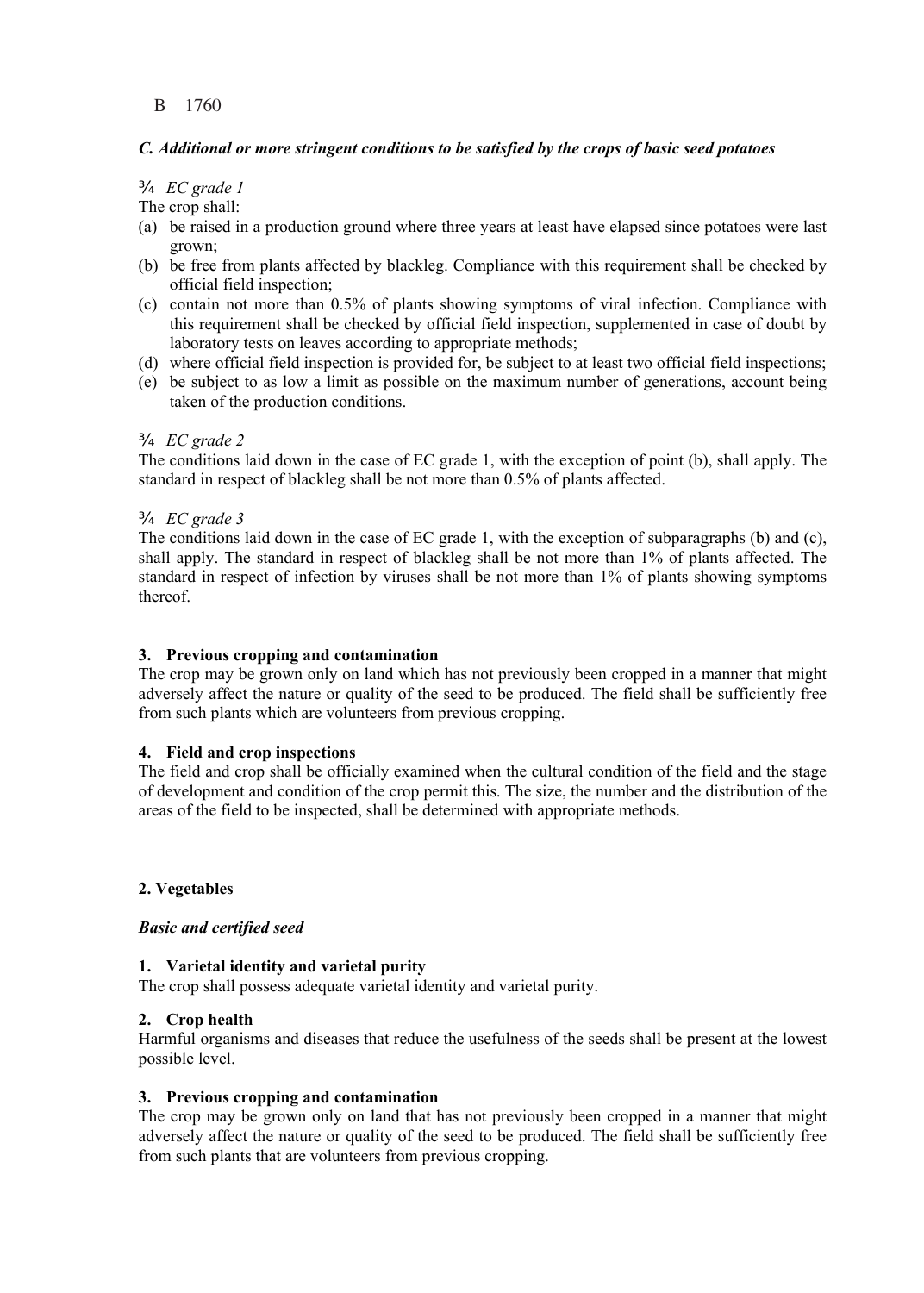## **4. Field and crop inspections**

In the case of basic seed, at least one official field inspection shall be carried out. For certified seed, at least one field inspection shall be carried out, officially controlled by means of check inspection of at least 20% of the crop of each species.

The cultural condition of the field and the stage of development of the crop shall be such as to permit suitable checks of varietal identity and purity and health status of the crop.

## **5. Isolated distances**

The minimum distances from neighbouring plants which might result in undesirable foreign pollination shall be the following:

## (a) *Beta vulgaris*

| (i) From any pollen sources of the genus Beta not included in subparagraphs (ii) |       |
|----------------------------------------------------------------------------------|-------|
| or $(iii)$                                                                       | 1000m |
| (ii) From pollen sources of varieties of the same subspecies belonging to a      |       |
| different group of varieties :                                                   |       |
| - crops to produce basic seed                                                    | 1000m |
| - crops to produce certified seed                                                | 600m  |
| (iii) From pollen sources of varieties of the same subspecies belonging to the   |       |
| same group of varieties:                                                         |       |
| - crops to produce basic seed                                                    | 600m  |
| - crops to produce certified seed                                                | 300m  |
|                                                                                  |       |

The groups of varieties referred to in points (ii) and (iii) shall be determined by the Department.

| (b) Brassica species                                                        |                  |
|-----------------------------------------------------------------------------|------------------|
| (i) From sources of foreign pollen liable to cause serious deterioration of |                  |
| varieties of <i>Brassica</i> species:                                       |                  |
| - crops to produce basic seed                                               | 1000m            |
| - crops to produce certified seed                                           | 600m             |
| (ii) From other sources of foreign pollen liable to cross with varieties of |                  |
| Brassica species:                                                           |                  |
| - crops to produce basic seed                                               | 500m             |
| - crops to produce certified seed                                           | 300m             |
|                                                                             |                  |
| (c) <i>Industrial chicory</i>                                               |                  |
| (i) From other species of the same genera or subspecies                     | 1000m            |
| (ii) From another variety of industrial chicory:                            |                  |
| - crops to produce basic seed                                               | 600m             |
| - crops to produce certified seed                                           | 300m             |
| (d) Other species                                                           |                  |
| (i) From sources of foreign pollen liable to cause serious deterioration of |                  |
| varieties of other species as a result of cross-fertilisation:              |                  |
| - crops to produce basic seed                                               | 500 <sub>m</sub> |
| - crops to produce certified seed                                           | 300m             |
| (ii) From other sources of foreign pollen liable to cross with varieties of |                  |
| other species as a result of cross-fertilisation:                           |                  |
| - crops to produce basic seed                                               | 300m             |
| - crops to produce certified seed                                           | 100m             |
|                                                                             |                  |

With the approval of the Department, these distances can be disregarded if there is adequate protection from any undesirable, foreign pollination.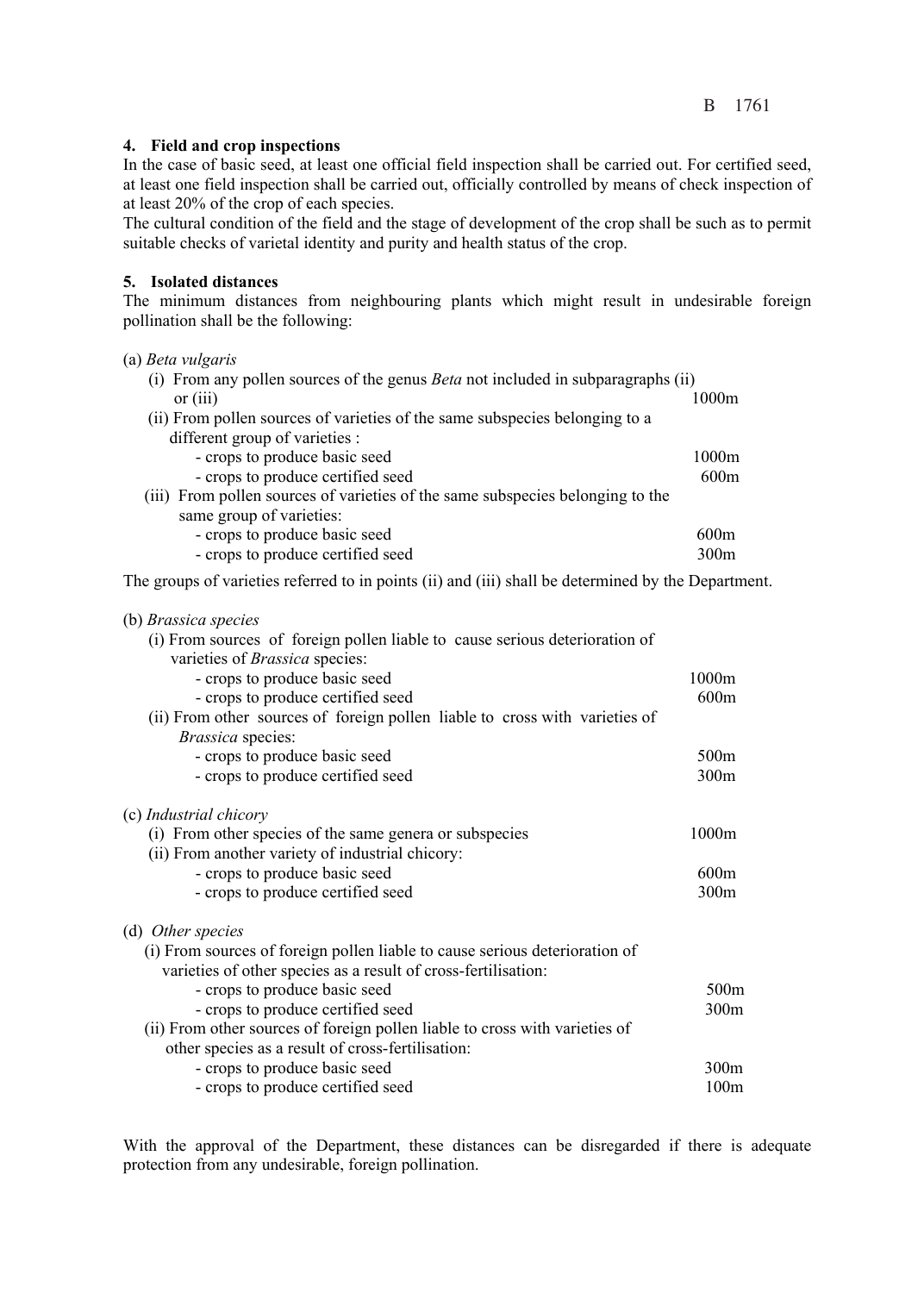## **Schedule III**

## **Conditions to be satisfied by the seeds**

## **1. Agricultural plants**

### **I. Cereals**

## *Basic seed, certified seed and certified seed of the first and second generations*

## **1. Varietal identity and varietal purity**

The seeds shall have sufficient varietal identity and varietal purity appropriate to the species, variety and category specified in Schedule II Section I (Cereals), or in the case of seeds of an inbred line, sufficient identity and purity as regards its characteristics.

For seeds of hybrid varieties of *Sorghum* spp. and *Zea may*s, the above mentioned provisions shall also apply to the characteristics of the components.

In particular, seeds of the species listed below shall conform to the following standards or other conditions:

*A. Avena sativa, Hordeum vulgare, Triticum aestivum, Triticum durum and Triticum spelta, other than hybrids in each case (Table 1.9):* 

Table 1.9:

| Category                       | Minimum varietal purity $(\% )$ |
|--------------------------------|---------------------------------|
|                                |                                 |
| Basic seed                     | 99.9                            |
| Certified seed, 1st generation | 99.7                            |
| Certified seed, 2nd generation | 99.0                            |

The minimum varietal purity shall be examined mainly in field inspections carried out in accordance with the conditions laid down in Schedule II Section I.

*B. Self-pollinating varieties of Triticosecale other than hybrids (Table 1.10):* 

| Table 1.10: |  |
|-------------|--|
|             |  |

| Category                       | Minimum varietal purity $(\% )$ |
|--------------------------------|---------------------------------|
|                                |                                 |
| Basic seed                     | 99.7                            |
| Certified seed, 1st generation | 99.0                            |
| Certified seed, 2nd generation | 98.0                            |

The minimum varietal purity shall be examined mainly in field inspections carried out in accordance with the conditions laid down in Schedule II Section I.

#### *C. Hybrids of oats, barley, wheat, durum wheat, spelt wheat and self-pollinating triticale:*

The minimum varietal purity of the seed of the category certified seed shall be 90%. It shall be examined in official post-control tests on an appropriate proportion of samples.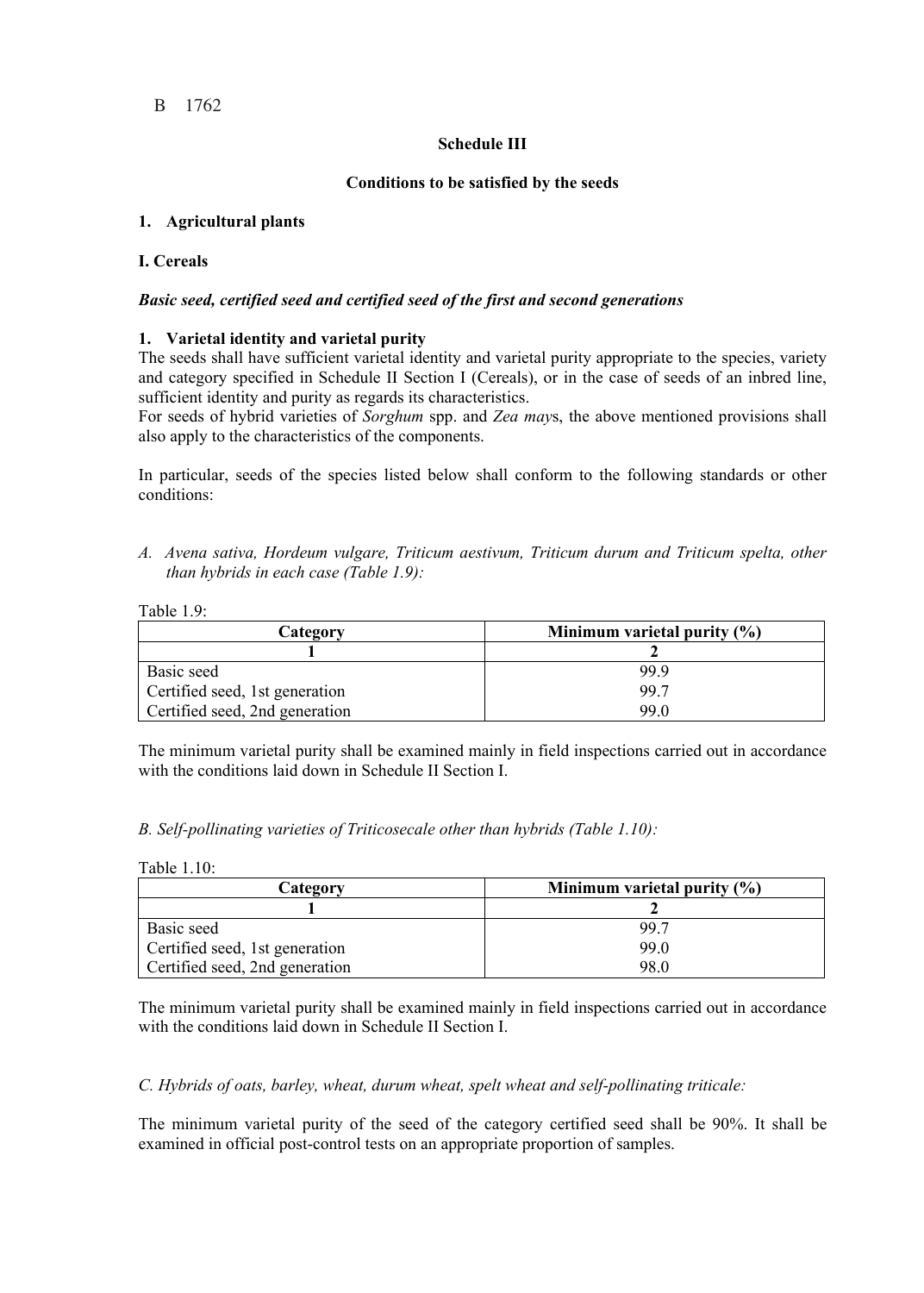#### *D. Sorghum spp. and Zea mays:*

Where for the production of certified seed of hybrid varieties, a female male-sterile component and a male component which does not restore male fertility have been used, the seed shall be produced:

- (a) either by blending seed lots in a proportion appropriate to the variety where, on one hand, a female male-sterile component has been used and, on the other, a female male-fertile component has been used, or
- (b) by growing the female male-sterile component and the female male-fertile component in a proportion appropriate to the variety. The proportion of these components shall be examined in field inspections carried out in accordance with the conditions laid down in Schedule II.

#### *E. Hybrids of Rye:*

Seeds shall not be certified as certified seed unless due account has been taken of the results of an official post-control test, on samples of basic seed taken officially and carried out during the growing season of the seed entered for certification as certified seed, to ascertain whether the basic seed met the requirements for basic seed laid down in these regulations in respect of identity and purity as regards the characters of the components including male sterility.

#### **2. Seed health**

Harmful organisms which reduce the usefulness of the seed shall be at the lowest possible level. In particular, the seeds shall conform to the following standards in respect of *Claviceps purpurea* (maximum number of sclerotia or fragments of sclerotia in a sample of the weight classified in column 3 of Table 1.17 of Schedule IV Section I).

Table  $1.11$ 

| Category                       | Claviceps purpurea |
|--------------------------------|--------------------|
|                                |                    |
| Cereals other than hybrid rye: |                    |
| - basic seed                   |                    |
| - certified seed               |                    |
| Hybrids of rye:                |                    |
| - basic seed                   |                    |
| - certified seed               |                    |

where  $(^{a})$  = the presence of five sclerotia or their fragments in a sample of the prescribed weight shall be deemed to be in conformity with the standards where a second sample of the same weight contains not more than four sclerotia or its fragments.

#### **3. Standards or other conditions to be met by the seeds**

The seeds shall conform to the following standards or other conditions with regards to germination, analytical purity and content of seeds of other plant species, as shown in Table 1.12: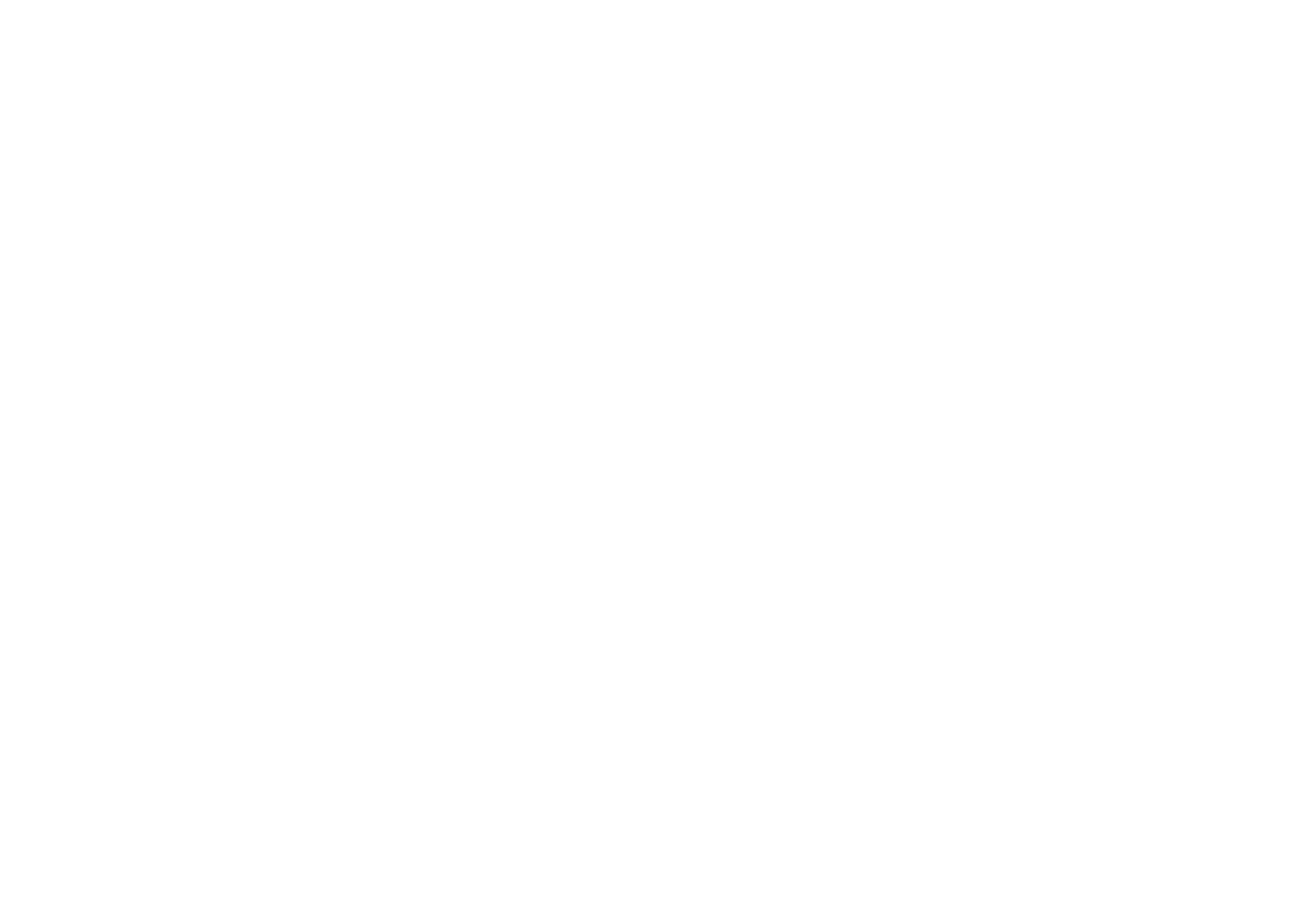where (reference to Table 1.12)

- (a) refers to the maximum content of seeds laid down in column 4 which includes also seeds of the species in columns 5 to 8;
- (b) states that a second seed shall not be regarded as an impurity if a second sample of the same weight is free from any seeds of other cereal species;
- (c) states that the presence of one seed of *Avena fatua, Avena sterilis, Avena ludoviciana* or *Lolium temulentum* in a sample of the prescribed weight shall not be regarded as an impurity where a second sample of the same weight is free from any seeds of these species;
- (d) is the minimum germination capacity of varieties of *Avena sativa* which are officially classified as of the "naked oat" type, which is reduced to 75% of pure seed. In such a case, "minimum germination capacity 75%" shall be endorsed on the official label.

#### **II. Fodder Plants**

#### *Basic seed, certified seed, certified seed of the first and second generations and commercial seed*

#### **1. Varietal identity and varietal purity**

The seeds shall possess adequate varietal identity and purity.

#### **2. Seed health**

Harmful organisms that reduce the usefulness of the seed shall be present at the lowest possible level.

#### *A. Basic seed*

#### **1. Varietal identity and varietal purity**

The minimum varietal purity of seeds of *Pisum sativum, Brassica oleracea* convar. *acephala*, *Vicia faba* and of varieties of *Poa pratensis* referred to in the second part of the third sentence of point 1 of Schedule II Section II (Fodder plants), shall be 99.7%.

The minimum varietal purity shall be examined mainly in field inspections carried out in accordance with the conditions laid down in Schedule II Section II.

#### **2. Standards or other conditions to be met by the seed**

The seeds shall satisfy the standards or other conditions set out in Table 1.13: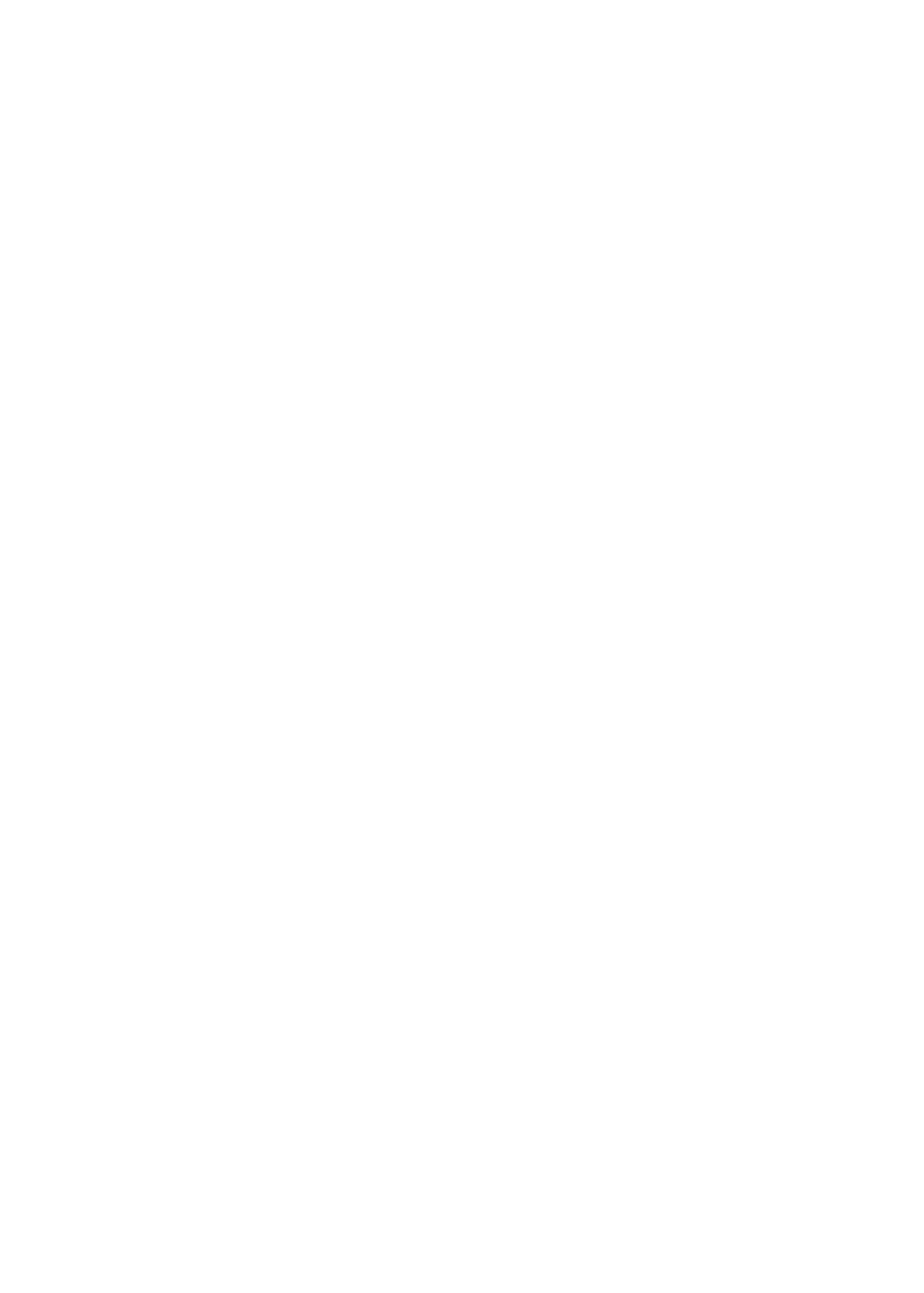where (reference to Table 1.13)

- (a) a maximum total of 80 seeds of *Poa* spp. shall not be regarded as an impurity;
- (b) refers to the condition laid down in column 3 which is not applicable to the seeds of *Poa* spp.. The maximum total content of seeds of *Poa* spp. other than the species to be examined shall not exceed one in a sample of 500 seeds;
- (c) states that the determination of seeds of *Melilotus* spp. by number need not be carried out unless there is doubt whether the conditions laid down in column 7 have been satisfied;
- (d) states that the presence of one seed of *Melilotus* spp. in a sample of the prescribed weight, shall not be regarded as an impurity where a second sample of twice the prescribed weight is free from any seeds of *Melilotus* spp.;
- (e) states that the condition (c) laid down in Table 1.14 of this Schedule is not applicable;
- (f) states that the conditions (e) and (g) laid down in Table 1.15 of this Schedule are not applicable;
- (g) states that the condition (i) laid down in Table 1.14 of this Schedule is not applicable.

## *B. Certified seed*

#### **1. Varietal identity and varietal purity**

In particular, the seeds of the species listed below shall conform to the following standards or other conditions.

The minimum varietal purity shall be:

| <i>O Poa pratensis</i> varieties referred to in the second part of the third sentence of point 1 of Schedule II |     |
|-----------------------------------------------------------------------------------------------------------------|-----|
| and Brassica oleracea convar. acephala                                                                          | 98% |
| <b>Q</b> Pisum sativum and Vicia faba                                                                           |     |
| - certified seed, first generation                                                                              | 99% |
| - certified seed, second and subsequent generations                                                             | 98% |

The minimum varietal purity shall be examined mainly in field inspections carried out in accordance with the conditions laid down in Schedule II Section II.

#### **2. Standards or other conditions to be met by the seeds**

The seeds shall conform to the following standards or other conditions as regards germination, analytical purity and content of seeds of other plant species, as shown in Tables 1.14 and 1.15: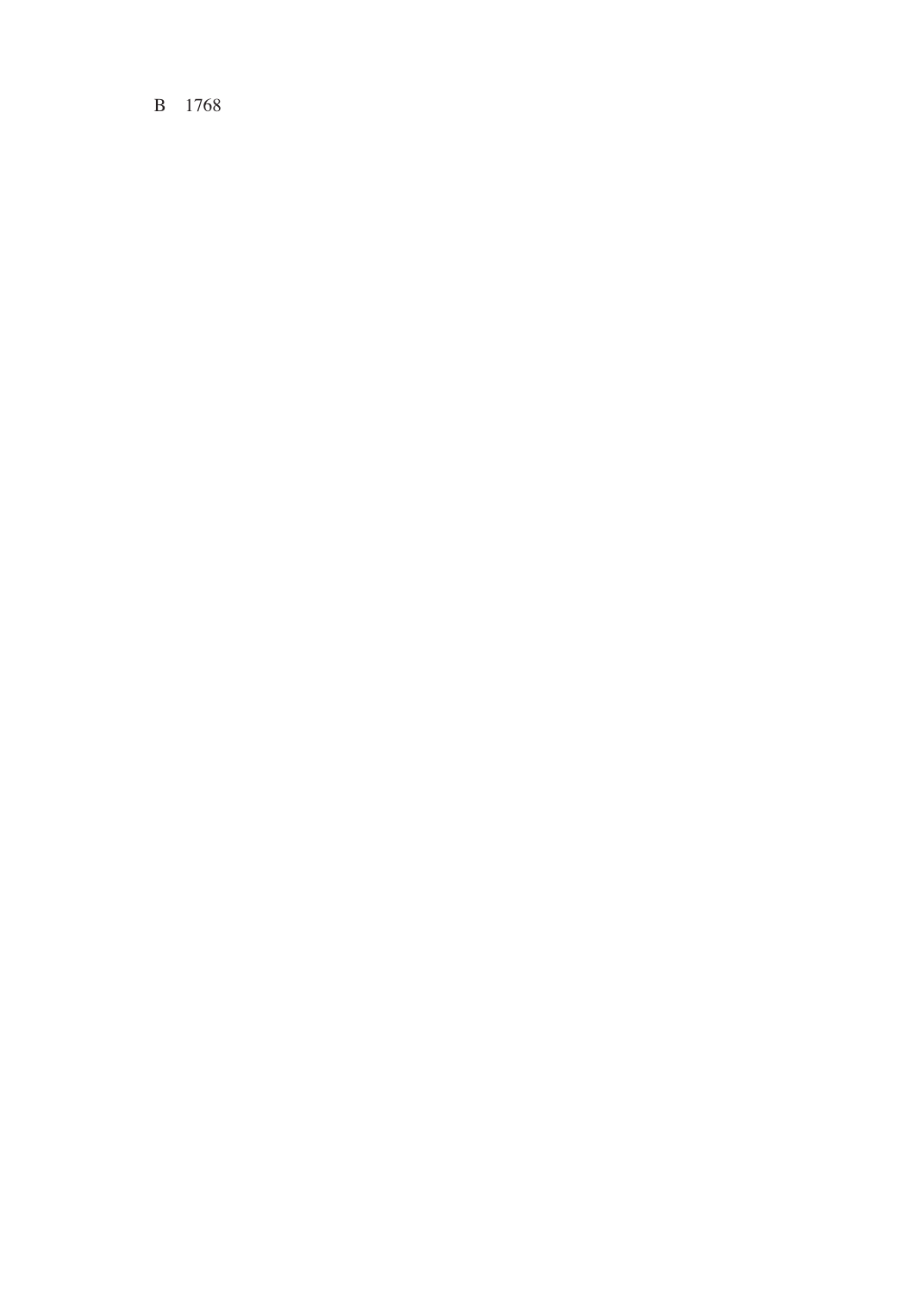Table 1.15:

|                           | <b>Analytical purity</b><br>Maximum content of seeds<br>of other plant species (% by<br>weight) |                          | Maximum content of seed of other plant species<br>in a sample of the weight specified in column 4 of<br>Table 1.18 of Schedule IV (total per column) |         |                                        |
|---------------------------|-------------------------------------------------------------------------------------------------|--------------------------|------------------------------------------------------------------------------------------------------------------------------------------------------|---------|----------------------------------------|
| <b>Species</b>            |                                                                                                 |                          | Avena fatua,<br>Avena                                                                                                                                | Cuscuta | Rumex spp. other<br>than Rumex         |
|                           | <b>Alopecurus</b><br>myosuroides                                                                | <b>Melilotus</b><br>spp. | ludoviciana<br>& Avena<br><i>sterilis</i>                                                                                                            | spp.    | acetosella &<br><b>Rumex maritimus</b> |
| 1                         | 9                                                                                               | 10                       | 12                                                                                                                                                   | 13      | 14                                     |
| <b>Gramineae</b>          |                                                                                                 |                          |                                                                                                                                                      |         |                                        |
| Agrostis canina           | 0.3                                                                                             |                          |                                                                                                                                                      | 0(d)(e) | 2(h)                                   |
| Agrostis capillaris       | 0.3                                                                                             |                          |                                                                                                                                                      | 0(d)(e) | 2(h)                                   |
| Agrostis gigantea         | 0.3                                                                                             |                          |                                                                                                                                                      | 0(d)(e) | 2(h)                                   |
| Agrostis stolonifera      | 0.3                                                                                             |                          |                                                                                                                                                      | 0(d)(e) | 2(h)                                   |
| Cynodon dactylon          | 0.3                                                                                             |                          |                                                                                                                                                      | 0(d)(e) | $\overline{2}$                         |
| Festuca ovina             | 0.3                                                                                             |                          |                                                                                                                                                      | 0(d)(e) | 5(h)                                   |
| Festuca pratensis         | 0.3                                                                                             |                          |                                                                                                                                                      | 0(d)(e) | 5(h)                                   |
| Festuca rubra             | 0.3                                                                                             |                          |                                                                                                                                                      | 0(d)(e) | 5(h)                                   |
| Lolium multiflorum        | 0.3                                                                                             |                          |                                                                                                                                                      | 0(d)(e) | 5(h)                                   |
| Lolium perenne            | 0.3                                                                                             |                          |                                                                                                                                                      | 0(d)(e) | 5(h)                                   |
| Poa pratensis             | 0.3                                                                                             |                          |                                                                                                                                                      | 0(d)(e) | 2(h)                                   |
| Leguminosae               |                                                                                                 |                          |                                                                                                                                                      |         |                                        |
| Hedysarum coronarium      |                                                                                                 | 0.3                      |                                                                                                                                                      | 0(e)    | 5                                      |
| Medicago sativa           |                                                                                                 | 0.3                      |                                                                                                                                                      | 0(f)(g) | 10                                     |
| Pisum sativum             |                                                                                                 | 0.3                      |                                                                                                                                                      | 0(d)    | 5(h)                                   |
| Trifolium alexandrinum    |                                                                                                 | 0.3                      |                                                                                                                                                      | 0(f)(g) | 10                                     |
| Trifolium pratense        |                                                                                                 | 0.3                      |                                                                                                                                                      | 0(f)(g) | 10                                     |
| Vicia faba                |                                                                                                 | 0.3                      |                                                                                                                                                      | 0(d)    | 5(h)                                   |
| Vicia sativa              |                                                                                                 | 0.3                      | 0(j)                                                                                                                                                 | 0(d)    | 5(h)                                   |
| Other species             |                                                                                                 |                          |                                                                                                                                                      |         |                                        |
| Brassica oleracea convar. |                                                                                                 |                          |                                                                                                                                                      |         |                                        |
| acephala                  |                                                                                                 |                          |                                                                                                                                                      | 0(d)(e) | 10                                     |

where (reference to Tables 1.14 and 1.15)

- (a) states that all fresh and healthy seeds which do not germinate after pre-treatment shall be regarded as seeds which have germinated;
- (b) refers to hard seeds present which shall be regarded as seed capable of germination up to the maximum quantity indicated;
- (c) states that a maximum total of 0.8% by weight of seeds of other *Poa* species shall not be regarded as an impurity;
- (d) refers to the determination of seeds of *Cuscuta* spp. by number that need not be carried out unless there is doubt whether the conditions laid down in column 13 have been satisfied;
- (e) states that the presence of one seed of *Cuscuta* spp. in a sample of the prescribed weight shall not be regarded as an impurity where a second sample of the same weight is free from any seed of *Cuscuta* spp.;
- (f) refers to the weight of the sample for the determination of seeds of *Cuscuta* spp. by number which shall be twice the weight specified in column 4 of Table 1.18 of Schedule IV for the relevant species;
- (g) states that the presence of one seed of *Cuscuta* spp. in a sample of the prescribed weight, shall not be regarded as an impurity where a second sample of twice the prescribed weight is free from any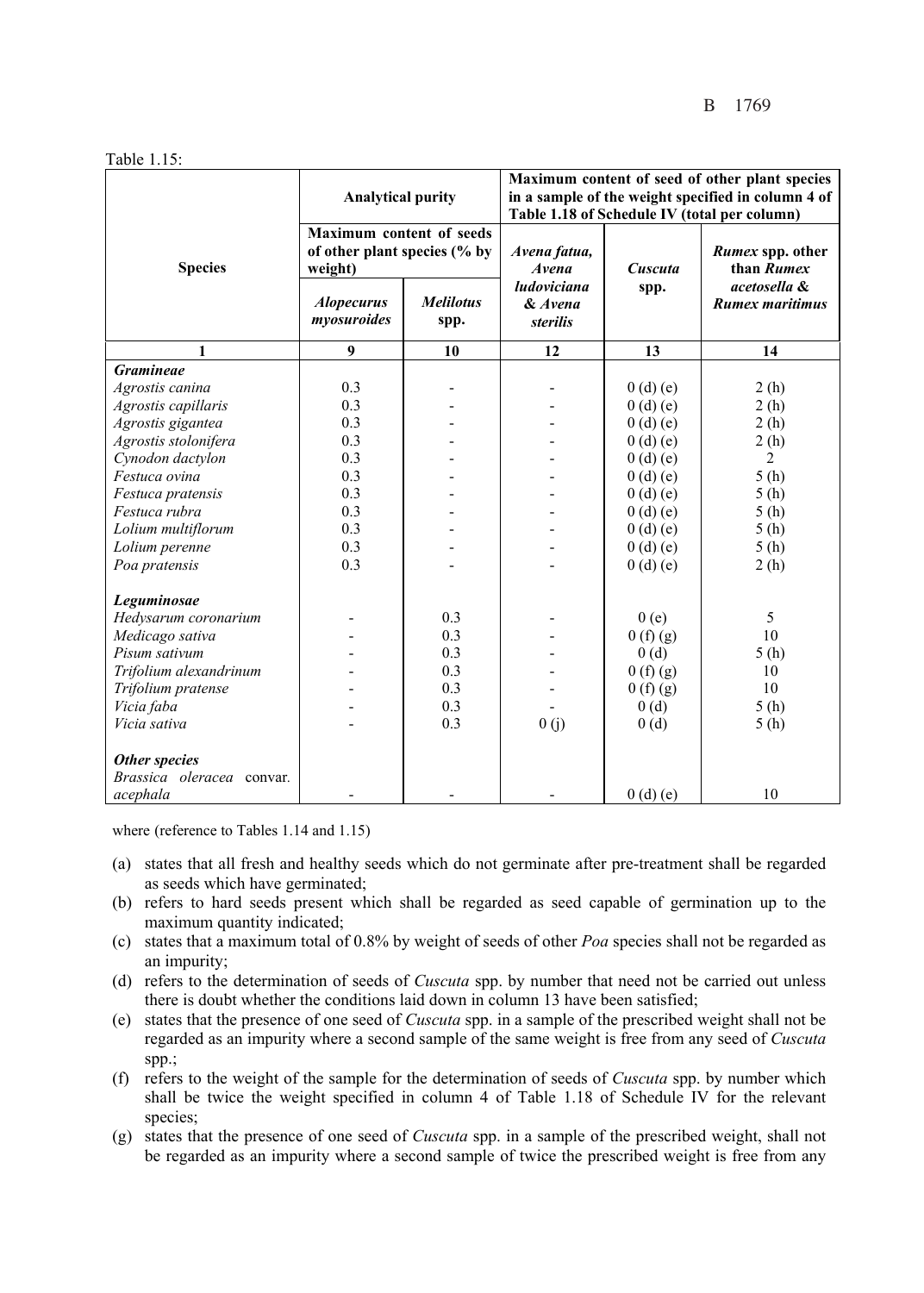seed of *Cuscuta* spp.;

- (h) states that the determination of seeds of *Rumex* spp. other than *Rumex acetosella* and *Rumex maritimus* by number need not be carried out unless there is doubt whether the conditions laid down in column 14 have been satisfied;
- (i) states that the maximum total of 0.5% by weight of seeds of *Lupinus albus*, *Lupinus angustifolius*, *Lupinus luteus*, *Pisum sativum*, *Vicia faba*, *Vicia pannonica*, *Vicia sativa* and *Vicia villosa* in another relevant species shall not be regarded as an impurity;
- (j) states that the determination of seeds of *Avena fatua*, *Avena ludoviciana* and *Avena sterilis* by number need not be carried out unless there is doubt whether the conditions laid down in column 12 of Table 1.15 have been satisfied.

## *C. Commercial Seed*

Subject to the provisions below, the conditions laid down in Tables 1.14 and 1.15 and point 2 (regarding harmful organisms affecting all seed categories as described in Section II of this Schedule) shall apply to commercial seed:

- ¾ The percentages by weight laid down in columns 5 and 6 of Table 1.14 of this Schedule are increased by 1%.
- ¾ For *Poa pratensis*, a maximum total of 3% by weight of seeds of other *Poa* species shall not be regarded as an impurity;
- ¾ For *Hedysarum coronarium*, a maximum total of 1% by weight of seeds of *Melilotus* spp. shall not be regarded as an impurity;
- ¾ In the case of *Vicia* spp., a maximum total of 6% by weight of seeds of *Vicia pannonica, Vicia villosa* or related cultivated species in another relevant species shall not be regarded as an impurity;
- ¾ In the case of *Vicia sativa*, the minimum analytical purity shall be 97% by weight.

#### **III. Seed Potatoes**

#### *Basic and certified seed*

## **1. Varietal identity and varietal purity**

The seeds shall possess adequate varietal identity and purity. For basic seed in the direct progeny, the number of plants not being true to the variety must not exceed 0.25% and the number of plants of a different variety must not exceed 0.1%. In the case of certified seed in the direct progeny, the number of plants not being true to the variety must not exceed 0.5% and the number of plants of a different variety must not exceed 0.2%.

#### **2. Seed health**

Harmful organisms that reduce seed usefulness shall be at the lowest possible level.

#### *A. Minimum quality conditions for lots of certified seed potatoes*

(a) The tolerances allowed for the following impurities, blemishes and diseases affecting seed potatoes are the following:

| (i) Presence of earth and extraneous matter              | 2% by weight    |
|----------------------------------------------------------|-----------------|
| (ii) Dry and wet rot, except if caused by                |                 |
| Synchytrium endobioticum, Corynebacterium                |                 |
| sepedonicum or Pseudomonas solanacearum                  | $1\%$ by weight |
| (iii) External blemishes eg. misshapen or damaged tubers | 3% by weight    |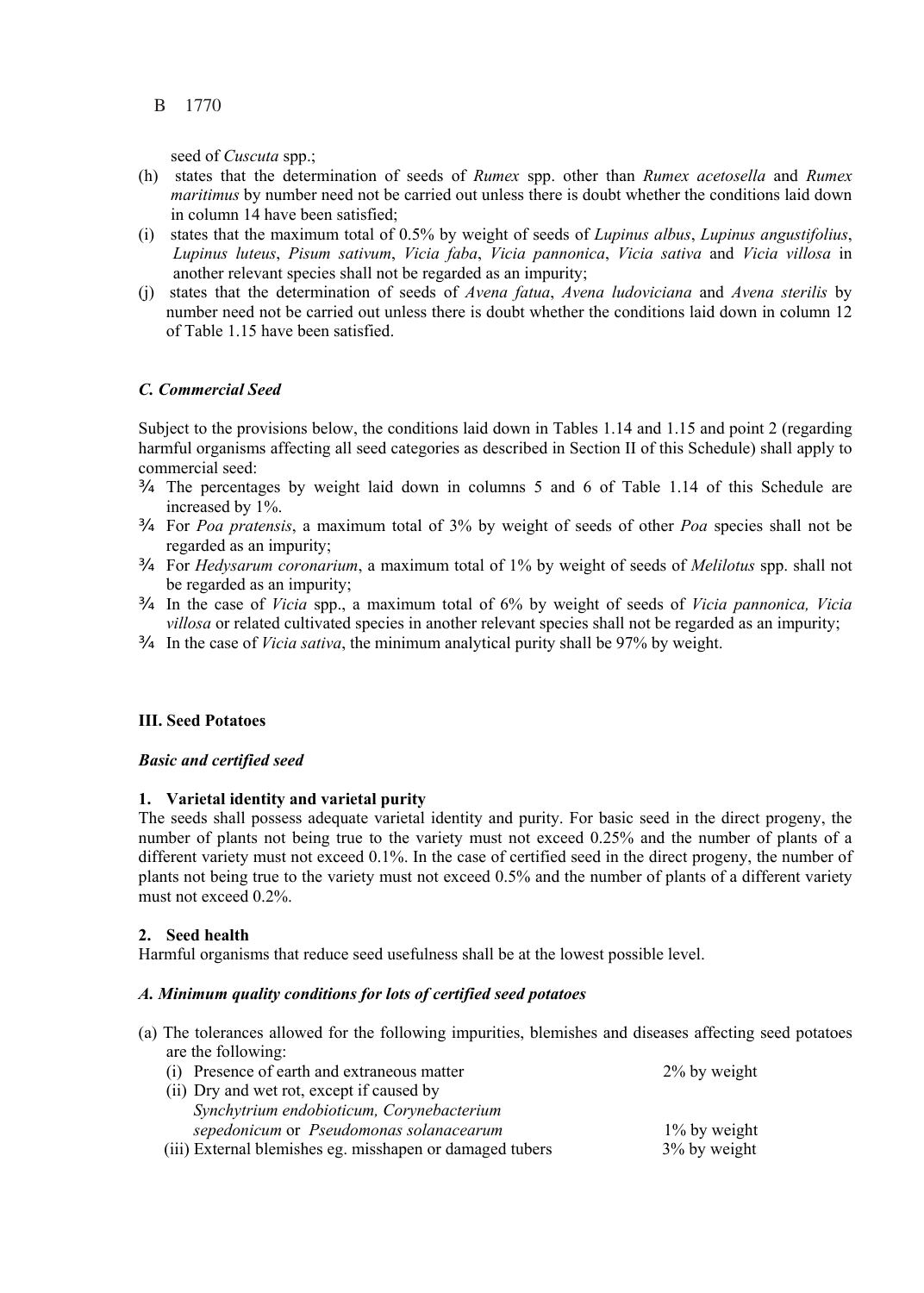| (iv) Common scab: tubers with over more than one-<br>third of their surface affected | 5% by weight    |
|--------------------------------------------------------------------------------------|-----------------|
| Total tolerance for points (ii) to (iv)                                              | $6\%$ by weight |

(b) Seed potatoes shall be free from *Heterodera rostochiensi*s, *Synchytrium endobioticum, Corynebacterium sepedonicum* and *Pseudomonas solanacearum.* 

## *B. Conditions to be satisfied by lots of Community grades of basic seed potatoes*

#### *EC grades 1, 2 and 3*

Lots shall contain not more than 1% weight of earth and extraneous matter. Compliance with this requirement shall be checked by official examination and they shall contain not more than 0.5% by weight of tubers infected by dry or wet rot. Compliance with this requirement shall be checked by official examination.

## **2. Vegetables**

#### *Basic seed, certified seed and standard seed*

#### **1. Varietal identity and varietal purity**

The seeds shall possess adequate varietal identity and purity.

#### **2. Seed health**

Diseases and harmful organisms that reduce the usefulness of the seeds shall be at the lowest possible level.

Additional requirements:

(i) Legume seeds shall not be contaminated by the following live insects:

- ¾ *Acanthoscelides obtectus* Sag.
- ¾ *Bruchus affinis* Froel.
- ¾ *Bruchus atomarius* L.
- ¾ *Bruchus pisorum* L.
- ¾ *Bruchus rufimanus* Boh..

(ii) Seeds must not be contaminated with live *Acari*na.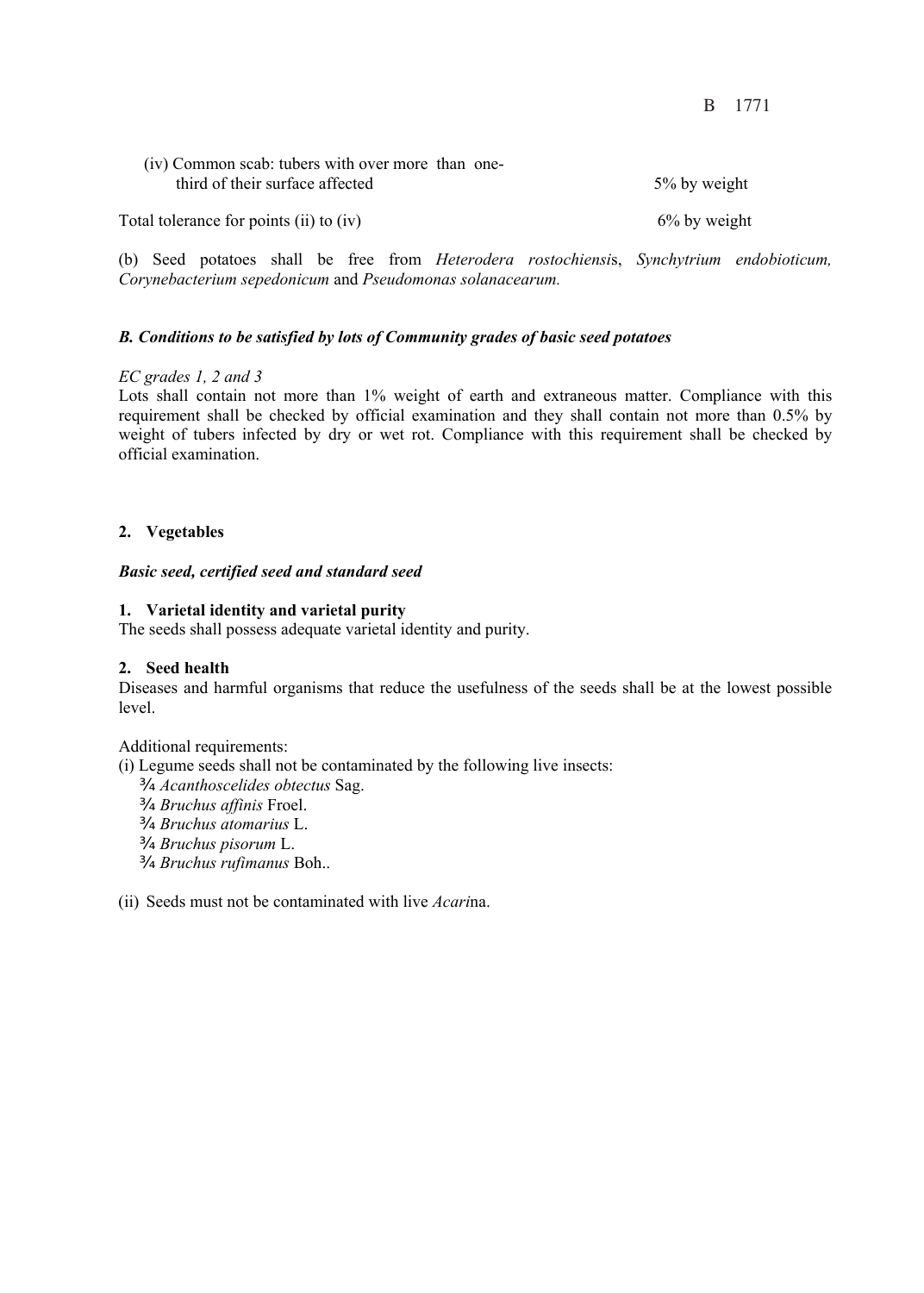#### **3. Standards or conditions to be met by the seeds**

The seeds shall satisfy the standards or conditions shown in Table 1.16.

# Table 1.16:

| <b>Species</b>                            | Minimum<br>analytical<br>purity<br>$(\%$ by weight) | <b>Maximum content</b><br>of seeds of other<br>plant species (% by<br>weight) | <b>Minimum</b><br>germination<br>(% clusters of<br>pure seed) |
|-------------------------------------------|-----------------------------------------------------|-------------------------------------------------------------------------------|---------------------------------------------------------------|
| Allium cepa                               | 97                                                  | $\overline{0.5}$                                                              | 70                                                            |
| Allium porrum                             | 97                                                  | 0.5                                                                           | 65                                                            |
| Anthriscus cerefolium                     | 96                                                  | 1.0                                                                           | 70                                                            |
| Apium graveolens                          | 97                                                  | 1.0                                                                           | 70                                                            |
| Asparagus officinalis                     | 96                                                  | 0.5                                                                           | 70                                                            |
| Beta vulgaris (Cheltenham beet)           | 97                                                  | 0.5                                                                           | $50$ (clusters)                                               |
| Beta vulgaris (others)                    | 97                                                  | 0.5                                                                           | $70$ (clusters)                                               |
| Brassica oleracea (cauliflower)           | 97                                                  | 1.0                                                                           | 70                                                            |
| Brassica oleracea (other subspecies)      | 97                                                  | 1.0                                                                           | 75                                                            |
| Brassica pekinensis                       | 97                                                  | 1.0                                                                           | 75                                                            |
| Brassica rapa                             | 97                                                  | 1.0                                                                           | 80                                                            |
| Capsicum annuum                           | 97                                                  | 0.5                                                                           | 65                                                            |
| Cichorium endivia                         | 95                                                  | 1.0                                                                           | 65                                                            |
| Cichorium intybus (Witloof & large-leaved |                                                     |                                                                               |                                                               |
| chicory [Italian chicory])                | 95                                                  | 1.5                                                                           | 65                                                            |
| Cichorium intybus (Industrial chicory)    | 97                                                  | $\mathbf{1}$                                                                  | 80                                                            |
| Citrullus lanatus                         | 98                                                  | 0.1                                                                           | 75                                                            |
| Cucumis melo                              | 98                                                  | 0.1                                                                           | 75                                                            |
| Cucumis sativus                           | 98                                                  | 0.1                                                                           | 80                                                            |
| Cucurbita maxima                          | 98                                                  | 0.1                                                                           | 80                                                            |
| Cucurbita pepo                            | 98                                                  | 0.1                                                                           | 75                                                            |
| Cynara cardunculus                        | 96                                                  | 0.5                                                                           | 65                                                            |
| Daucus carota                             | 95                                                  | 1.0                                                                           | 65                                                            |
| Foeniculum vulgare                        | 96                                                  | 1.0                                                                           | 70                                                            |
| Lactuca sativa                            | 95                                                  | 0.5                                                                           | 75                                                            |
| Lycopersicon lycopersicum                 | 97                                                  | 0.5                                                                           | 75                                                            |
| Petroselinum crispum                      | 97                                                  | 1.0                                                                           | 65                                                            |
| Phaseolus coccineus                       | 98                                                  | 0.1                                                                           | 80                                                            |
| Phaseolus vulgaris                        | 98                                                  | 0.1                                                                           | 75                                                            |
| Pisum sativum                             | 98                                                  | 0.1                                                                           | 80                                                            |
| Raphanus sativus                          | 97                                                  | 1.0                                                                           | 70                                                            |
| Scorzonera hispanica                      | 95                                                  | 1.0                                                                           | 70                                                            |
| Solanum melongena                         | 96                                                  | 0.5                                                                           | 65                                                            |
| Spinacia oleracea                         | 97                                                  | 1.0                                                                           | 75                                                            |
| Valerianella locusta                      | 95                                                  | 1.0                                                                           | 65                                                            |
| Vicia faba                                | 98                                                  | 0.1                                                                           | 80                                                            |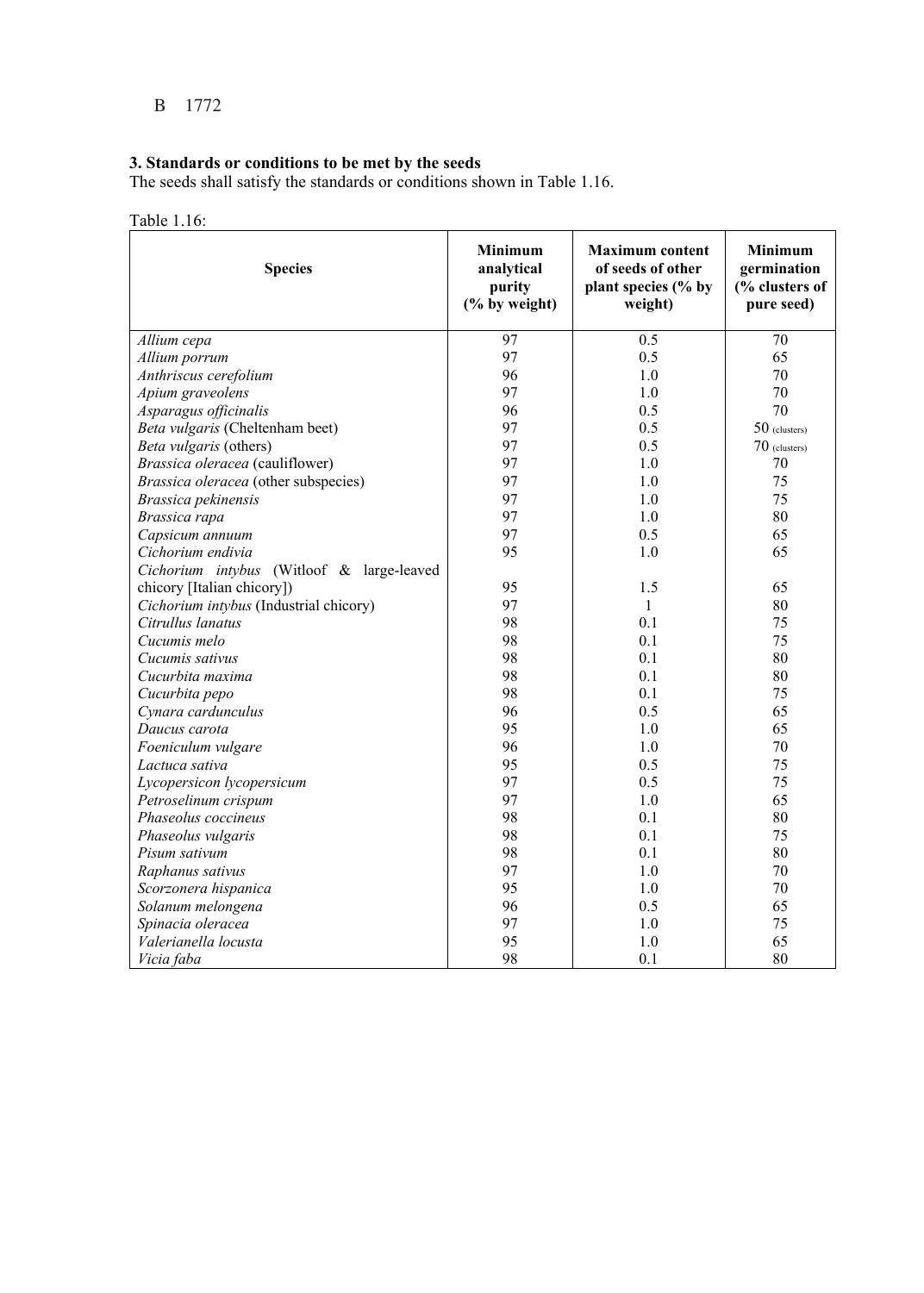#### **Schedule IV**

## **Sampling of seed lots**

# **1. Agricultural plants**

### **I. Cereals**

The maximum weight of a seed lot and the minimum weight of a submitted sample shall be as indicated in Table 1.17. The maximum lot weight shall not exceed that indicated by more than 5%.

| Table 1.17: |  |
|-------------|--|
|             |  |

| <b>Species</b>                                                                                                                     | <b>Maximum</b> weight<br>of a lot (tonnes) | Minimum weight<br>of a sample to be<br>drawn from a lot<br>(grams) | Weight of the sample for<br>determination by number<br>provided for in Table 1.11<br>& columns 4 to 8 of Table<br>1.12 (Schedule III)<br>(grams) |
|------------------------------------------------------------------------------------------------------------------------------------|--------------------------------------------|--------------------------------------------------------------------|--------------------------------------------------------------------------------------------------------------------------------------------------|
| 1                                                                                                                                  | $\overline{2}$                             | 3                                                                  | $\overline{\mathbf{4}}$                                                                                                                          |
| Avena sativa,<br>Hordeum vulgare,<br>Triticum aestivum,<br>Triticum durum,<br>Triticum spelta,<br>Triticosecale,<br>Secale cereale | 25                                         | 1000                                                               | 500                                                                                                                                              |
| <i>Phalaris canariensis</i>                                                                                                        | 10                                         | 400                                                                | 200                                                                                                                                              |
| Sorghum spp.                                                                                                                       | 10                                         | 1000                                                               | 900                                                                                                                                              |
| Zea mays, basic seed of<br>inbred lines                                                                                            | 40                                         | 250                                                                | 250                                                                                                                                              |
| Zea mays, basic seed other<br>than inbred lines; certified<br>seed                                                                 | 40                                         | 1000                                                               | 1000                                                                                                                                             |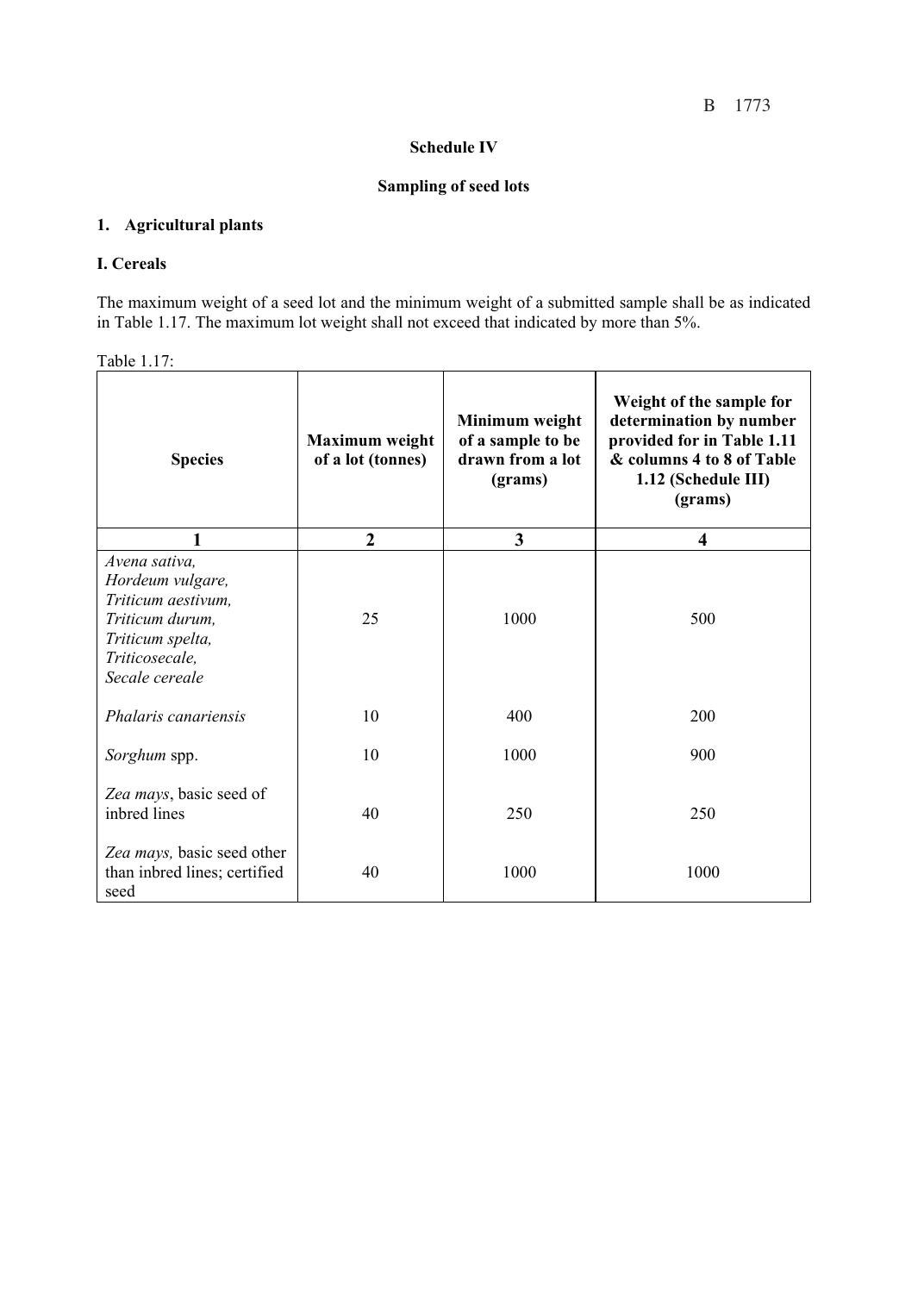## **II. Fodder Plants**

The table below (Table 1.18) shows the maximum weight of a seed lot and the minimum submitted sample weight. The maximum lot weight shall not be exceeded by more than 5%.

| <b>Species</b>               | <b>Maximum</b><br>weight of a<br>seed lot<br>(tonnes) | <b>Minimum</b><br>weight of a<br>sample to be<br>drawn from a<br>lot (grams) | Weight of the sample for the<br>determinations by number<br>provided in columns 3 to 7 of<br>Table 1.13 & columns 12 to 14<br>of Table 1.15 (Schedule III)<br>(grams) |
|------------------------------|-------------------------------------------------------|------------------------------------------------------------------------------|-----------------------------------------------------------------------------------------------------------------------------------------------------------------------|
| 1                            | $\overline{2}$                                        | $\overline{\mathbf{3}}$                                                      | 4                                                                                                                                                                     |
| <b>Gramineae</b>             |                                                       |                                                                              |                                                                                                                                                                       |
| Agrostis canina              | 10                                                    | 50                                                                           | $\mathfrak s$                                                                                                                                                         |
| Agrostis capillaris          | 10                                                    | 50                                                                           | 5                                                                                                                                                                     |
| Agrostis gigantea            | 10                                                    | 50                                                                           | 5                                                                                                                                                                     |
| Agrostis stolonifera         | 10                                                    | 50                                                                           | 5                                                                                                                                                                     |
| Cynodon dactylon             | 10                                                    | 50                                                                           | 5                                                                                                                                                                     |
| Festuca ovina                | 10                                                    | 100                                                                          | 30                                                                                                                                                                    |
| Festuca pratensis            | 10                                                    | 100                                                                          | 50                                                                                                                                                                    |
| Festuca rubra                | 10                                                    | 100                                                                          | 30                                                                                                                                                                    |
| Lolium multiflorum           | 10                                                    | 200                                                                          | 60                                                                                                                                                                    |
| Lolium perenne               | 10                                                    | 200                                                                          | 60                                                                                                                                                                    |
| Poa pratensis                | 10                                                    | 50                                                                           | 5                                                                                                                                                                     |
| Leguminosae                  |                                                       |                                                                              |                                                                                                                                                                       |
| Hedysarum coronarium         |                                                       |                                                                              |                                                                                                                                                                       |
| - fruit                      | 10                                                    | 1000                                                                         | 300                                                                                                                                                                   |
| - seed                       | 10                                                    | 400                                                                          | 120                                                                                                                                                                   |
| Medicago sativa              | 10                                                    | 300                                                                          | 50                                                                                                                                                                    |
| Pisum sativum                | 25                                                    | 1000                                                                         | 1000                                                                                                                                                                  |
| Trifolium alexandrinum       | 10                                                    | 400                                                                          | 60                                                                                                                                                                    |
| Trifolium pratense           | 10                                                    | 300                                                                          | 50                                                                                                                                                                    |
| Vicia faba                   | 25                                                    | 1000                                                                         | 1000                                                                                                                                                                  |
| Vicia sativa                 | 25                                                    | 1000                                                                         | 1000                                                                                                                                                                  |
| Other species                |                                                       |                                                                              |                                                                                                                                                                       |
| Brassica oleracea<br>convar. |                                                       |                                                                              |                                                                                                                                                                       |
| acephala                     | 10                                                    | 200                                                                          | 100                                                                                                                                                                   |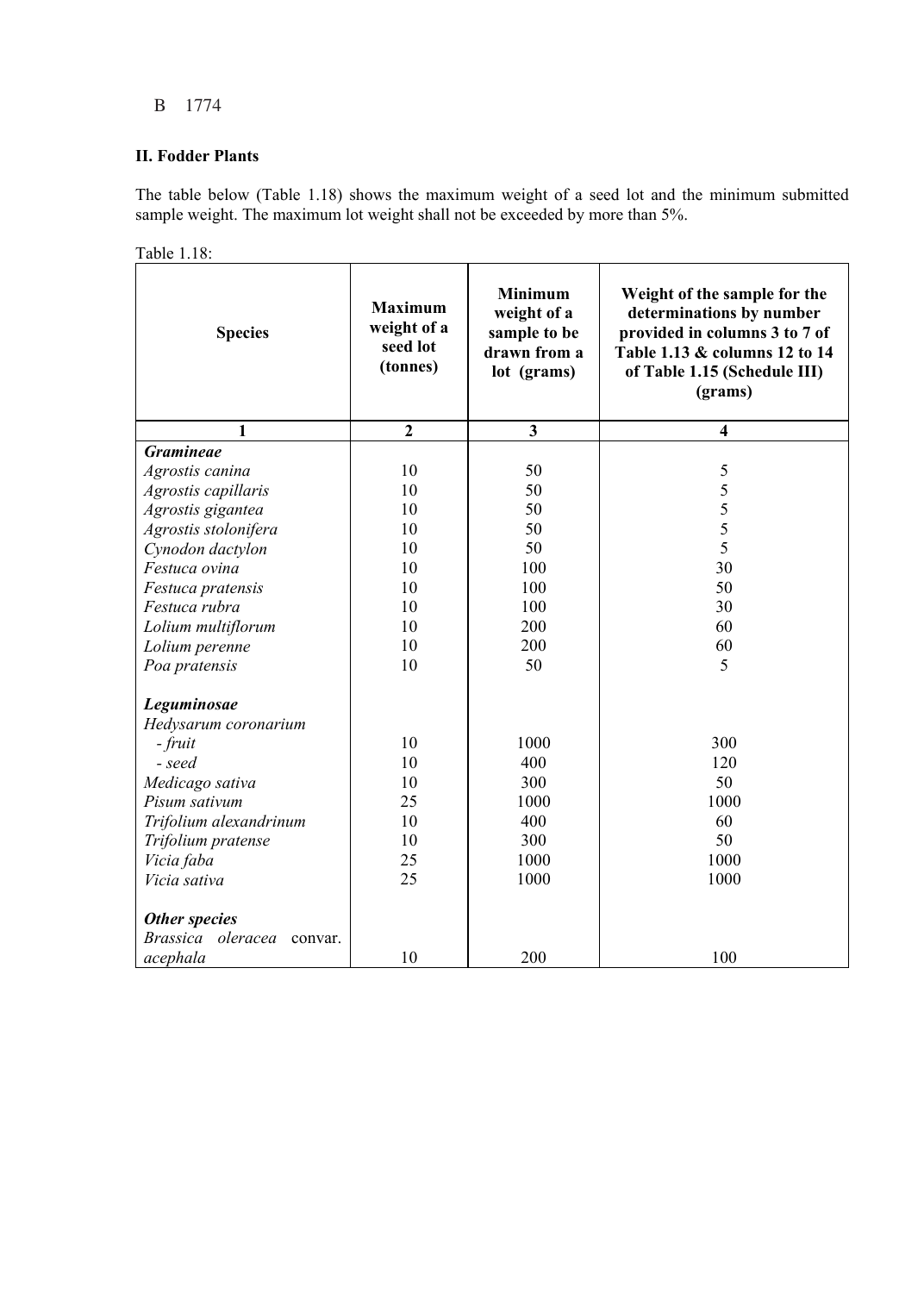# **2. Vegetables**

## **A. Maximum weight of a seed lot**

Table 1.19 indicates the maximum weight of a seed lot that must not be exceeded by more than 5%:

Table 1.19:

| Category                                                           | <b>Maximum lot weight (tonnes)</b> |
|--------------------------------------------------------------------|------------------------------------|
|                                                                    |                                    |
| Seeds of Phaseolus vulgaris, Pisum sativum and Vicia faba          |                                    |
| Seeds of a size not less than that of a grain of wheat, other than |                                    |
| Phaseolus vulgaris, Pisum sativum and Vicia faba                   | 20                                 |
| Seeds of a size smaller than a grain of wheat                      |                                    |

## **B. Sample weight of vegetable seeds**

The minimum submitted sample weight of vegetable seed is indicated below (Table 1.20):

Table 1.20:

| <b>Species</b>                                                       | Weight (grams)  |
|----------------------------------------------------------------------|-----------------|
| 1                                                                    | 2               |
| Allium cepa                                                          | $\overline{25}$ |
| Allium porrum                                                        | 20              |
| Anthriscus cerefolium                                                | 20              |
| Apium graveolens                                                     | 5               |
| Asparagus officinalis                                                | 100             |
| Beta vulgaris                                                        | 100             |
| Brassica oleracea (all kinds)                                        | 25              |
| Brassica pekinensis                                                  | 20              |
| Brassica rapa                                                        | 20              |
| Capsicum annuum                                                      | 40              |
| Cichorium endivia                                                    | 15              |
| Cichorium intybus (Witloof & large-leaved chicory [Italian chicory]) | 15              |
| Cichorium intybus (Industrial chicory)                               | 50              |
| Citrullus lanatus                                                    | 250             |
| Cucumis melo                                                         | 100             |
| Cucumis sativus                                                      | 25              |
| Cucurbita maxima                                                     | 250             |
| Cucurbita pepo                                                       | 150             |
| Cynara cardunculus                                                   | 50              |
| Daucus carota                                                        | 10              |
| Foeniculum vulgare                                                   | 25              |
| Lactuca sativa                                                       | 10              |
| Lycopersicon lycopersicum                                            | 20              |
| Petroselinum crispum                                                 | 10              |
| Phaseolus coccineus                                                  | 1000            |
| Phaseolus vulgaris                                                   | 700             |
| Pisum sativum                                                        | 500             |
| Raphanus sativus                                                     | 50              |
| Lycopersicon lycopersicum                                            | 20              |
| Scorzonera hispanica                                                 | 30              |
| Solanum melongena                                                    | 20              |
| Spinacia oleracea                                                    | 75              |
| Valerianella locusta                                                 | 20              |
| Vicia faba                                                           | 1000            |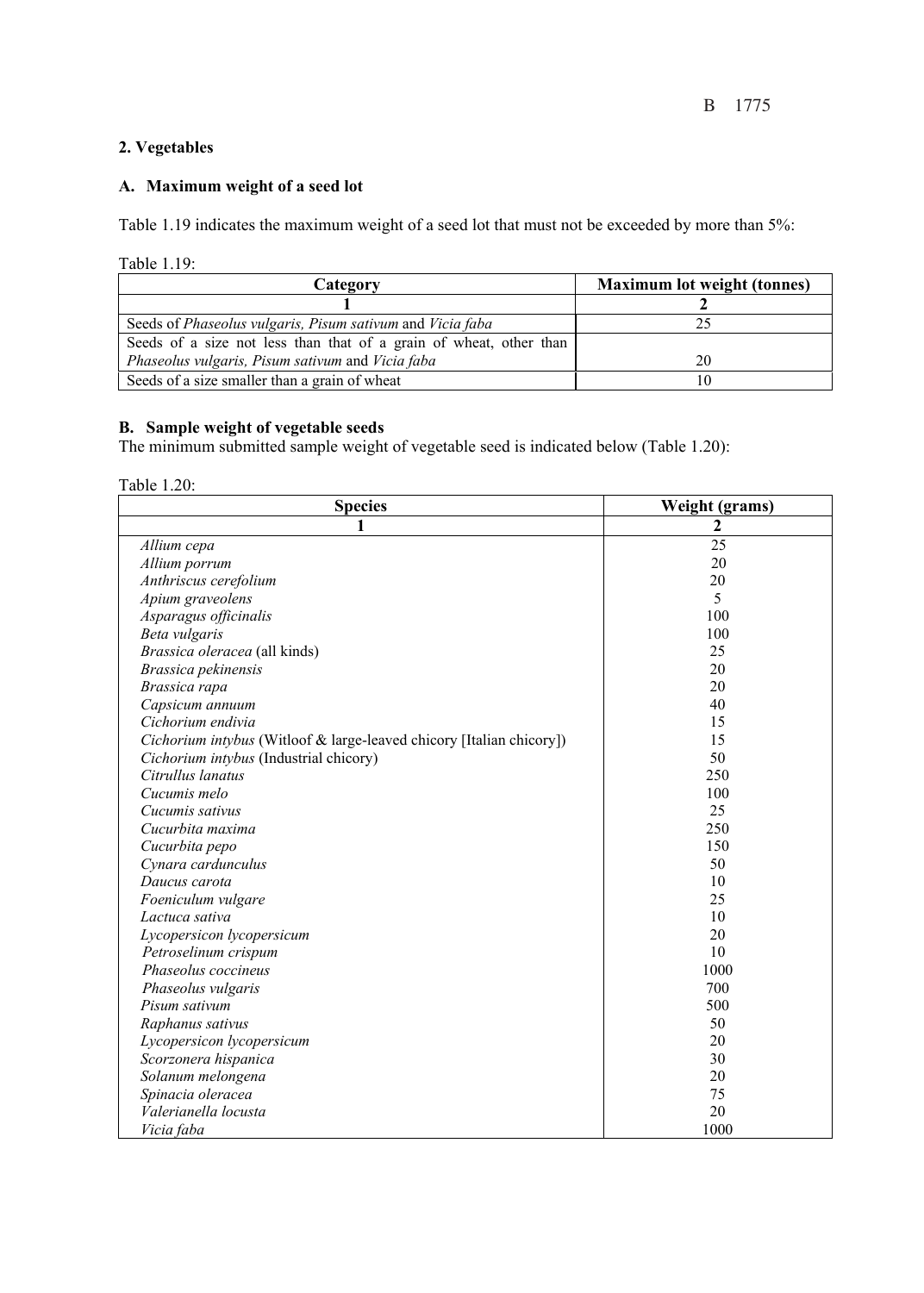In the case of  $F_1$  hybrid varieties of the species mentioned in Table 1.20, the minimum weight of the submitted sample may be reduced to a quarter of the weight specified for the variety. However, the sample must have a weight of at least 5g and consists of at least 400 seeds.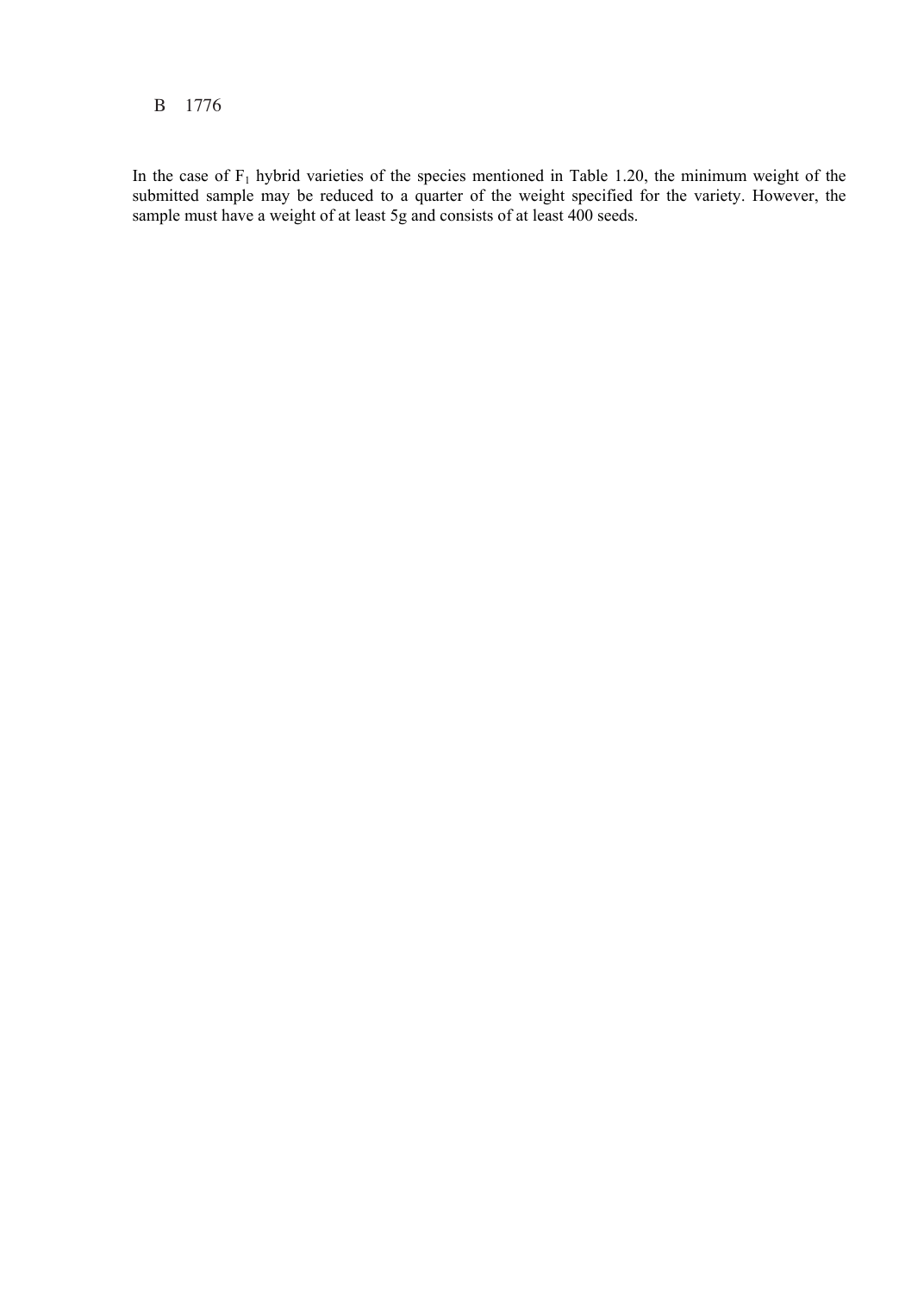#### **Schedule V**

## **Official labelling of seed packages**

## **1. Agricultural plants**

## **I. Cereals**

## **A. Pre-basic seed**

- (a) Required information for the label
	- ¾ Certification authority and Member State or their distinguishing abbreviations,
	- ¾ Reference number of lot,
	- ¾ Month and year of sealing expressed thus: "sealed …. (month and year)" or month and year of the last official sampling for the purposes of certification expressed thus: "sampled …. (month and year)",
	- ¾ Species, indicated at least under its botanical name, which may be given in an abridged form and without the authors' name, in Latin characters,
	- ¾ Variety, indicated at least in Latin characters,
	- ¾ "Pre-basic seed",
	- ¾ Declared net or gross weight, or declared number of seeds,
	- ¾ Number of generations preceding seed of the categories certified seed or certified seed of the first generation,
	- ¾ Where weight is indicated and granulated pesticides, pelleting substances or other solid additives are used, the nature of the additive and the approximate ratio between the weight of pure seeds and the total weight.
- (b) Minimum size of the label is 110mm x 67mm.
- (c) The label shall be coloured white with a diagonal violet line.

## **B. Basic and certified seed**

- (a) Required information for the label
	- ¾ "EC rules and standards",
	- ¾ Certification authority and Member State or their distinguishing abbreviations,
	- ¾ Reference number of lot,
	- ¾ Month and year of sealing expressed thus: "sealed …. (month and year)" or month and year of the last official sampling for the purposes of certification expressed thus: "sampled …. (month and year)",
	- ¾ Species, indicated at least under its botanical name, which may be given in abridged form and without the authors' names, in Latin characters,
	- ¾ Variety, indicated at least in Latin characters,
	- ¾ Category,
	- ¾ Country of production,
	- ¾ Declared net or gross weight, or declared number of seeds,
	- ¾ Where weight is indicated and granulated pesticides, pelleting substances or other solid additives are used, the nature of the additive and also the approximate ratio between the weight of pure seeds and the total weight,
	- ¾ In the case of varieties which are hybrids or inbred lines:
		- (i) for basic seed where the hybrid or inbred line to which the seeds belongs has been officially accepted under these regulations: the name of this component, under which it has been officially accepted with or without reference to the final variety, accompanied, in the case of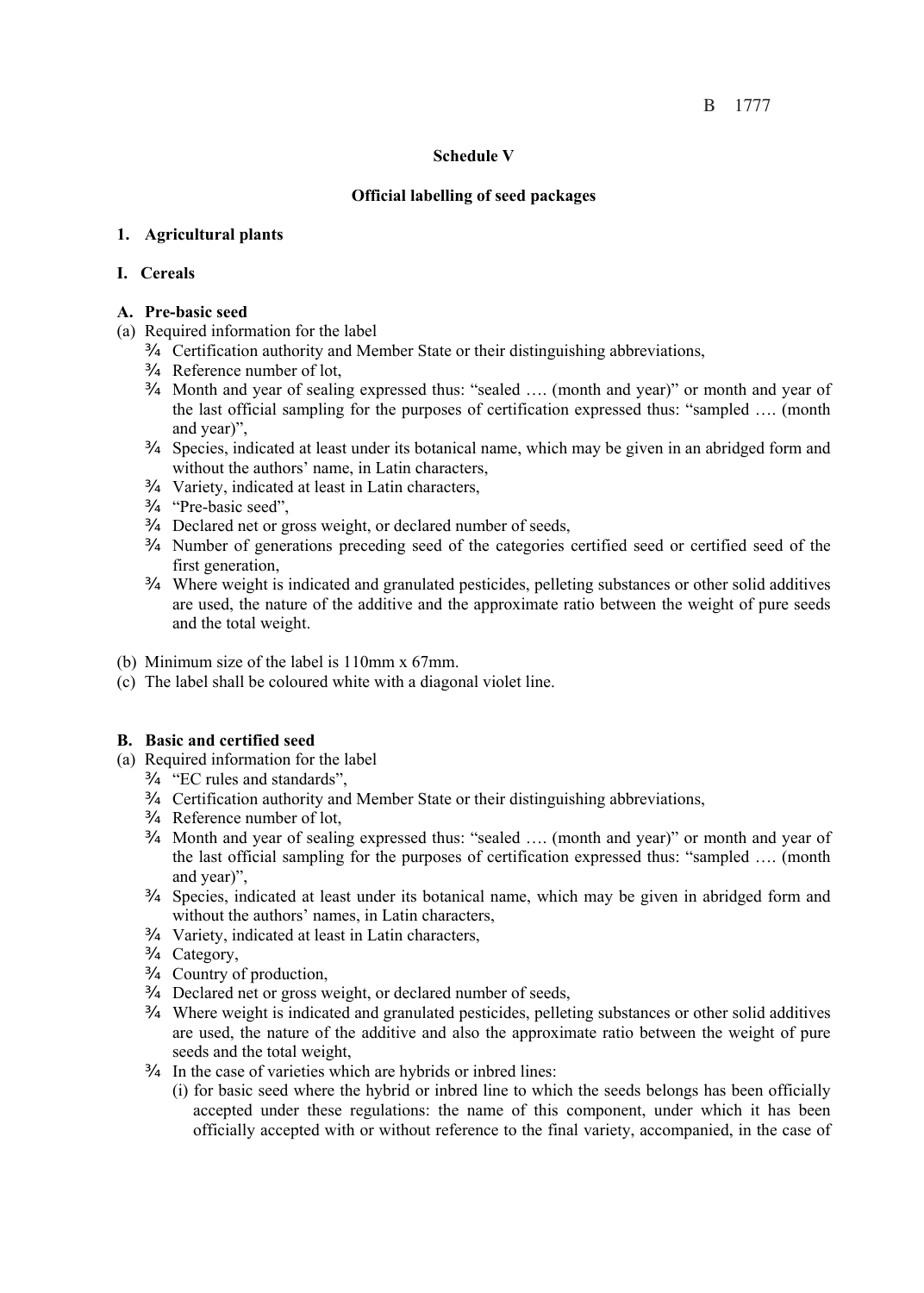hybrids or inbred lines which are intended solely as components for final varieties, by the word "component";

- (ii) for basic seed in other cases: the name of the component to which the basic seed belongs, which may be given in code form, accompanied by a reference to the final variety, with or without reference to its function (male or female), and accompanied by the word "component";
- (iii) for certified seed: the name of the variety to which the seeds belongs, accompanied by the word "hybrid",
- ¾ Where at least germination has been retested, the words "retested …. (month and year)" and the service responsible for such retesting may be indicated. Such information may be given on an official sticker attached to the official label.

In certain circumstances, the requirement to indicate the botanical name in respect of individual species may be disregarded and, where appropriate, for limited periods where it has been established that the disadvantages of its implementation outweigh the advantages expected for the marketing of seed.

- (b) Minimum size of the label is 110mm x 67mm.
- (c) The label shall be coloured white for basic seed, blue for certified seed and certified seed of the first generation and red for certified seed of the second generation.

#### **C. Seed mixtures**

- (a) Required information for the label
	- ¾ "Mixture of …. (species or varieties)",
	- ¾ Authority responsible for sealing and Member State or their distinguishing abbreviations,
	- ¾ Reference number of the lot,
	- ¾ Month and year of sealing expressed thus: "sealed …. (month and year)",
	- ¾ Species, category, variety and country of production and proportion by weight of each of the components; the names of the species and varieties shall be indicated at least in Latin characters,
	- ¾ Declared net or gross weight, or declared number of seeds,
	- ¾ Where weight is indicated and granulated pesticides, pelleting substances or other solid additives are used, the nature of the additive and also the approximate ratio between the weight of pure seeds and the total weight,
	- ¾ Where at least germination of all the components of the mixture has been retested, the words "retested .… (month and year)" and the service responsible for such retesting may be indicated. Such information may be given on an official sticker attached to the official label,
	- ¾ "Marketing permitted exclusively in .…".
- (b) Minimum dimensions of the label is 110mm x 67mm.
- (c) The label shall be coloured green.

#### **D. Seed not finally certified or harvested in another Member State**

- (a) Required information for the label
	- ¾ Authority responsible for field inspection and Member State or their distinguishing abbreviations,
	- ¾ Species, indicated at least under its botanical name, which may be given in an abridged form and without the authors' names, in Latin characters,
	- ¾ Variety, indicated at least in Latin characters (in the case of inbred lines and hybrids which are intended solely as components for hybrid varieties, the word "component" shall be added),
	- ¾ Category,
	- $\emptyset$  In the case of hybrid varieties, the word "hybrid" shall be added,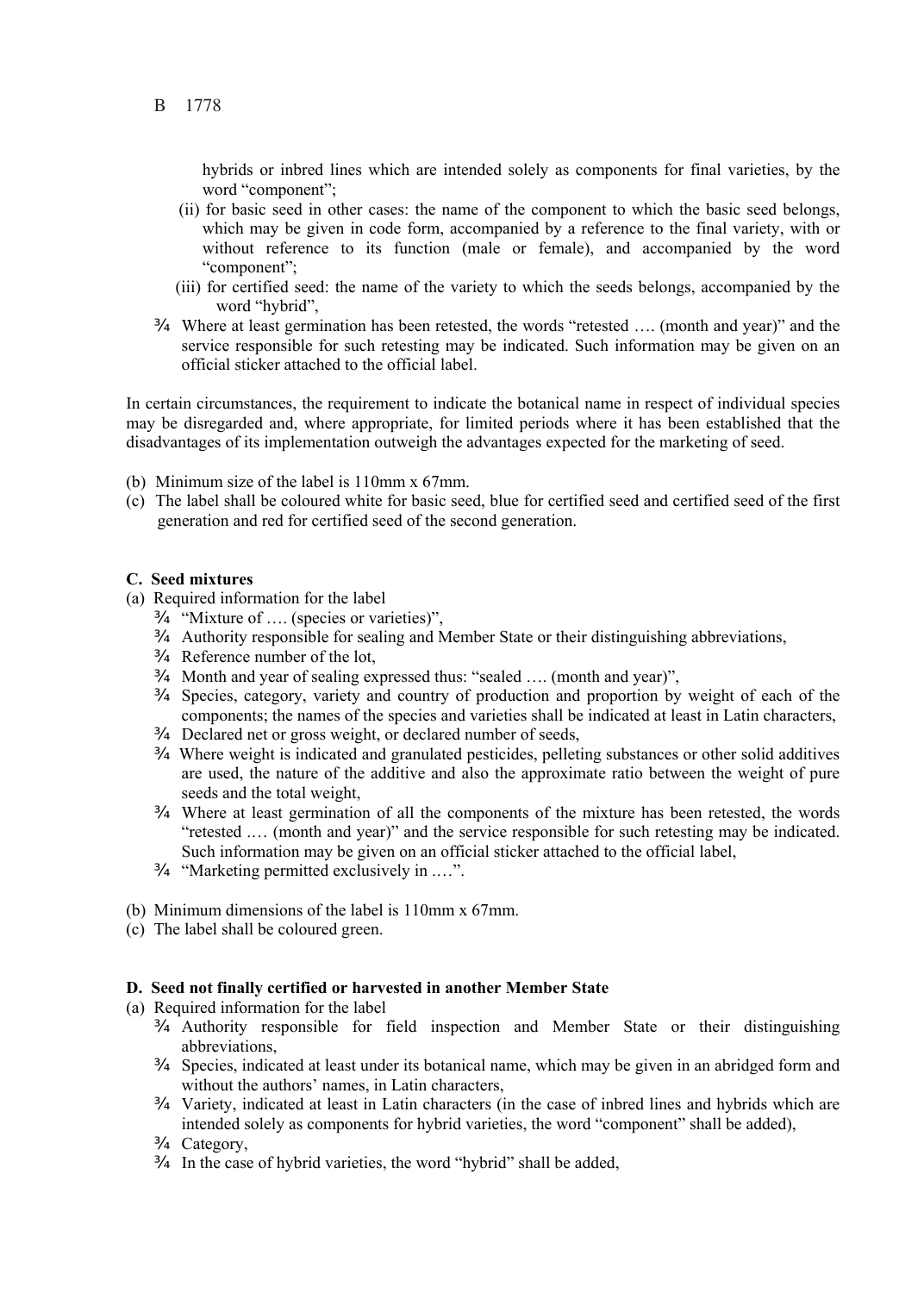- ¾ Declared net or gross weight,
- ¾ The words "seed not finally certified".

In certain circumstances, the requirement to indicate the botanical name in respect of individual species may be disregarded and, where appropriate, for limited periods where it has been established that the disadvantages of its implementation outweigh the advantages expected for the marketing of seed.

(b) The label shall be coloured grey.

### **Information required for the documentation of seed not finally certified or harvested in another Member State:**

- $\emptyset$  Authority issuing the document,
- ¾ Species, indicated at least under its botanical name, which may be given in an abridged form and without the authors' names, in Latin characters,
- ¾ Variety, indicated at least in Latin characters,
- ¾ Category,
- ¾ Reference number of the seed used to sow the field and name of the country or countries which certified that seed,
- ¾ Field or lot reference number,
- $\emptyset$  Area cultivated for the production of the lot covered by the document,
- ¾ Quantity of seed harvested and number of packages,
- ¾ Number of generations after basic seed, in the case of certified seed,
- ¾ Attestation that the conditions to be satisfied by the crop from which the seed comes have been fulfilled,
- ¾ Where appropriate, results of a preliminary seed analysis.

#### **II. Fodder Plants**

#### **A. Pre-basic seed**

- (a) Required information for the label
	- ¾ Certifying authority and country and their distinguishing abbreviations,
	- ¾ Reference number of lot,
	- ¾ Month and year of sealing expressed thus: "sealed …. (month and year)" or month and year of the last official sampling for the purposes of certification expressed thus: "sampled …. (month and year)",
	- ¾ Species, indicated at least under its botanical name, which may be given in an abridged form and without the authors' name, in Latin characters,
	- ¾ Variety, indicated at least in Latin characters,
	- ¾ "Pre-basic seed",
	- ¾ Country of production,
	- ¾ Declared net or gross weight, or declared number of seeds,
	- ¾ Number of generations preceding seeds of the category certified seed or certified seed of the first generation,
	- ¾ Where weight is indicated and granulated pesticides, pelleting substances or other solid additives are used, the nature of the additive and the approximate ratio between the weight of pure seeds and the total weight.
- (b) Minimum size of the label is 110mm x 67mm.
- (c) The label shall be coloured white with a diagonal violet line.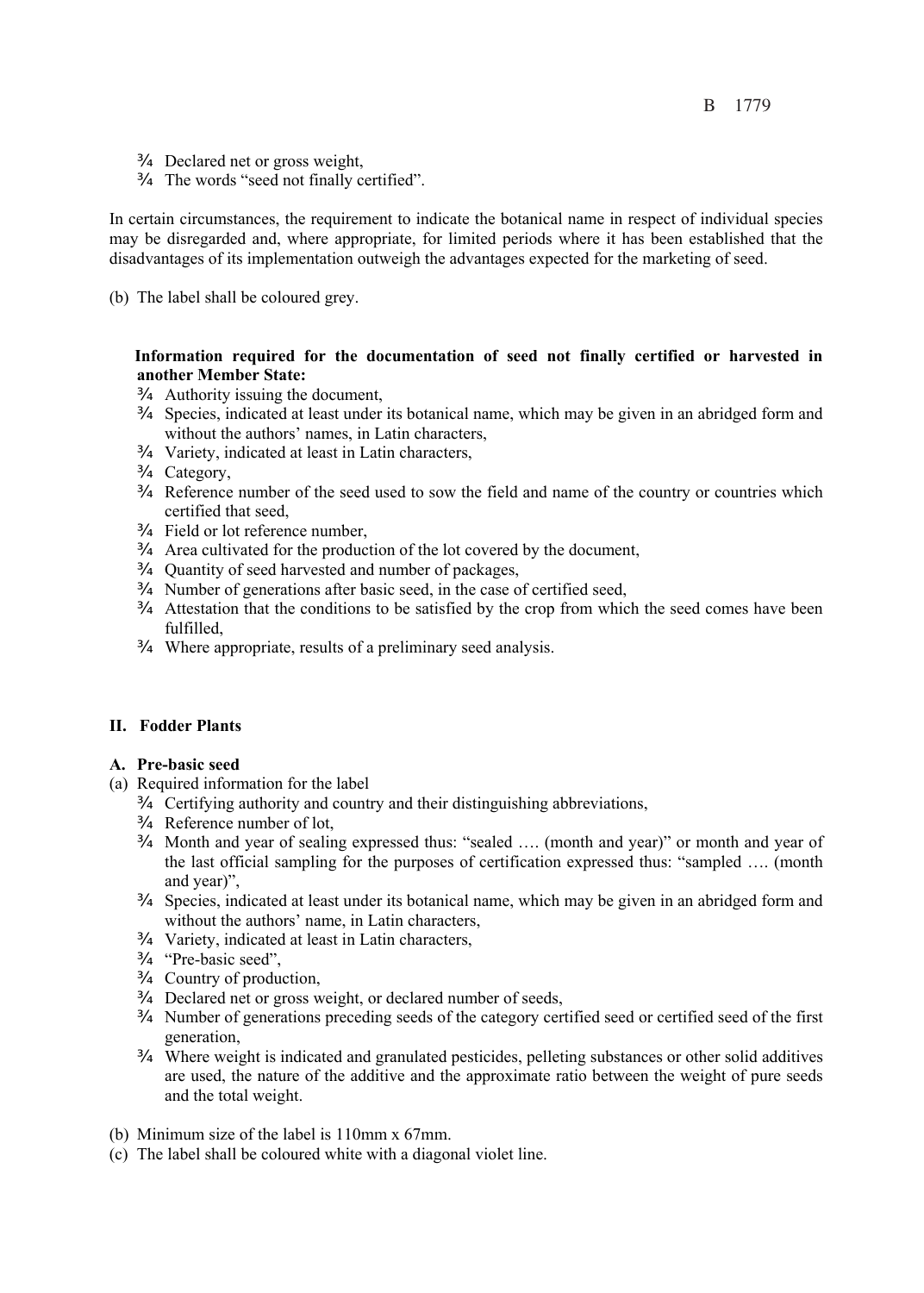#### **B.****Basic seed, certified seed, certified seed of the first and second generations**

- (a) Required information for the label
	- ¾ "EC rules and standards",
	- ¾ Certifying authority and Member State and their distinguishing abbreviations,
	- ¾ Reference number of the lot,
	- ¾ Month and year of sealing expressed thus: "sealed …. (month and year)", or month and year of the last official sampling for the purposes of certification expressed thus: "sampled .… (month and year)",
	- ¾ Species, indicated at least under its botanical name, which may be given in abridged form and without the authors' names, in Latin characters,
	- ¾ Variety indicated at least in Latin characters,
	- ¾ Category,
	- ¾ Country of production,
	- ¾ Declared net or gross weight, or declared number of pure seeds,
	- ¾ Where weight is indicated and granulated pesticides, pelleting substances or other solid additives are used, the nature of the additive and also the approximate ratio between the weight of pure seeds and the total weight,
	- ¾ For certified seed of the second generation and subsequent generations after basic seed: number of generations after basic seed,
	- ¾ For seed of grass varieties (Gramineae), in respect of which no official examination of their value for cultivation and use has been carried out (regulation 8 of these regulations): "Not intended for the production of fodder plants",
	- ¾ Where at least germination has been retested, the words "retested …. (month and year)" and the service responsible for such retesting may be indicated. Such information may be given on an official sticker attached to the official label.

In certain circumstances, the requirement to indicate the botanical name in respect of individual species may be disregarded and, where appropriate, for limited periods where it has been established that the disadvantages of its implementation outweigh the advantages expected for the marketing of seed.

- (b) Minimum size of the label is 110mm x 67mm.
- (c) The label shall be coloured white for basic seed, blue for certified seed and certified seed of the first generation and red for certified seed of the second generation.

#### **C. Commercial seed**

- (a) Required information for the label
	- ¾ "EC rules and standards",
	- ¾ "Commercial seed (not certified as to variety)",
	- $\varnothing$  Supervising authority and Member State or their distinguishing abbreviations,
	- ¾ Reference number of lot,
	- ¾ Month and year of sealing expressed thus: "sealed …. (month and year)" or month and year of the last official sampling for the purposes of certification expressed thus: "sampled .… (month and year)",
	- ¾ Species, indicated at least under its botanical name, which may be given in abridged form and without the authors' names, in Latin characters,
	- ¾ Area of production,
	- ¾ Declared net or gross weight, or declared number of pure seeds,
	- ¾ Where weight is indicated and granulated pesticides, pelleting substances or other solid additives are used, the nature of the additive and also the approximate ratio between the weight of pure seed and the total weight,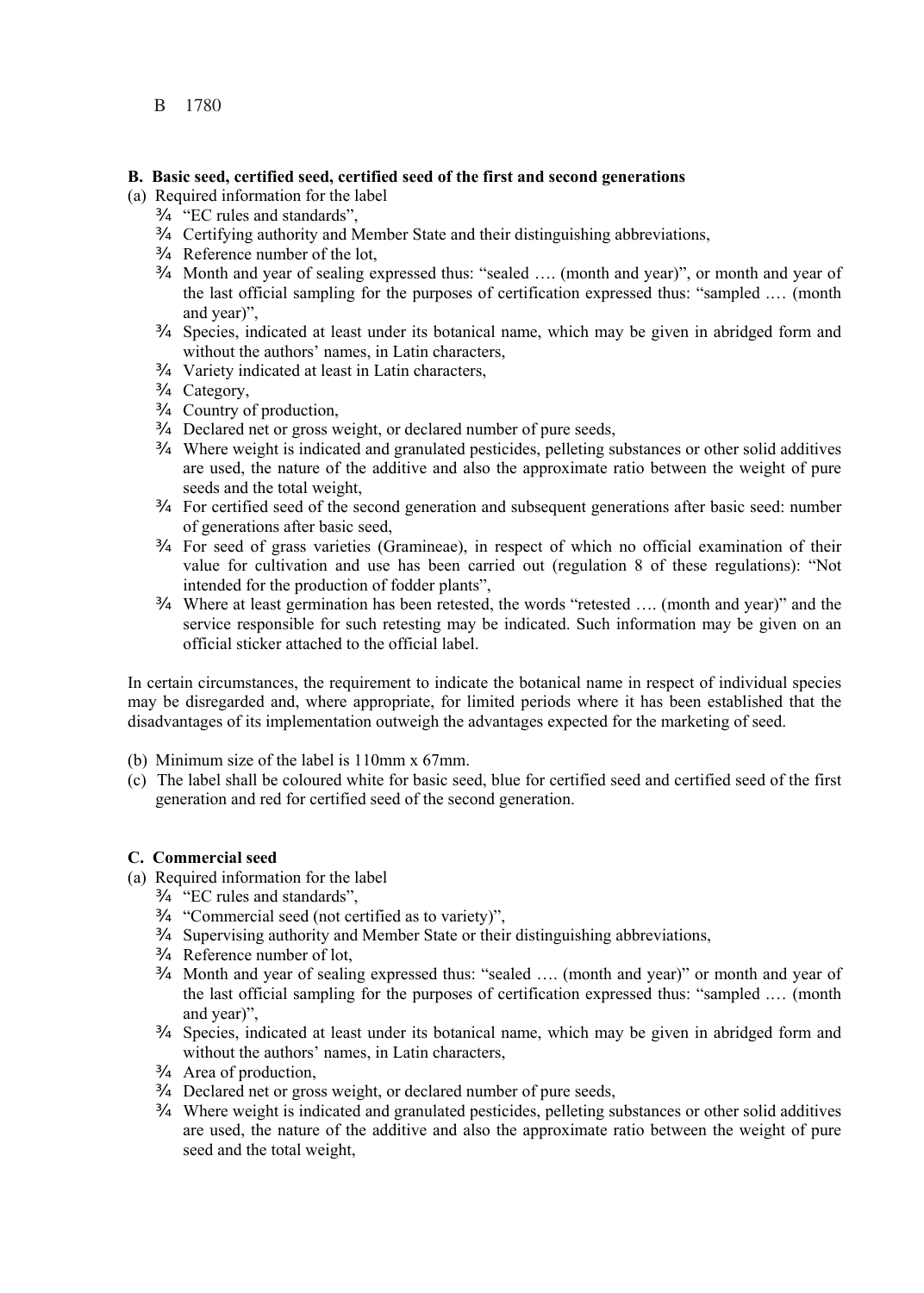¾ Where at least germination has been retested, the words "retested .… (month and year)" and the service responsible for such retesting may be indicated. Such information may be given on an official sticker attached to the official label.

In certain circumstances, the requirement to indicate the botanical name in respect of individual species may be disregarded and, where appropriate, for limited periods where it has been established that the disadvantages of its implementation outweigh the advantages expected for the marketing of seed.

- (b) Minimum size of the label is 110mm x 67mm.
- (c) The label shall be coloured brown.

#### **D. Seed mixtures**

- (a) Required information for the label
	- ¾ "Seed mixture for …. (intended use)",
	- ¾ Authority responsible for sealing and Member State or their distinguishing abbreviations,
	- ¾ Reference number of lot,
	- ¾ Month and year of sealing expressed thus: "sealed …. (month and year)",
	- ¾ Percentage by weight of the various components shown by species and, where appropriate, by variety, both indicated at least in Latin characters; it is sufficient to give the name of the mixture if the percentage by weight has been notified in writing to the purchaser and officially recorded,
	- ¾ Declared net or gross weight, or declared number of seeds,
	- ¾ Where weight is indicated and granulated pesticides, pelleting substances or other solid additives are used, the nature of the additive and the approximate ratio between the weight of pure seeds and the total weight,
	- ¾ Where at least germination of all the components of the mixture has been retested, the words "retested …. (month and year)" and the service responsible for such retesting may be indicated. Such information may be given on an official sticker attached to the official label.
- (b) Minimum size of the label is 110mm x 67mm.
- (c) The label shall be coloured green.

#### **E. Seed not finally certified or harvested in another Member State**

- (a) Required information for the label
	- ¾ Authority responsible for field inspection and Member State or their distinguishing abbreviations,
	- ¾ Species, indicated at least under its botanical name, which may be given in an abridged form and without the authors' names, in Latin characters,
	- ¾ Variety, indicated at least in Latin characters,
	- ¾ Category,
	- ¾ Field or lot reference number,
	- ¾ Declared net or gross weight,
	- ¾ The words "seed not finally certified".

In certain circumstances, the requirement to indicate the botanical name in respect of individual species may be disregarded and, where appropriate, for limited periods where it has been established that the disadvantages of its implementation outweigh the advantages expected for the marketing of seed.

(b) The label shall be coloured grey.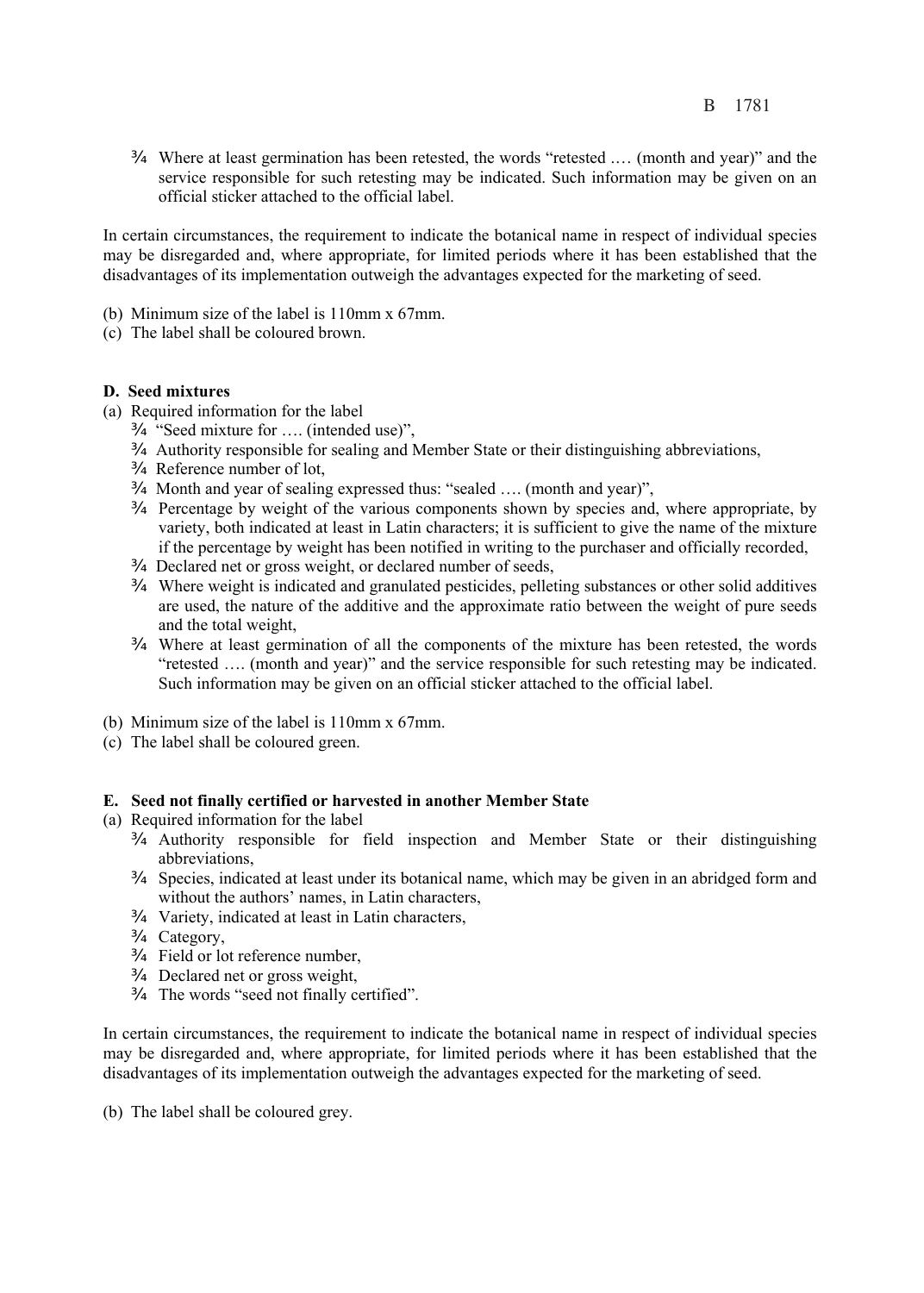### **Information required for the documentation of seed not finally certified or harvested in another Member State:**

- $\varnothing$  Authority issuing the document,
- ¾ Species, indicated at least under its botanical name, which may be given in an abridged form and without the authors' name, in Latin characters,
- ¾ Variety, indicated at least in Latin characters,
- ¾ Category,
- ¾ Reference number of the seed used to sow the field and name of the country or countries which certified the seed,
- ¾ Field or lot reference number,
- ¾ Area cultivated for the production of the lot covered by the document,
- ¾ Quantity of seed harvested and number of packages,
- ¾ Number of generations after basic seed, in the case of certified seed,
- ¾ Attestation that the conditions to be satisfied by the crop from which the seed comes have been fulfilled,
- ¾ Where appropriate results of a preliminary seed analysis.

## **F. Supplier's label for small EC B packages of certified or commercial seed other than a mixture**

- (a) Required information for the label
	- ¾ "Small EC B package",
	- ¾ Name and address of supplier responsible for marking or his identification mark,
	- ¾ Officially assigned serial number,
	- ¾ Service which assigned the serial number and Member State or their distinguishing abbreviations,
	- ¾ Reference number if the official serial number does not enable the admitted seed lot to be identified,
	- ¾ Species, indicated at least in Latin characters,
	- ¾ Variety, indicated at least in Latin characters (for certified seed only),
	- ¾ "Category" (in the case of certified seed) or "Commercial seed",
	- ¾ Net or gross weight, or number of pure seeds,
	- ¾ Where weight is indicated and granulated pesticides, pelleting substances or other solid additives are used, the nature of the additive and the approximate ratio between the weight of pure seeds and the total weight,
	- ¾ In the case of certified seed of grass varieties (Gramineae), in respect of which no official examination of their value for cultivation and use has been carried out (regulation 2 of these regulations): "Not intended for the production of fodder plants".
- (b) Minimum size of the label is 110mm x 67mm.
- (c) The label shall be coloured blue for certified seed and certified seed of the first generation and red for certified seed of the second generation.

#### **G. Supplier's label for small packages of seed mixtures**

(a) Required information for the label

- ¾ "Small EC A package" or "Small EC B package",
- ¾ Name and address of supplier responsible for marking or his identification mark,
- ¾ Small EC B package: officially assigned serial number,
- ¾ Small EC B package: service which assigned the serial number and Member State or their distinguishing abbreviations,
- ¾ Small EC B package: reference number if the official serial number does not enable the used seed lots to be identified,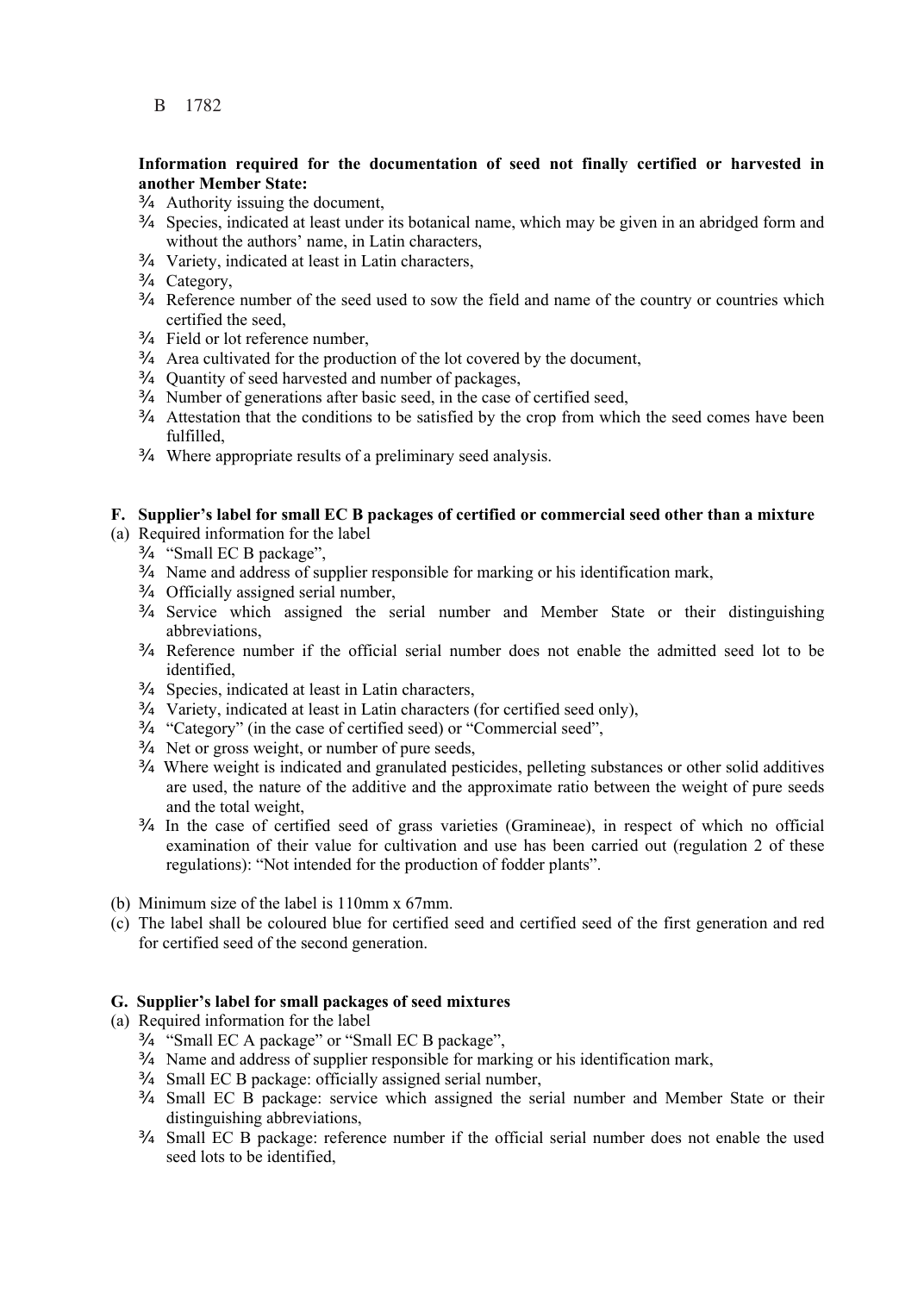- $\triangleright$  Small EC A package: reference number enabling the used seed lots to be identified,
- ¾ Small EC A package: country or its distinguishing abbreviation,
- ¾ "Seed-mixture for …. (intended use)",
- $\triangleright$  Net weight or gross weight, or number of pure seeds,
- ¾ Where weight is indicated and granulated pesticides, pelleting substances, or other solid additives are used, the nature of the additives and the approximate ratio between the weight of pure seeds and the total weight,
- $\triangleright$  Percentage by weight of the various components shown by species and, where appropriate, by variety both indicated at least in Latin characters; it is sufficient to give part of this information, as Malta may prescribe for small packages produced in its territory, and a reference to the kind of mixture if the proportion by weight can be communicated to the purchaser on request and has been officially recorded.
- (b) Minimum size of the label is 110mm x 67mm.
- (c) The label shall be coloured green.

#### **III. Seed Potatoes**

#### **A. Pre-basic seed**

- (a) Required information for the label
	- $\triangleright$  Certification authority and Member State or their distinguishing abbreviations,
	- ¾ Producer's identification number or reference number of lot,
	- $\triangleright$  Month and year of sealing,
	- ¾ Species, indicated at least under its botanical name, which may be given in an abridged form and without the authors' names, or its common name, or both, in Latin characters,
	- $\triangleright$  Variety, indicated at least in Latin characters,
	- ¾ "Pre-basic seed",
	- $\triangleright$  Declared net weight.
- (b) Minimum size of the label is 110mm x 67mm.
- (c) The label shall be coloured white with a diagonal violet line.

#### **B. Basic and certified seed**

- (a) Required information for the label
	- ¾ "EC rules and standards",
	- $\triangleright$  Certification authority and Member State or their distinguishing abbreviations,
	- ¾ Producer's identification number or reference number of lot,
	- $\triangleright$  Month and year of sealing,
	- $\triangleright$  Species, indicated at least under its botanical name, which may be given in an abridged form and without the author's names, or its common name, or both, in Latin characters,
	- $\triangleright$  Variety, indicated at least in Latin characters,
	- $\triangleright$  Country of production,
	- $\triangleright$  Category, and if desirable, grade,
	- $\triangleright$  Size,
	- $\triangleright$  Declared net weight.
- (b) Minimum size of the label is 110mm x 67mm.
- (c) The label shall be coloured white for basic seed and blue for certified seed.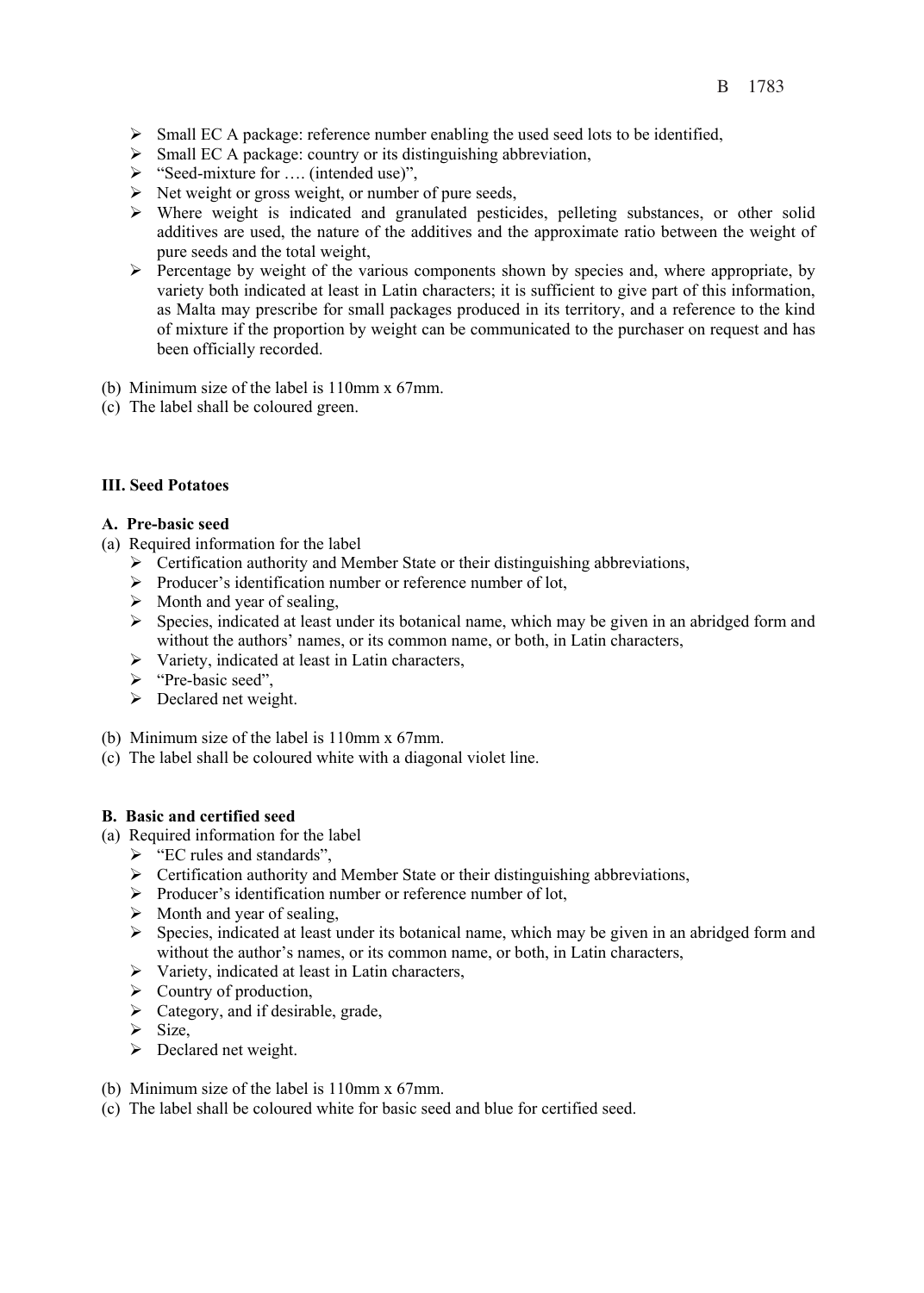## **C. Supplier's label for basic and certified seed**

- (a) Required information for the label
	- $\triangleright$  "EC rules and standards",
		- $\triangleright$  Name and address of the person responsible for affixing the labels or his identification mark,
		- $\triangleright$  Month and year of sealing,
		- $\triangleright$  Species, indicated at least under its botanical name, which may be given in an abridged form and without the authors' names, or its common name, or both, in Latin characters,
		- $\triangleright$  Variety, indicated at least in Latin characters,
		- $\triangleright$  Country of production,
		- $\triangleright$  Category, and if desirable, grade,
		- $\triangleright$  Size,
		- $\triangleright$  Reference number enabling the lot to be identified,
		- $\triangleright$  Declared net weight.
- (b) Minimum size of the label is 110mm x 67mm.
- (c) The label shall be coloured white for basic seed and blue for certified seed.

## **2. Vegetables**

#### **A. Pre-basic seed**

- (a) Required information
	- $\triangleright$  Certification authority and Member State or their distinguishing abbreviations,
	- $\triangleright$  Reference number of lot,
	- $\triangleright$  Month and year of sealing expressed thus: "sealed .... (month and year)", or month and year of the last official sampling for the purposes of certification expressed thus: "sampled …. (month and year)",
	- $\triangleright$  Species, indicated at least under its botanical name, which may be given in an abridged form and without the authors' names, or its common name, or both, in Latin characters,
	- $\triangleright$  Variety, indicated at least in Latin characters,
	- ¾ "Pre-basic seed",
	- $\triangleright$  Declared net or gross weight, or declared number of seeds,
	- $\triangleright$  Number of generations preceding seed of the category certified seed,
	- $\triangleright$  Where weight is indicated and granulated pesticides, pelleting substances or other solid additives are used, the nature of the additive and the approximate ratio between the weight of pure seeds and the total weight.
- (b) Minimum size of the label is 110mm x 67mm.
- (c) The label shall be coloured white with a diagonal violet line.

## **B. Basic and certified seed (excluding small packages)**

- (a) Required information for the label
	- $\triangleright$  "EC rules and standards",
	- $\triangleright$  Certification authority and Member State or their distinguishing abbreviations,
	- ¾ Month and year of sealing expressed thus: "sealed …. (month and year)", or month and year of the last official sampling for the purposes of certification expressed thus: "sampled …. (month and year)",
	- $\triangleright$  Reference number of lot,
	- ¾ Species, indicated at least in Latin characters, under its botanical name, which may be given in an abridged form and without the authors' names, or its common name, or both,